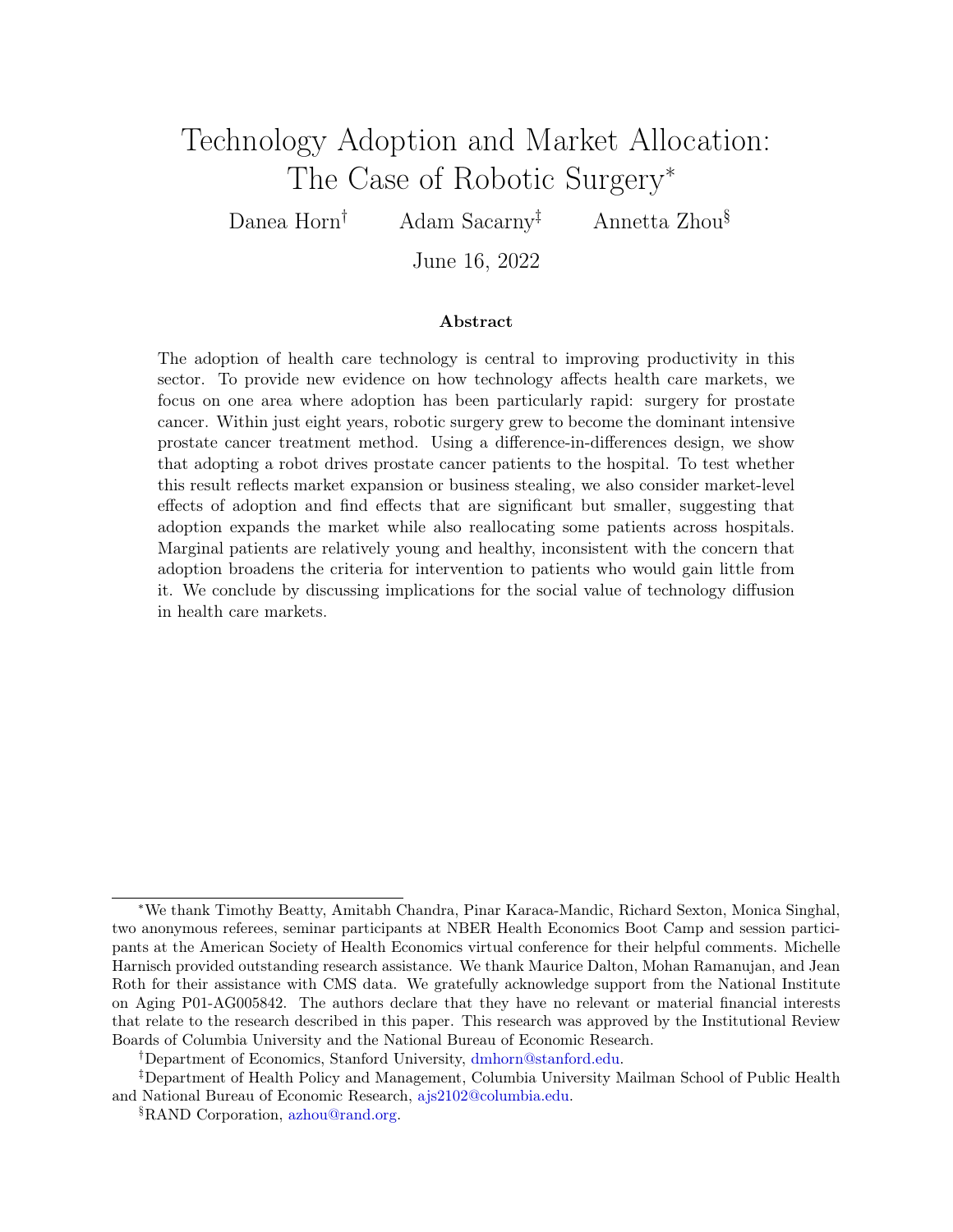## 1 Introduction

The health care sector accounts for almost one-fifth of the U.S. economy, a share that has grown dramatically in the last quarter-century [\(CMS,](#page-25-0) [2020b\)](#page-25-0). Technology adoption in health care is a key determinant of productivity in this sector, and technology is widely considered the central driver of long-term productivity gains in the broader economy [\(Jorgenson,](#page-27-0) [2011\)](#page-27-0). However, unique features of the health care sector, like information frictions and insurance, can distort the quality and quantity of technology adoption. If patients or their agents (such as referring physicians) have a preference for technology or use it as a proxy for quality, the introduction of a new technology will increase demand and prompt adoption by care providers. New technology has the potential to promote a wave of adoption as hospitals compete over the same set of patients, resulting in service duplication and increased cost. In this way, adoption could theoretically go beyond the socially optimal level, a phenomenon known in health care as the "medical arms race."

In this study, we ask how technology adoption impacts utilization of hospital care to better understand its role in the performance of the health care sector. We use the diffusion of robotic surgery for the treatment of prostate cancer to investigate how patients or their agents respond. Adoption of surgical robotics proceeded exceptionally rapidly: from its introduction in 2001 through 2015, about half of hospitals in the U.S. that treat cancer patients adopted a robot (Figure [1\)](#page-30-0). Focusing on surgical removal of the prostate, termed prostatectomy, allows us to assess how patient volume changes in response to a new technology from inception along its trajectory to becoming the predominant method of intensive intervention for these patients. Additionally, surgical robots are a frequent focus of hospital advertising, pointing toward their potential use by patients as a signal of quality [\(Schwartz and Woloshin,](#page-28-0) [2019;](#page-28-0) [Sheetz et al.,](#page-28-1) [2020\)](#page-28-1).

Our differences-in-differences research design exploits variation in the timing of adoption across hospitals in the U.S. to estimate the effect of robotic surgery on patient volume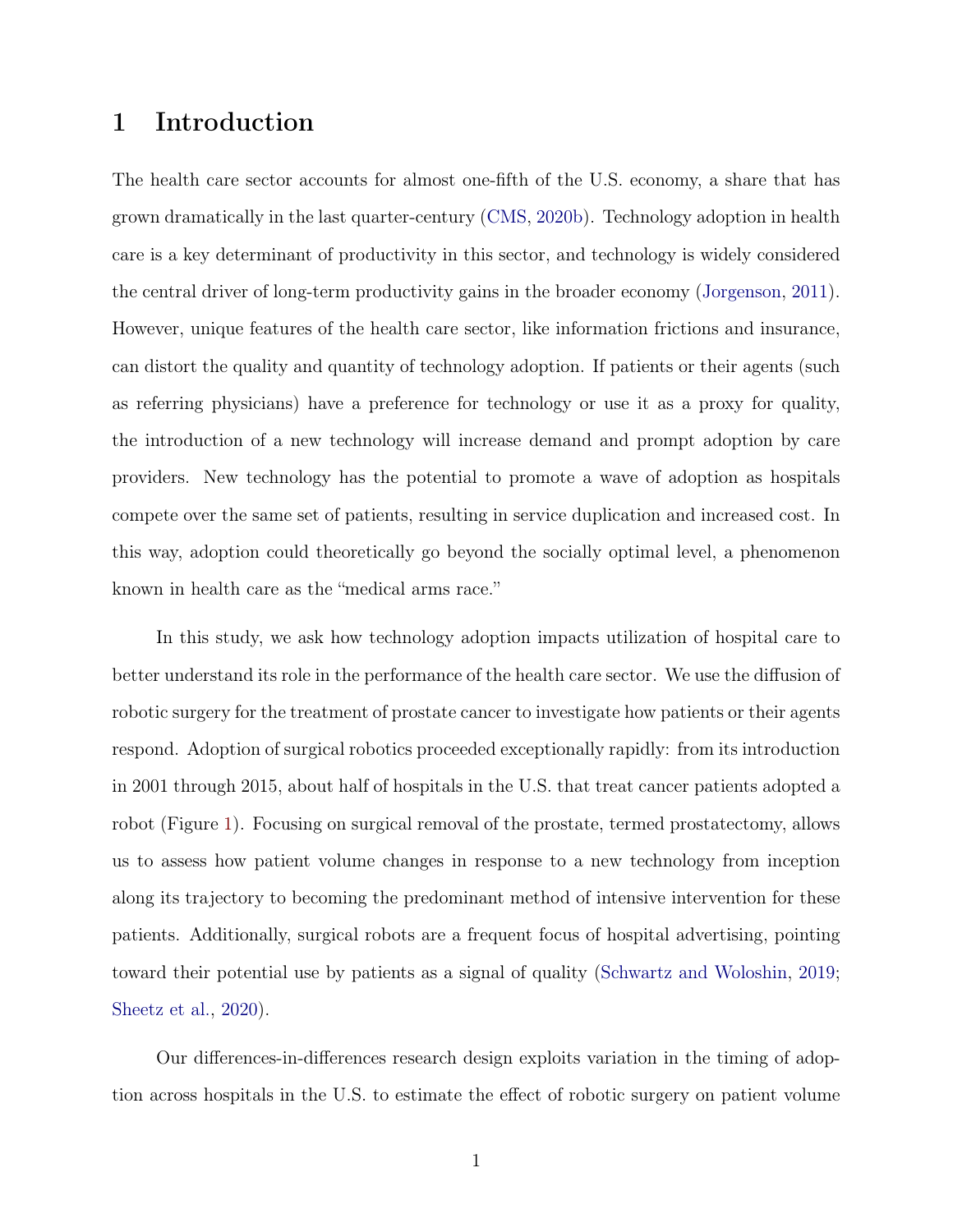and characteristics. We show that adoption leads to a statistically significant and economically meaningful rise in hospital volume: prostate cancer admissions (the risk set for robotic surgical intervention) increase by 60 log points and prostatectomies (in which the robot can be used) increase by 70 log points. In event study plots, we show that these estimates average over effects that increase over time. These results are consistent with patients – or their agents – having a preference for robotic surgery or viewing it as indicative of quality; they are also consistent with surgeons having a preference for robotic intervention.

Increases in patient admissions would arise if robotic device adoption expanded the market for robotic surgery. On the other hand, our estimates are also suggestive of business stealing in which hospitals adopt surgical robots to compete over the same patients. To distinguish between market expansion and business stealing, we also implement our research design at the health care market level. We show that as hospitals in a market adopt surgical robots, the volume of prostate cancer patients and prostatectomies in the entire market rises in response. Surgical robot adoption thus leads to meaningful expansions in the market for intensive intervention. These effects are statistically and economically significant, but are half the magnitude of the hospital-level results. Using event study plots to illustrate dynamics of the effects, we find that they grow over time but on a shallower trajectory than their hospital-level counterparts. Taking these findings together, we conclude that some of the hospital-level effects also reflect business stealing in which adoption leads to a re-shuffling of patients.

A corollary is that our hospital-level results likely have some expansion bias due to contamination of the control group, since adopters "steal" patients from non-adopters. We address this issue by additionally implementing differences-in-differences designs that narrow the control group to hospitals in markets with no adoption, limiting the potential for contamination. As expected, this approach returns hospital-level effects that are attenuated by one-third to one-fourth but are still larger than the market-level effects.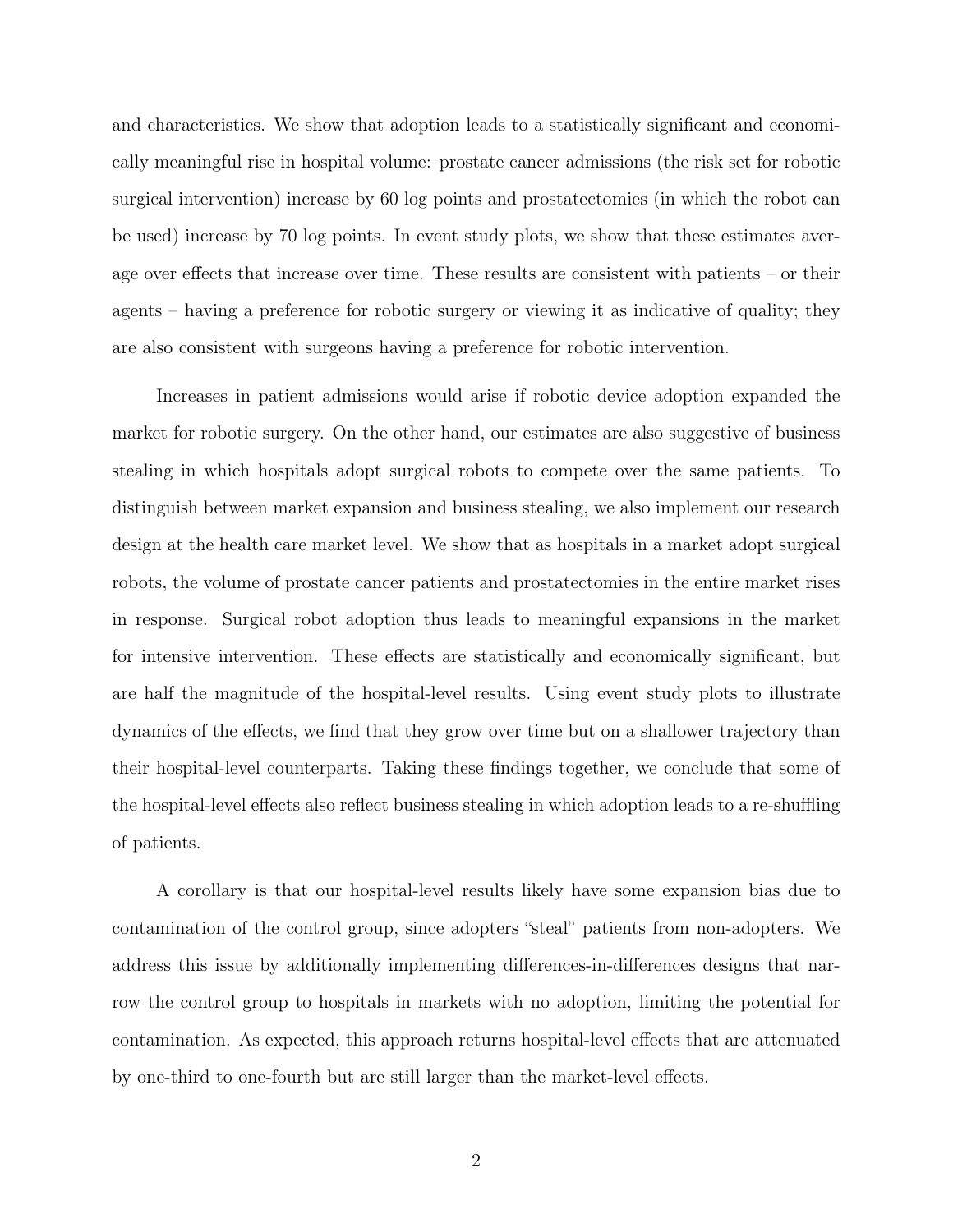Our results raise the question of who receives treatment at the margin when a hospital adopts a surgical robot and patient volume expands. We apply our main estimation strategy to study two key characteristics of patients, age and pre-existing burden of illness. We find that adoption of surgical robots brings relatively younger and healthier patients to the hospital for treatment. A key concern is that prostatectomy induced by robot adoption could provide little value to patients and society because the recipients may have short remaining life expectancy (they would likely die of another competing health risk) or have severe existing health conditions (they are at a high risk of adverse surgical outcomes) [\(Lepor,](#page-27-1) [2000\)](#page-27-1). Our findings reject the idea that surgical robotics is expanding treatment among this group. Thus, we find no sign that adoption broadens eligibility criteria for surgical intervention in a way that would attract patients who, at least on observable characteristics, are likely to benefit little from treatment.<sup>[1](#page-0-0)</sup>

Robotic surgery is an interesting object of study of health care technology and its diffusion for several reasons. First, surgical robots represent an intermediate-cost technology with relatively low formal barriers to adoption. The initial capital investment of \$1 to \$2.5 million is significantly less than the cost of cardiac catheterization laboratories which have been the focus of much prior research [\(Barbash and Glied,](#page-24-0) [2010;](#page-24-0) [Cutler et al.,](#page-25-1) [2010\)](#page-25-1). A majority of states do not have certificate of need (CON) laws or have laws that would not be triggered by the purchase of a surgical robot compared to higher-cost technologies [\(NCSL,](#page-27-2) [2019\)](#page-27-2).[2](#page-0-0) At the same time, installing a surgical robot is clearly more expensive than the lowcost technology that has also been a focus of the literature,  $\beta$  blockers [\(Skinner and Staiger,](#page-28-2) [2007,](#page-28-2) [2015\)](#page-28-3). Second, whether physicians use a robot for prostate surgery has no bearing

<sup>&</sup>lt;sup>1</sup>While these results show that adoption of surgical robots did not lead to the clearest socially wasteful overuse for prostate cancer treatment, we cannot ascertain that the expansion of the intervention to the younger, healthy group is necessarily cost-effective. Such analysis is beyond the scope of this study but an important topic for future work.

<sup>&</sup>lt;sup>2</sup>Thirty states either do not have certificate of need (CON) laws or the law does not apply to medical equipment purchases, and an additional 10 states have low-stringency laws, defined by [Jacobs et al.](#page-26-0) [\(2013\)](#page-26-0) as having an equipment expenditure threshold over \$1.3 million [\(NCSL,](#page-27-2) [2019\)](#page-27-2). The states with CON laws have been consistent throughout our study time period [\(Cimasi,](#page-25-2) [2005;](#page-25-2) [NCSL,](#page-27-2) [2019\)](#page-27-2).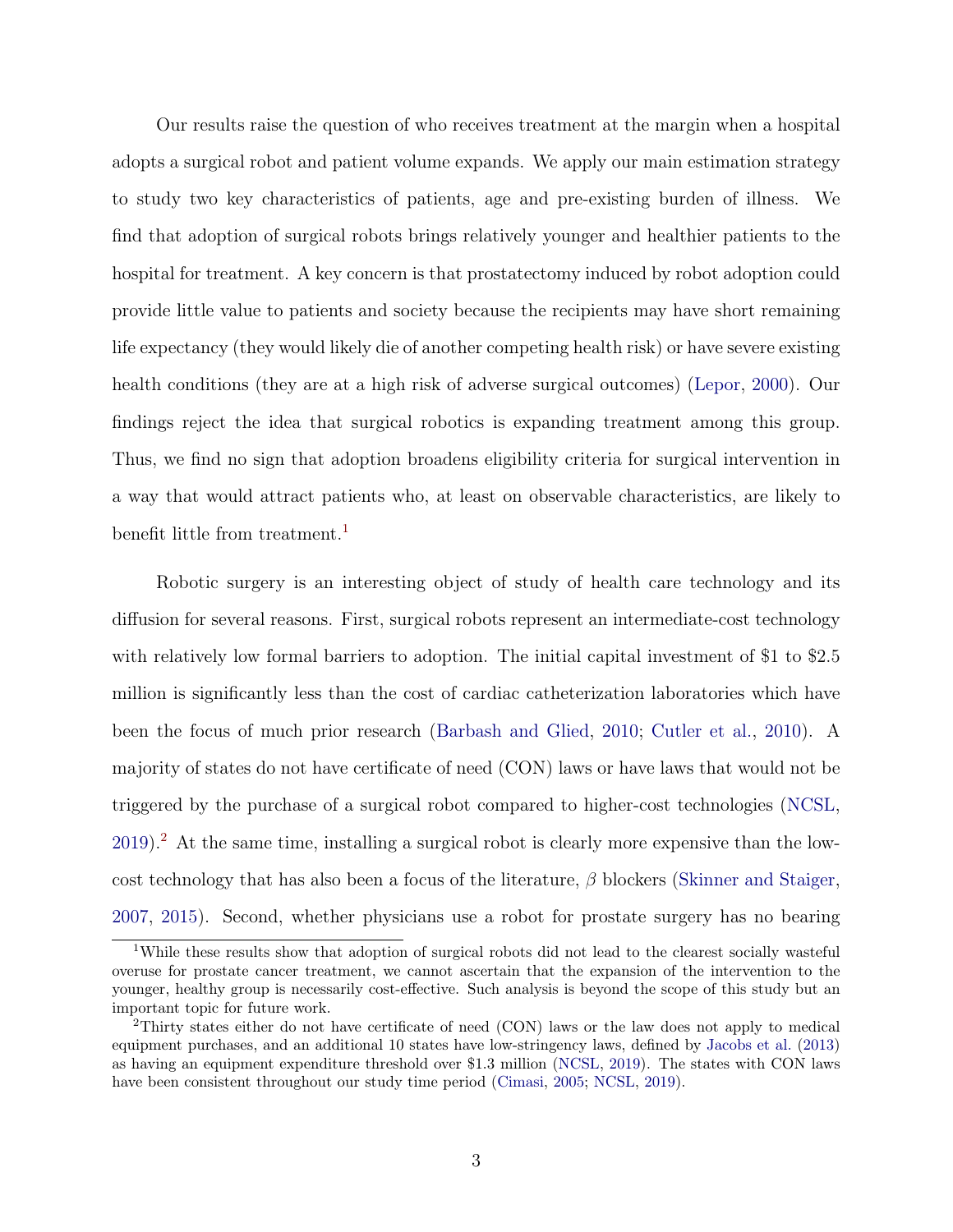on the Medicare physician or hospital payment for the procedure and evidence for clinical benefit of the robot for prostate cancer treatment relative to non-robotic surgery is quite limited. The available studies largely post-date the bulk of adoption [\(Sandoval Salinas et al.,](#page-28-4) [2013;](#page-28-4) [Yaxley et al.,](#page-29-0) [2016;](#page-29-0) [Ilic et al.,](#page-26-1) [2017\)](#page-26-1). The lack of direct financial incentive and trial evidence of clinical benefit points to the potential for hospitals to adopt surgical robots as a quality signal to patients or physicians. Third, Medicare patients are largely protected from the costs of intervention, and so out-of-pocket costs should play little role in the decision to initiate surgery with or without the robot. Finally, robots are sufficiently new that we observe hospital adoption and the universe of Original Medicare prostate cancer patients starting from initial FDA approval.

This study contributes to the literature in three key ways. First, we add to the evidence on the efficiency of technology diffusion in the health care sector. The most relevant prior studies have debated the potential for a socially wasteful medical arms race in which hospitals compete for patients by providing care of questionable value and acquiring costly technologically-advanced equipment [\(Feldstein,](#page-25-3) [1971;](#page-25-3) [Robinson and Luft,](#page-27-3) [1985;](#page-27-3) [Dra](#page-25-4)[nove et al.,](#page-25-4) [1992;](#page-25-4) [Devers et al.,](#page-25-5) [2003;](#page-25-5) [Kessler and McClellan,](#page-27-4) [2000;](#page-27-4) [Trinh et al.,](#page-29-1) [2008\)](#page-29-1). This research is related to the concept that free entry can lead to social inefficiencies through business stealing [\(Mankiw and Whinston,](#page-27-5) [1986\)](#page-27-5). As we show, adoption of surgical robots leads to business stealing as well as market expansion, which the literature would interpret as a signpost of an arms race – though the presence of market expansion rules out that adoption was wholly the result of such a phenomenon.

Relatedly, the volume increases we find confirm prior health services research that robotic surgery diffused steadily across many procedures [\(Juo et al.,](#page-27-6) [2018;](#page-27-6) [Shen and Tina Shih,](#page-28-5) [2016\)](#page-28-5). After hospitals adopt robotic surgery, they tend to switch to robotic modalities for a host of procedures [\(Sheetz et al.,](#page-28-1) [2020\)](#page-28-1). Studies have pointed to regional competition as a key determinant of hospital adoption of robotics [\(Barbash et al.,](#page-23-0) [2014;](#page-23-0) [Wright et al.,](#page-29-2) [2016\)](#page-29-2).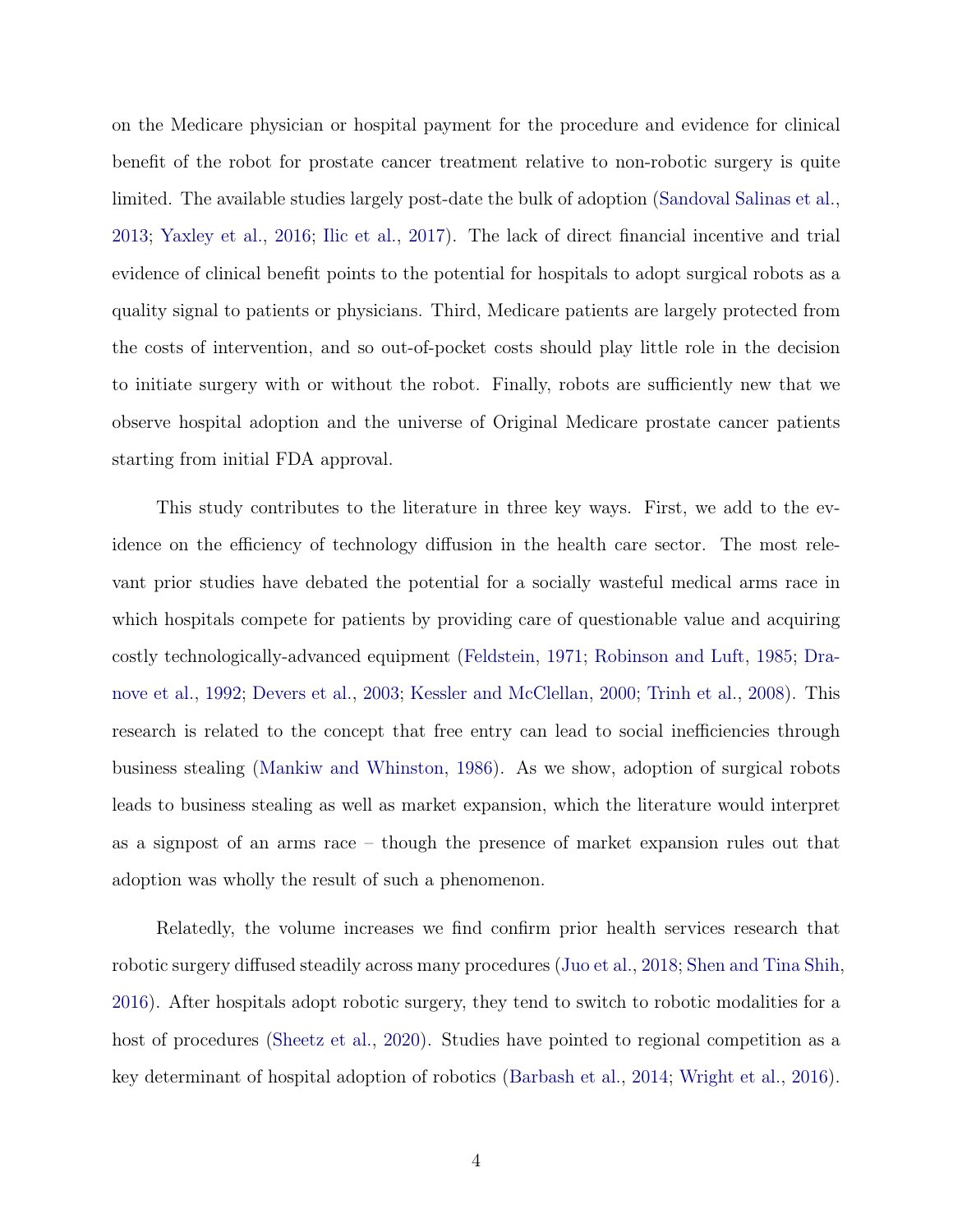Still, the welfare impacts of technology adoption depend on the costs and benefits of the technology for patients who use it at the margin. Our finding that the patients who are induced to get treatment due to the robot are younger and healthier suggests that the worst fears for social inefficiencies were not realized. However, combining our results with clinical literature finding minimal benefits of the robot for patient outcomes calls into question whether this adoption was socially beneficial. This result echoes clinical literature that has looked skeptically on the cost and safety benefits of robotics [\(Childers and Maggard-Gibbons,](#page-24-1) [2018;](#page-24-1) [Parsons et al.,](#page-27-7) [2014;](#page-27-7) [Khorgami et al.,](#page-27-8) [2019\)](#page-27-8).

These results also relate to research on productivity variations in the health care sector. Much of this work has focused on the adoption of evidence-based, low-cost technologies like  $\beta$ blockers in the treatment of heart attacks [\(Skinner and Staiger,](#page-28-2) [2007;](#page-28-2) [Chandra and Staiger,](#page-24-2) [2007\)](#page-24-2). Disparities in the use of these technologies are hypothesized to be a key determinant of productivity variations across regions [\(Baicker and Chandra,](#page-23-1) [2004;](#page-23-1) [Skinner and Staiger,](#page-28-3) [2015\)](#page-28-3). The benefits of adopting costly, high-tech equipment for the efficiency of the sector are more equivocal as, for example, [Cutler et al.](#page-25-1) [\(2010\)](#page-25-1) shows in the case of coronary bypass surgery for heart attacks. We add new evidence on the adoption of costly technology with few *de jure* restrictions on adoption and even less evidence backing its use. As we show, the surgical robot drove large volumes of patients to the hospital even as its clinical value remained unsubstantiated.

Finally, our work connects research on demand responses to quality information with the literature on hospital market responses to technology adoption. One piece of conventional wisdom suggests that unique characteristics of the health care market, such as the lack of accurate quality information and the prevalence of insurance coverage, dampens demandside competition and gives providers little incentive to innovate [\(Cutler et al.,](#page-25-1) [2010;](#page-25-1) [Skinner,](#page-28-6) [2011\)](#page-28-6). More recent studies challenge this view and show evidence that the allocation of patient volume across hospitals does respond to quality [\(Chandra et al.,](#page-24-3) [2016\)](#page-24-3). Recent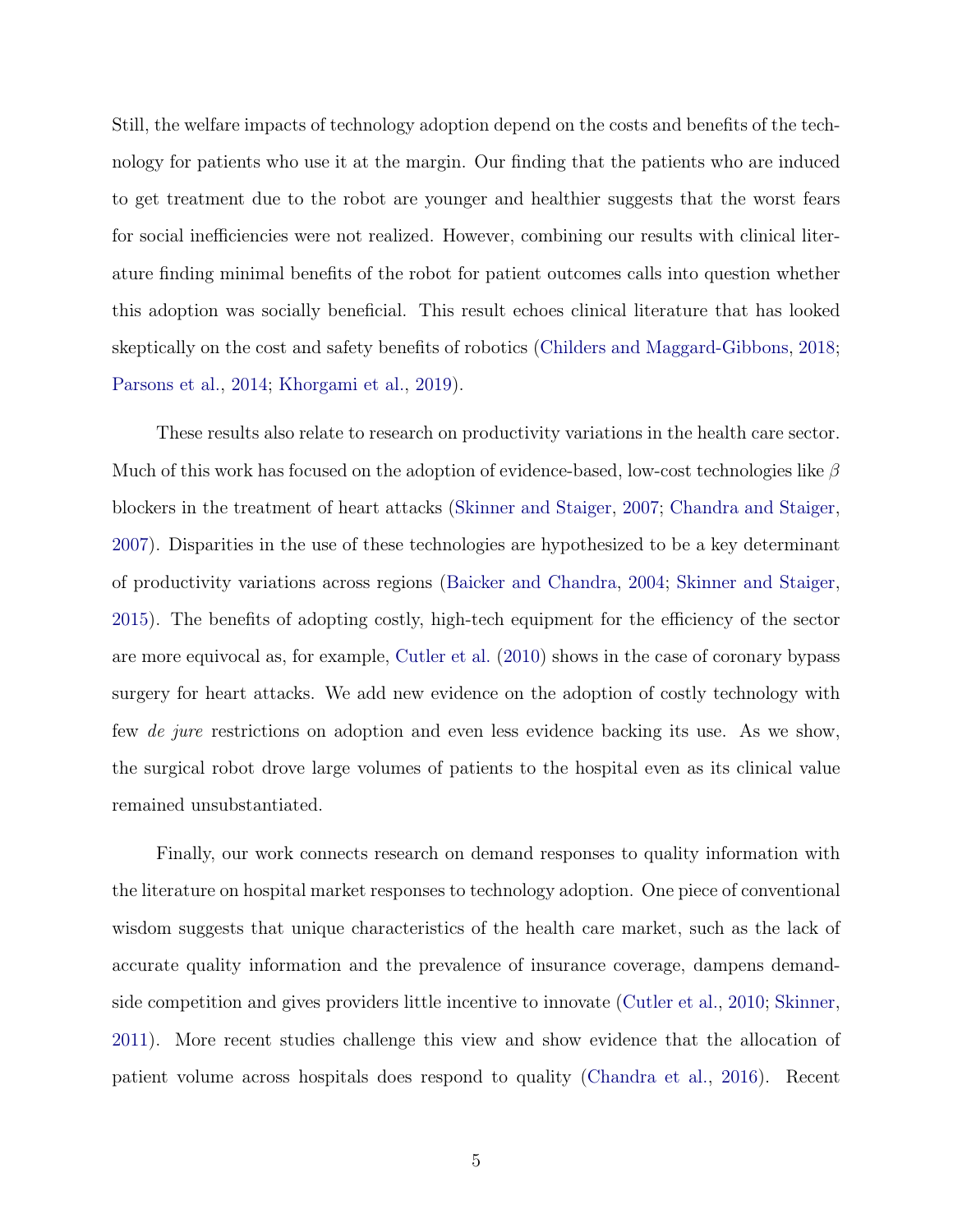developments in health care markets like increased public reporting of patient outcomes may make the demand response to quality, or perceived quality, even stronger. The strong volume increases we see in response to adoption demonstrate that there can be strong demand-side competition in health care. If patients and their agents view hospitals that have adopted the robot as higher quality and thus more preferable, adoption will lead to increases patient volume like what we find in the current study. This robust response to adoption has been found in technologies relating to treatments for cardiovascular disease, but the magnitude is not as stark as what we have found here [\(Hodgkin,](#page-26-2) [1996;](#page-26-2) [Grossman and Banks,](#page-26-3) [1998\)](#page-26-3).

The paper continues as follows: Section 2 provides background on robotic surgery devices and prostate cancer. Section 3 presents the data used in the analysis. Section 4 describes the estimation methodologies. Section 5 details the results. Section 6 discusses the findings and concludes.

### 2 Background

Robotic assisted surgical devices were first introduced to the general U.S. hospital setting in 2000 when Intuitive Surgical, Inc. received FDA approval to bring its da Vinci surgical robot to market. Due to patent protection, this device remained the only surgical robot available in the U.S. through our analysis period.[3](#page-0-0) This device augments laparoscopic surgery, assisting physicians in procedures conducted through small incisions [\(Mack,](#page-27-9) [2001\)](#page-27-9). Robotics aim to expand a surgeon's capabilities by increasing their dexterity, flexibility and visual field. During a robot-assisted procedure the surgeon sits at a console and controls robotic arms with specially-designed instruments. In contrast, in traditional laparoscopic surgery the physician would manipulate instruments directly.

Purchasing a robotic surgical system requires an initial capital investment of approx-

<sup>&</sup>lt;sup>3</sup>Intuitive Surgical faced one major competitor, Computer Motion, Inc., whose ZEUS surgical-robotic system received FDA approval in 2001. After patent battles, the firms merged in 2003 and ZEUS was removed from the market [\(SEC,](#page-28-7) [2003\)](#page-28-7).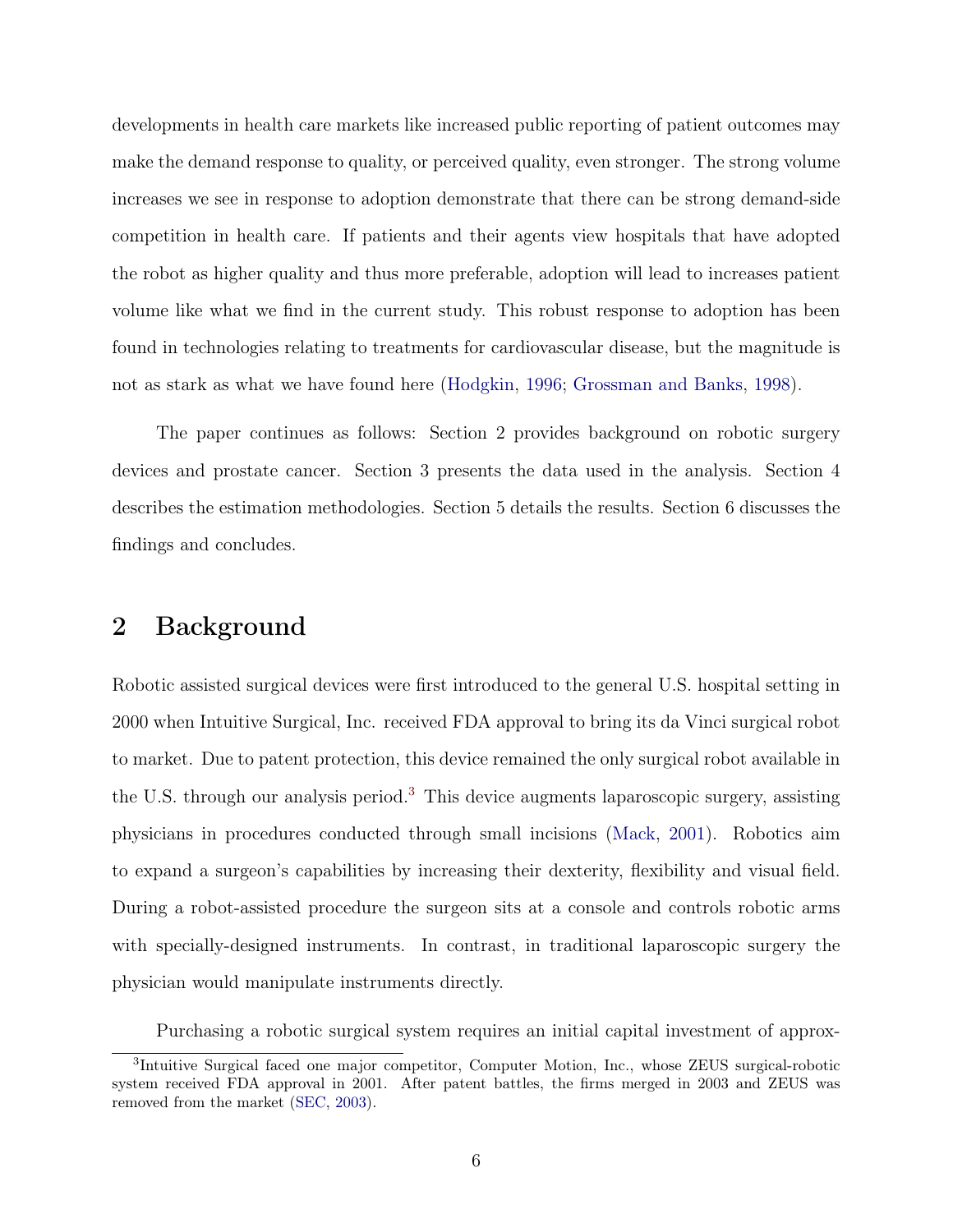imately \$1 to \$2.5 million [\(Barbash and Glied,](#page-24-0) [2010\)](#page-24-0). Medicare hospital and physician reimbursement does not differentiate between robotic surgery and laparoscopic surgery (the reimbursement systems are agnostic to the surgical instrument, though pay differs for more invasive open procedures). Given Medicare's tendency to reimburse at average rather than marginal cost, robot adoption and use can still be profitable for hospitals, particularly if the device receives heavy use. Hospitals may thus seek to increase the volume of procedures after adoption [\(Sheetz et al.,](#page-28-1) [2020\)](#page-28-1). Perhaps unsurprisingly given the appeal of a volume-oriented strategy, hospitals heavily advertise their surgical robots [\(Schwartz and Woloshin,](#page-28-0) [2019\)](#page-28-0).

We focus on robotics in the context of prostate cancer because the robot has played a notably large role in transforming how prostatectomy is performed in comparison to other conditions intensively treated with the robot [\(Chandra et al.,](#page-24-4) [2011\)](#page-24-4). Prior to robotics, prostatectomy was usually an open-site procedure because the prostate is hard to access with a laparoscope [\(Finkelstein et al.,](#page-25-6) [2010\)](#page-25-6). Figure [2](#page-31-0) shows that by 2008, just 8 years after the FDA approval of the robot, open-site procedures were no longer the dominant method of prostatectomy. The market implications of this phenomenon have received surprisingly little study; perhaps the most relevant work in this area is [Ko and Glied](#page-27-10) [\(2021\)](#page-27-10), which found that hospital robot adoption increased robot use and decreased costs for New York state Medicaid patients.

The transition to laparoscopic intervention was driven by adoption of the robots, and we exploit this rapid roll-out in our differences-in-differences research design. Yet this dramatic change in intervention modality was backed by essentially no randomized trial data. To date, only one randomized trial has compared the robotic and open approaches head-to-head; it was published after our sample period and detected no benefit of the robotic approach [\(Yaxley et al.,](#page-29-0) [2016\)](#page-29-0). Systematic reviews of randomized trials find that the outcomes of open, laparoscopic, and robotic prostatectomy are similar [\(Sandoval Salinas et al.,](#page-28-4) [2013;](#page-28-4) [Ilic](#page-26-1) [et al.,](#page-26-1) [2017\)](#page-26-1).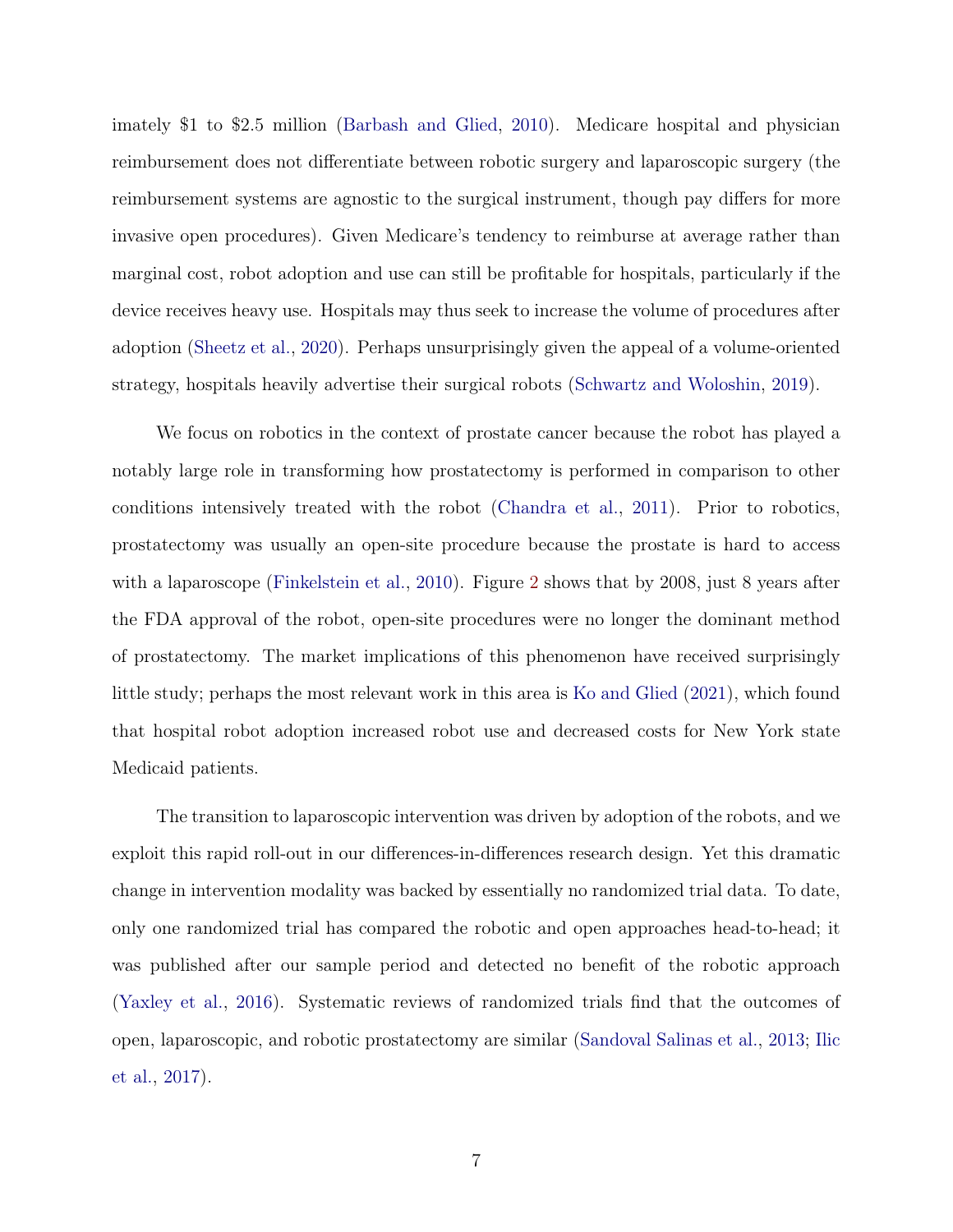Prostate cancer is the second most common cancer behind skin cancer in men and results in approximately 33,000 deaths each year [\(ACS,](#page-23-2) [2020;](#page-23-2) [CDC,](#page-24-5) [2020\)](#page-24-5). Prostatectomy, or the removal of the prostate gland, is the key surgical treatment for prostate cancer. However, the treatment can come with significant side effects like incontinence and sexual dysfunction that may dramatically impact a patient's life. The high personal and accounting costs of aggressively treating this slow-growing cancer has led to a shift toward a watch-and-wait strategy to avoid over-treating a disease that may not become fatal [\(Lepor,](#page-27-1) [2000\)](#page-27-1). Prostatectomy hospitalizations decreased by 46 percent in Medicare over our sample period as watch-and-wait became more widespread in managing prostate cancer (Appendix Figure [A1\)](#page-46-0). The introduction of robots overlays this reduction in aggressively treating prostate cancer, and so increases in prostatectomy volume induced by surgical robots may only partially offset the general decline in intensive intervention.

#### 3 Data

The central allocation analyses in this study measure the volume of prostate cancer and prostatectomy inpatients at each hospital in each year. Both volume measures are key to this study because adoption of a surgical robot could attract patients to the hospital whether or not they ultimately receive surgical intervention; they provide, respectively, a broader and narrower view of the impact of adoption on allocation. We source these measures from 1998- 2015 inpatient hospitalization records (called MEDPAR) for 100% of Medicare beneficiaries.[4](#page-0-0) We count patients with a principal diagnosis of prostate cancer and, separately, those with prostate cancer who also received a prostatectomy. Appendix Table [A1](#page-49-0) lists the diagnosis and procedure codes we use to identify patients. When we analyze patient characteristics, we do so through a linkage to patient summary data (the Master Beneficiary Summary File).

<sup>4</sup>We focus on inpatient stays because Medicare only covers open and robotic/laparoscopic prostatectomy in this setting during our analysis period [\(CMS,](#page-25-7) [2015\)](#page-25-7). A related procedure, transurethral resection of the prostate (TURP), is covered in the outpatient setting but is most often used to treat an enlarged prostate as opposed to prostate cancer [\(Hopkins,](#page-26-4) [2021\)](#page-26-4). In more recent years post-dating our analysis period, Medicare began expanding its coverage of prostatectomy procedures in the outpatient setting [\(CMS,](#page-25-8) [2020a\)](#page-25-8).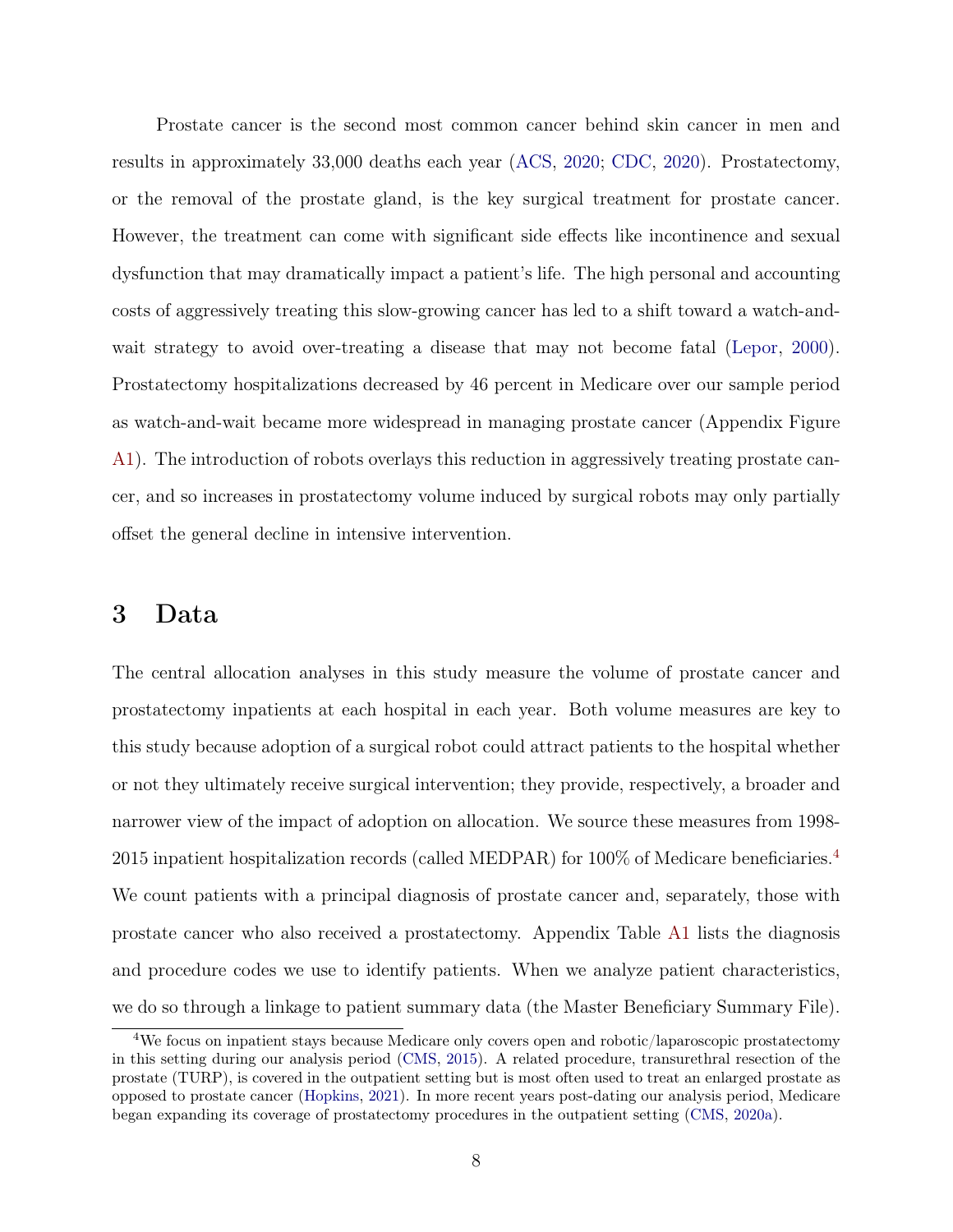We omit patients under age 65, who can enter Medicare due to disability or end-stage renal disease, to focus on the older adult population for whom coverage is near-universal. We also exclude managed care patients, for whom reporting is incomplete, from all analyses.

To observe if and when hospitals acquire surgical robots, we rely on snapshots of the Intuitive Surgical website posted on the Wayback Machine (archive.org) from 2002-2005 and American Hospital Association (AHA) survey data from 2005-2015. The manufacturer of the only surgical robot available in the U.S. through our analysis period, Intuitive Surgical, listed providers by state and year on its website starting in 2002. This site provides records of adoption before the AHA survey began querying hospitals about robots in 2005. Our first view of adoption occurs 12 to 18 months after the robot was approved by the FDA.<sup>[5](#page-0-0)</sup> To account for the lag between very early adoption and initial reporting, we assign hospitals listed in the 2002 archive of the website an adoption year of 2001.

The Medicare setting has a number of advantages for this research. The size of the program allows us to observe patient allocation in essentially all U.S. markets and the vast majority of hospitals. The Original Medicare program imposes no network restrictions on patients. The cost-sharing structure of Medicare and patients' frequent enrollment in secondary coverage of these costs mean that patients have little financial incentive to choose one hospital over another. Together, these features of Medicare insulate our findings from potentially endogenous changes in networks and cost-sharing that might occur in private insurance.

Our analysis period spans 1998 through 2015. The analyses presented in this study use a balanced panel of hospitals that treated at least 1 patient with any condition in every year.[6](#page-0-0) To ensure we observe at least 3 years of pre- and post-adoption patient volumes at

<sup>&</sup>lt;sup>5</sup>The FDA approved the da Vinci surgical robot on July 17, 2000 [\(FDA,](#page-25-9) [2000\)](#page-25-9).

<sup>6</sup>Hospitals in our sample can change their Medicare provider numbers because they convert to criticalaccess facilities or merge. To ensure that these hospitals are consistently tracked, we draw on a provider number transition matrix graciously provided to us by Jon Skinner and the Dartmouth Institute for Health Policy and Clinical Practice. We map together all provider numbers that ever refer to the same facility into one synthetic hospital. A synthetic hospital is considered to have adopted a robot if any of its component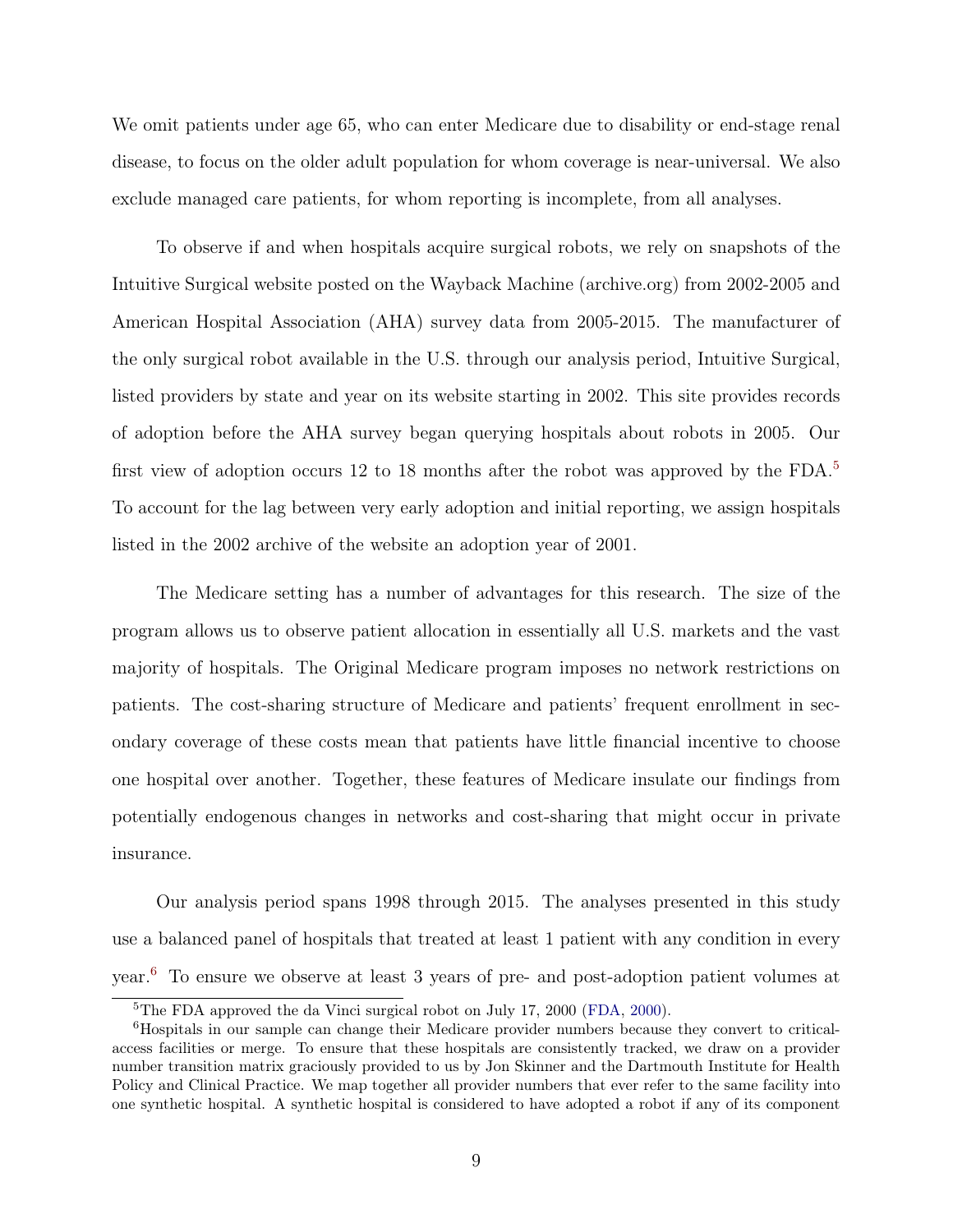all facilities, hospital-level analyses omit facilities that acquire a robot after 2012. We also restrict to the plausible hospital choice set for patients seeking cancer care. First, we limit to short-term and critical access hospitals. Second, hospitals in the analysis sample must admit a minimum of 50 patients annually with at least 5 of those patients being admitted for cancer treatment (we do not count skin cancer). In robustness analyses we show that our findings are preserved when we add back late adopters and facilities that fail to meet the patient thresholds.[7](#page-0-0)

Table [1](#page-35-0) provides summary statistics for the 2,404 hospitals in our sample, split roughly evenly into those that do and do not adopt. Compared to non-adopters, hospitals that adopt a robot tend to be larger, in urban areas and are more often teaching institutions. Adopters also treat more cancer patients overall and treat more prostate cancer patients. In turn, adopting hospitals have four times the prostate cancer and prostatectomy market shares of non-adopting hospitals. These differences may partly reflect the effect of robot adoption itself in driving these patients to the hospitals.

### 4 Analytic Approach

Our research design exploits the staggered adoption of surgical robots across hospitals to identify the effect of acquiring a robot on patient volume and characteristics. We conduct analyses at the hospital and market levels. Analyses at the latter level are key to evaluating the market-expanding effect of surgical robots because there is less scope for patients to reallocate across markets than across hospitals. When analyses at the hospital-level show stronger allocation effects than those at the market-level, it suggests the presence of business stealing since patients have more scope to change the hospital where they receive treatment

provider numbers has adopted one.

<sup>7</sup>The hospitals in our main analysis sample capture 88 percent of all Original Medicare prostate cancer patients and 89 percent of all prostatectomy patients. The expanded sets of hospitals analyzed in the robustness section capture 95 percent (broad sample) or 99.9 percent (entry and exit sample) of both prostate cancer patients and prostatectomy patients.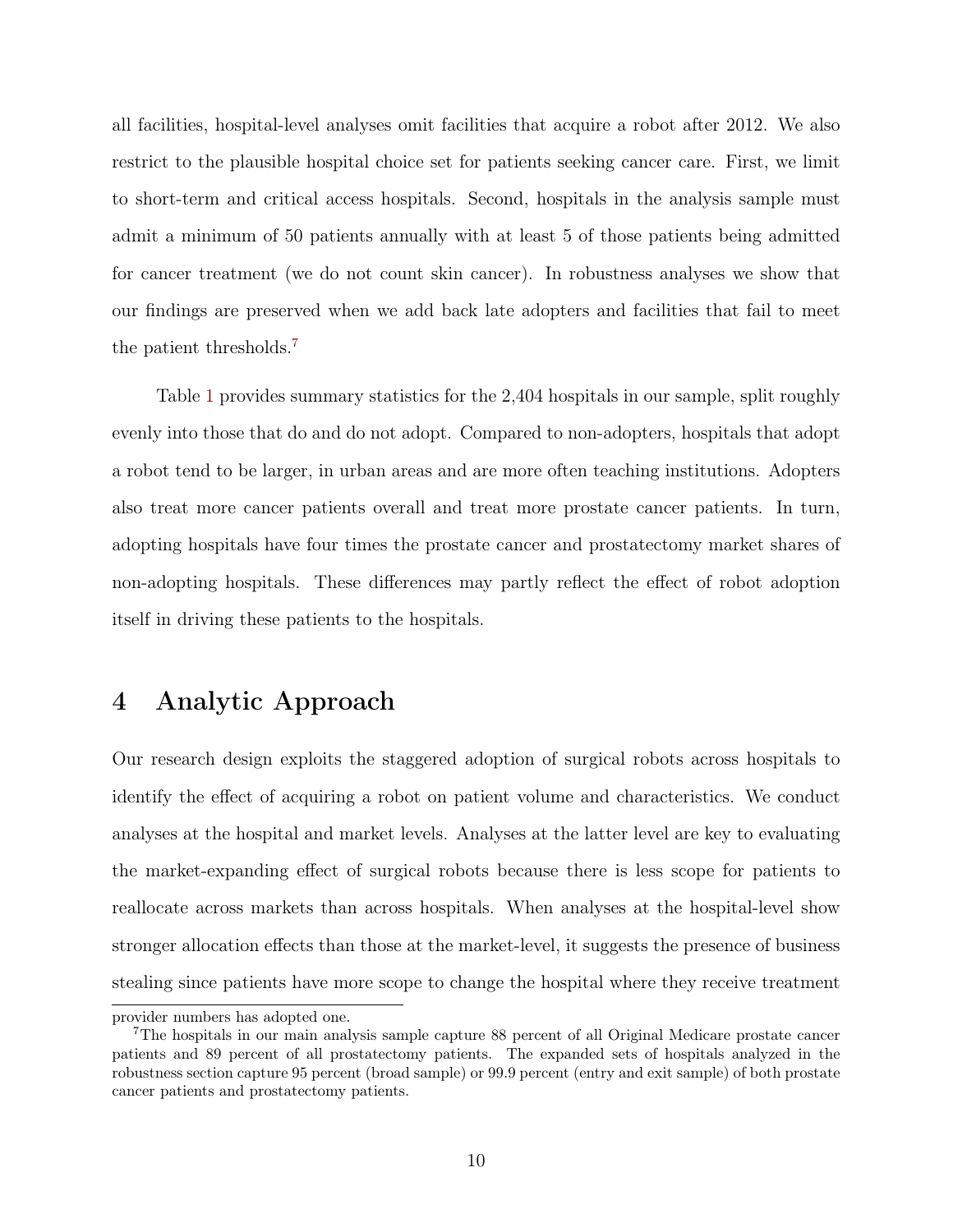within a market.

We implement this research design at the hospital level by estimating differences-indifferences Poisson regressions of the following form:

<span id="page-11-2"></span><span id="page-11-0"></span>
$$
N_{ht} = \exp\left(\alpha_t + \alpha_h + \beta \cdot interim_{ht} + \gamma \cdot post_{ht} + X_{ht}\Omega\right) + \varepsilon_{ht},\tag{1}
$$

where h and t index hospitals and years, respectively. The outcome  $N_{ht}$  is a measure of patient volume;  $\alpha_t$  and  $\alpha_h$  are year and hospital fixed effects, respectively; *interim<sub>ht</sub>* indicates whether the hospital adopted the robot in year  $t$ ;  $post<sub>ht</sub>$  indicates whether the hospital adopted the robot in year  $t - 1$  or earlier; and  $X_{ht}$  is a vector of time-varying hospital controls. Our primary analyses include no controls in  $X_{ht}$ , but in robustness analyses we show our results are similar as we add controls of varying richness. The key coefficient of interest is  $\gamma$ , the log-point effect of adopting a robot on volume omitting the initial adoption year. This log-point interpretation is similar to that of a log-linear model.

The identifying assumption of this model is that absent acquiring a surgical robot, adopters and non-adopters would have followed common proportional trends in patient volume. Equivalently, it assumes that patient volume at adopters and non-adopters would have grown at common rates. To this end, we run the event-study specification:

<span id="page-11-1"></span>
$$
N_{ht} = \exp\left(\alpha_t + \alpha_h + \delta_{-3}1 \left[ t - a\left( h \right) \le -3 \right] + \sum_{-2 \le l \le 2, l \neq -1} \delta_l 1 \left[ t - a\left( h \right) = l \right] + \delta_3 1 \left[ t - a\left( h \right) \ge 3 \right] \right) + \epsilon_{ht}, \tag{2}
$$

where  $a(h)$  is the adoption year of hospital h and  $t - a(h)$  is the year relative to adoption. This specification emits pre-trend coefficients  $(\delta_{-3}, \delta_{-2})$  to test if volume grew at common rates before adoption, a key falsification exercise for the counterfactual parallel trends assumption. It also yields post-adoption coefficients  $(\delta_0, \ldots, \delta_3)$  illustrating the dynamics of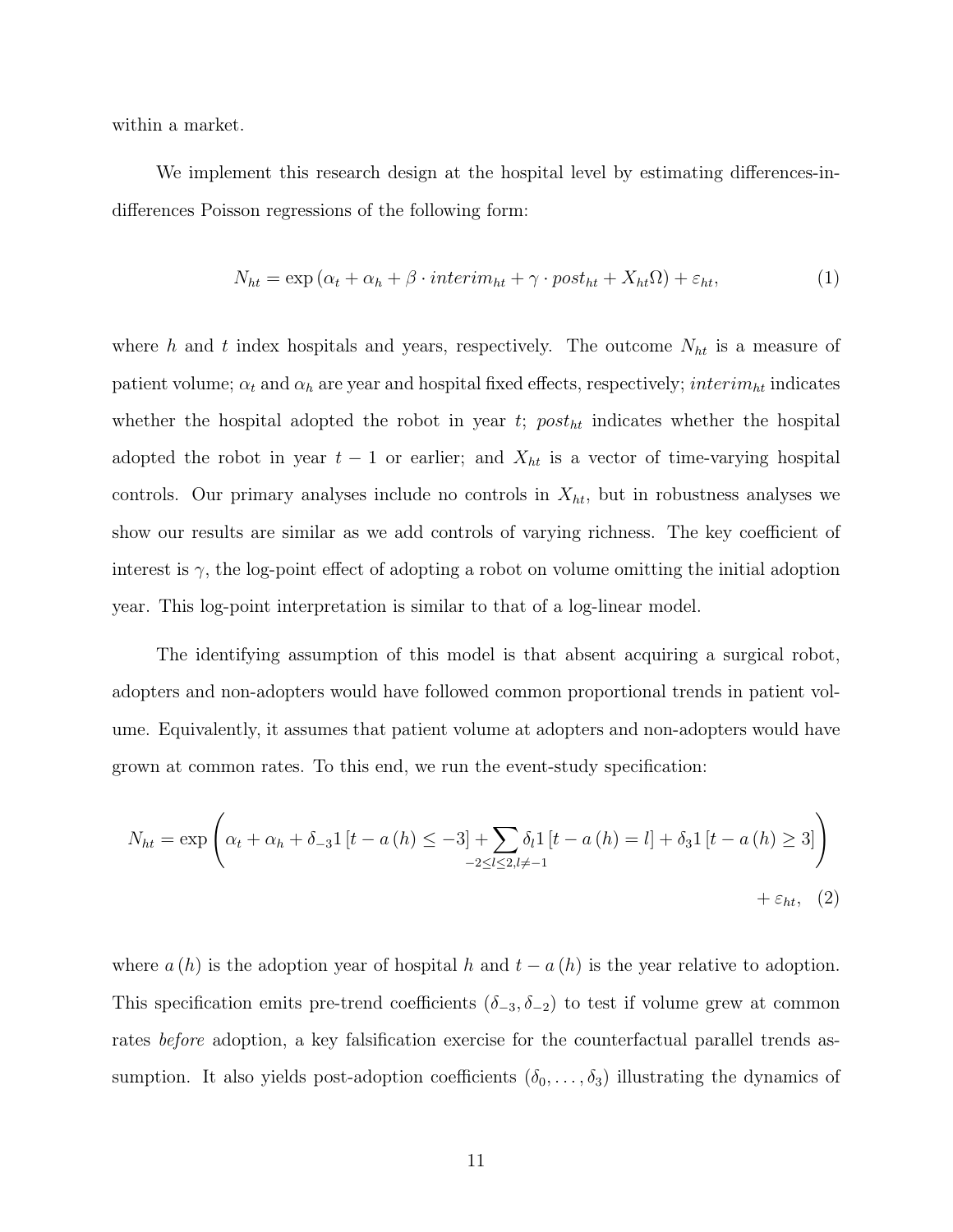the impacts. We omit a coefficient for the year before adoption to use this period as the reference year.

The Poisson model has several advantages for our setting. First, compared to a loglinear regression, it accommodates zeroes without adding an arbitrary constant or switching to an alternative functional form like inverse hyperbolic sine (though we show that our findings are preserved under such alternatives). Second, unlike the bulk of nonlinear models it is robust to fixed effects, which we use in our core models and (in higher dimensional form) in our robustness exercises [\(Hausman et al.,](#page-26-5) [1984\)](#page-26-5). Finally, the model makes few assumptions about the data-generating process beyond that the conditional mean takes the form of equations [1](#page-11-0) and [2;](#page-11-1) it does not require that  $N_{ht}$  is Poissonian much as linear regression does not require the outcome to be normally distributed [\(Gourieroux et al.,](#page-26-6) [1984;](#page-26-6) [Wooldridge,](#page-29-3) [1999\)](#page-29-3).

We also run the models given by equations [1](#page-11-0) and [2](#page-11-1) at the market level, replacing all hospital subscripts h with market subscripts r. As a market concept, we use Dartmouth Hospital Referral Regions (HRRs), which partition the U.S. into 306 regions within which patients tend stay when they receive specialty care. The outcome  $N_{rt}$  counts patient volume at all hospitals in the market rather than at one hospital. To measure market-wide adoption of the robot, we define  $interim_{rt}$  as the beds-weighted share of hospitals in market r that adopted the robot in year t and  $post_{rt}$  as the beds-weighted share of hospitals that adopted the robot in year  $t - 1$  or earlier. For the event study we replace the indicators in equation [2](#page-11-1) with the beds-weighted averages of the same indicators across hospitals in the market. We construct the adoption measures this way to maximize their comparability with the hospital-level estimates; the market-level coefficients we report give the log-point effect of all hospitals in the market adopting a robot.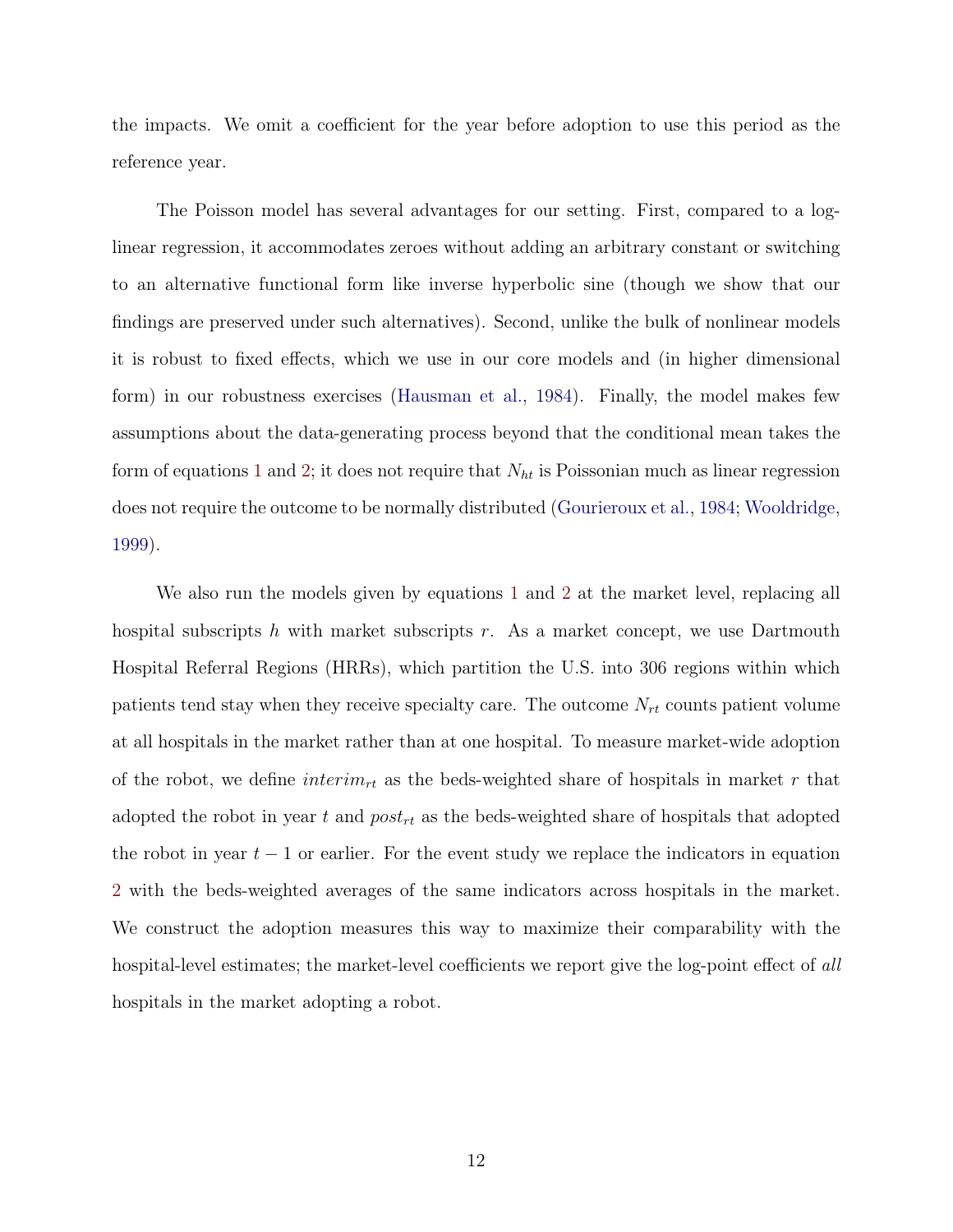### 5 Results

#### 5.1 Patient Allocation

Table [2](#page-36-0) presents our main estimates of the effect of robot adoption on patient volume based on equation [1.](#page-11-0) We focus on  $\gamma$ , the coefficient on *post*, which provides a single estimate of the long-term effect of adoption averaging over its dynamics. At the hospital level, adoption raises prostate cancer patient volume unconditional on surgical intervention by 60 log points, an expected absolute increase of 7.4 patients per year at the average hospital. Prostatectomy patient volume rises 70 log points or 7.4 patients. Effects at the market level are half the logpoint magnitude. Going from 0% to 100% adoption in a market is expected to raise marketwide prostate cancer patient volume by 29 log points (28.1 patients) and prostatectomy patient volume by 35 log points (28.2 patients). All of these effects are highly statistically significant.

Figure [3](#page-32-0) plots the event study estimates from equation [2](#page-11-1) for prostate cancer volume (Panel A) and prostatectomy volume (Panel B) outcomes. The panels illustrate three key facts. First, they show limited differences in pre-adoption trends in patient volume between adopting and non-adopting hospitals and between relatively slow-adopting and fast-adopting markets, a key falsification exercise for the parallel counterfactual trends assumption of differences-in-differences. Pre-trends are quantitatively small at the hospital level; at the market level they reverse trajectories after adoption, suggesting our findings will be, if anything, conservative. These patterns also suggest that hospitals are not adopting surgical robotics in response to shocks to demand for prostate cancer treatment, since we would expect pre-trends in such a situation.

Second, the effect of adopting a robot on patient volume grows over time. For example, hospital-level prostate cancer patient volume increases by a statistically significant 18 log points in the adoption year, an effect that rises to 74 log points in the third year and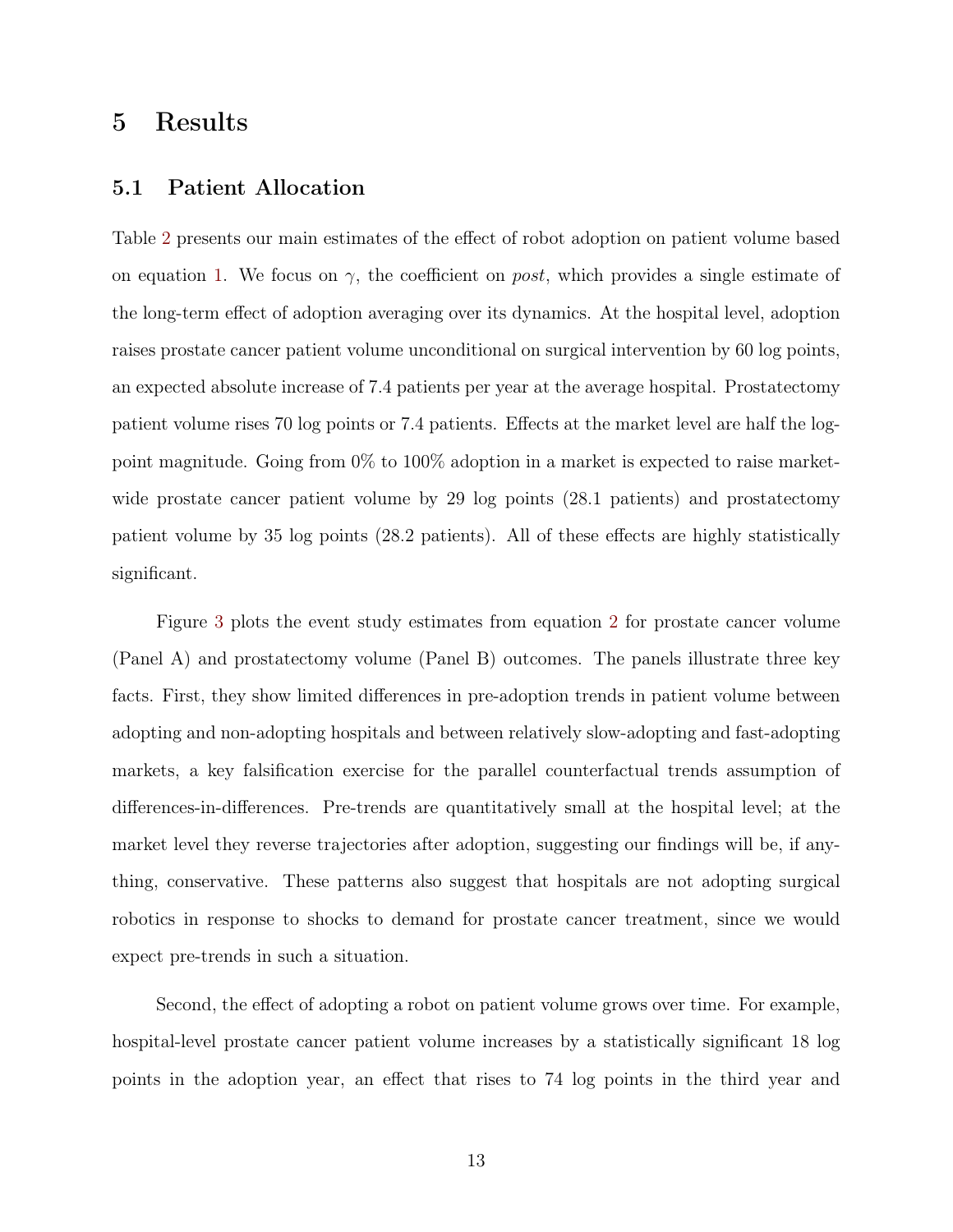beyond. Essentially the same pattern holds for prostatectomy patients, though magnitudes are slightly larger. These results highlight the importance of effect dynamics for patient allocation following robot adoption. They suggest that the long-term effect is greater than the single average effect estimated in Table [2.](#page-36-0)

Third, effects at the market level are also highly significant and growing over time, but they expand on a shallower trajectory than hospital-level effects. The market-level estimates are roughly half the magnitude of those at the hospital level, much as we found in Table [2.](#page-36-0) The divergence in magnitudes between the regressions at the two levels informs whether adoption leads to market expansion or business stealing. The economically meaningful and statistically significant market-level impacts suggest that robots expand the market, since there is less scope for patients to be "stolen" across markets. Yet the greater magnitudes at the hospital level imply that adoption further leads to business stealing as patients re-allocate across facilities in the same market.[8](#page-0-0)

One complication of business stealing is that it implies a violation of the Stable Unit Treatment Values Assumption (SUTVA): the potential outcomes of hospitals depend on the treatment assignments of other hospitals. Since adopting hospitals "steal" some of their patients from non-adopters, we expect this violation to expand our estimates relative to the true gap between the hospital- and market-level effects of adoption. We use two approaches to address this issue by narrowing the control group to hospitals that are less likely to be contaminated because they are in markets with no adoption yet. The first approach augments equation [1](#page-11-0) to include an indicator for non-adopters in markets where at least one other hospital has adopted. With these non-adopters now in their own category, the reference category becomes non-adopters in markets with no adoption. The second approach uses the stacking method developed in [Deshpande and Li](#page-25-10) [\(2019\)](#page-25-10). For each year, we assemble a group of treatment hospitals that adopted in that year and control hospitals in markets with no

<sup>8</sup>The market-level estimates report the effect of 100% of hospitals in a market adopting to make them comparable to the hospital-level estimates. Since the typical market has lower levels of adoption, the effect of surgical robots on total volume would be attenuated accordingly.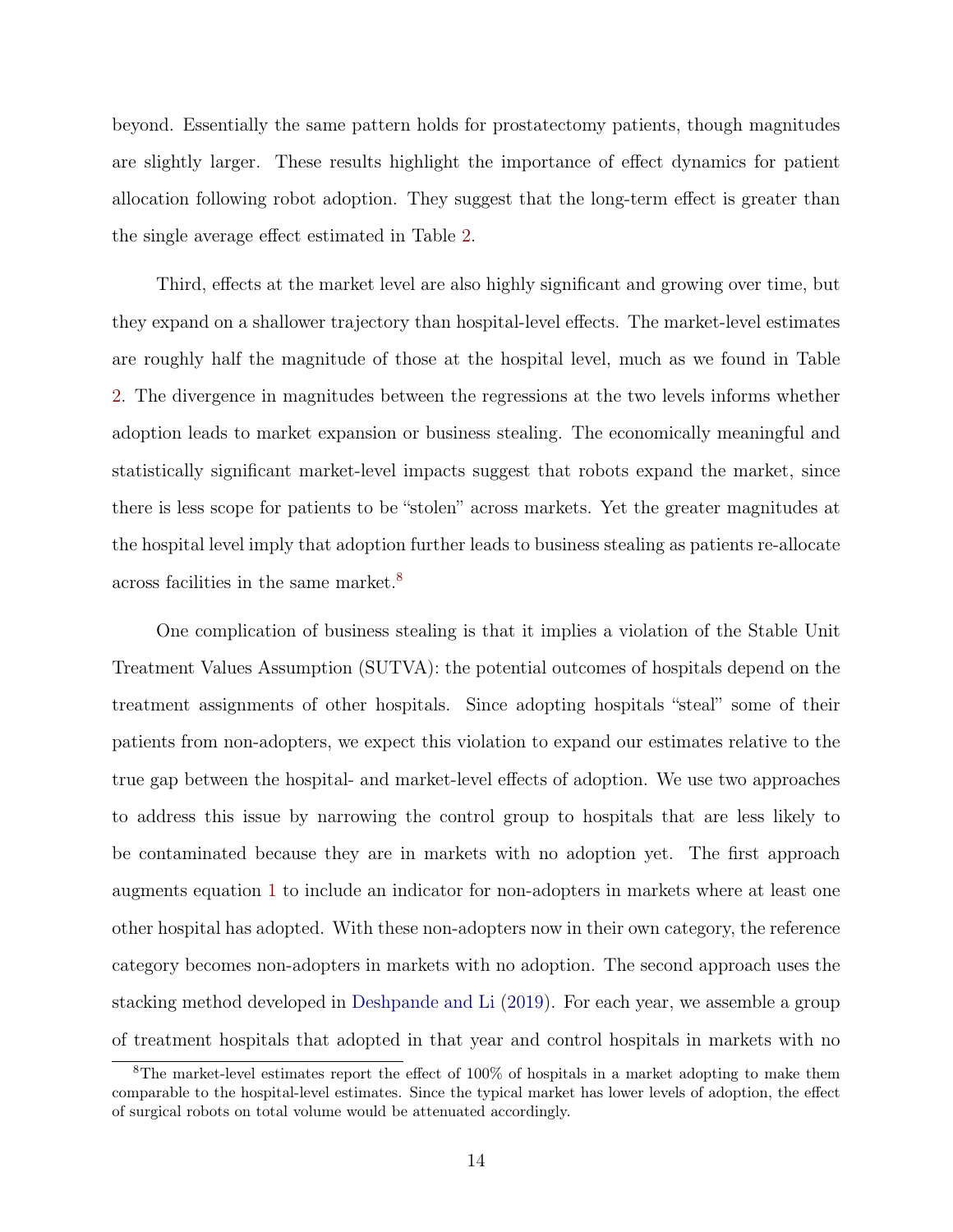adoption in that year and several years thereafter. A single such group can be analyzed with equation [1.](#page-11-0) In practice, we stack the groups and fully interact the equation with group fixed effects (except  $\beta$  and  $\gamma$ ). [A](#page-40-0)ppendix A describes the method in full detail.

As expected, these approaches yield hospital-level adoption effect estimates that are attenuated relative to the previous results but remain larger than the market-level ones. Table [3](#page-37-0) presents the results of both approaches and shows point estimates one-third to onefourth smaller than the baseline results. Figure [4](#page-33-0) shows event studies for the stacking method that are consistent with the point estimates.

#### <span id="page-15-0"></span>5.2 Robustness and Placebo Tests

Appendix Tables [A2](#page-50-0) and [A3](#page-51-0) provide a number of robustness checks on the hospital-level prostate cancer and prostatectomy results, respectively. The tables first test adding varying controls to the baseline estimating equation [1.](#page-11-0) Our key findings are preserved when adding hospital-specific trends, hospital size decile-by-year interactions, and market by year interactions (effects attenuate somewhat with the inclusion of trends and expand somewhat when controlling for markets). We also consider controls for rest-of-market robot adoption to directly model the potential for one hospital's adoption to attract patients away from other facilities. Point estimates on the rest-of-market coefficients are negative, as expected, but own-adoption effects are unchanged. Finally, we control for a predictor of demand for the robot, defined as the expected number of prostate cancer cases in the market per 1,000 population during the next 10 years (Appendix [C\)](#page-44-0). As expected, this predictor is positively associated with patient volume, but the adoption effect estimates are little changed.

The tables next test robustness to alternative hospital samples. In a more restrictive approach, we limit the sample to adopters so that identification comes solely from comparing hospitals that acquired a robot early vs. late in the period. Estimates shrink somewhat but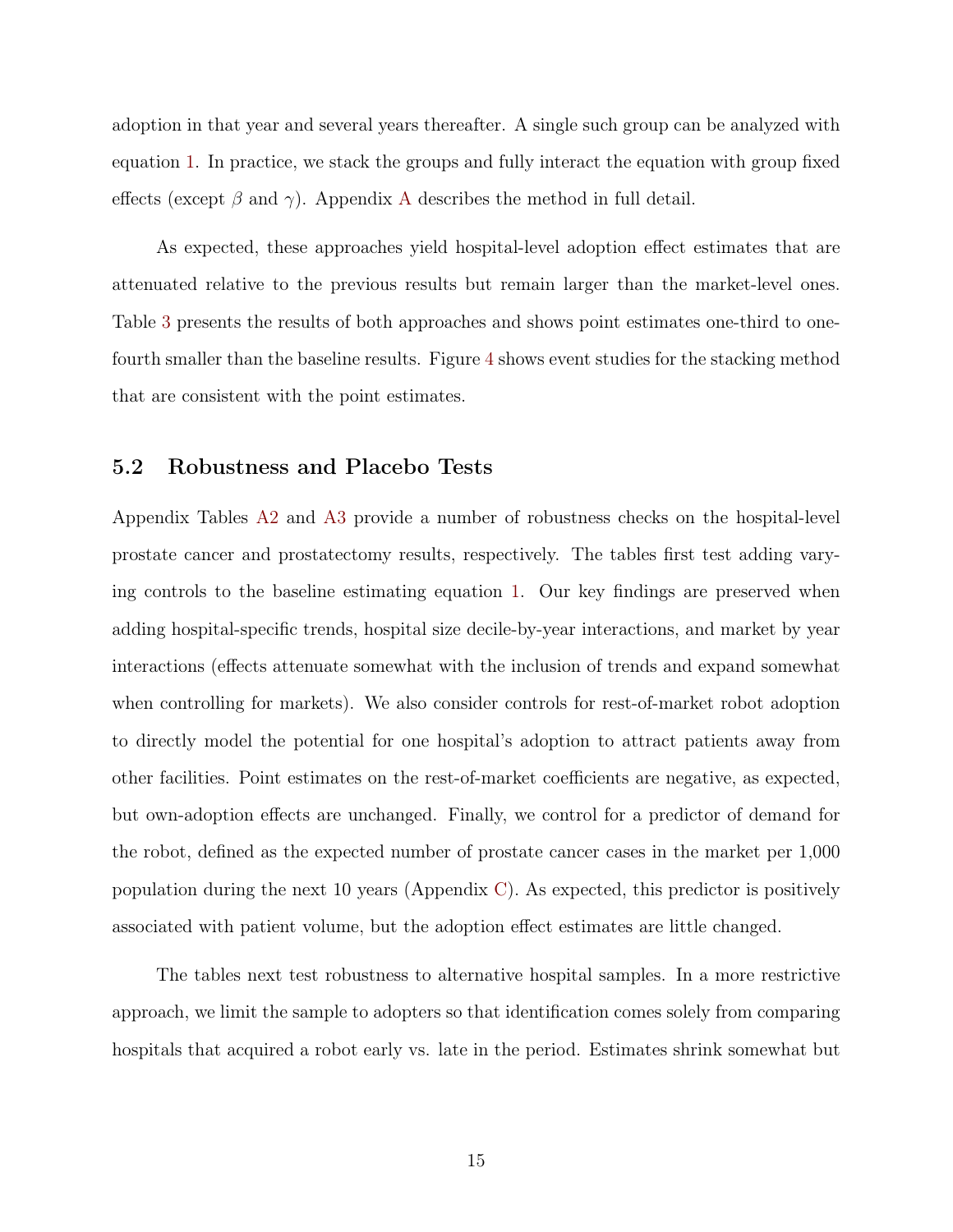remain highly economically and statistically significant.[9](#page-0-0) Results are qualitatively unchanged from baseline when we use increasingly broad samples. First, we add back hospitals that acquired a robot after 2012 as well as those that treated at least 1 patient every year (for any diagnosis) but still failed to meet our minimum patient thresholds. Second, we add back hospitals that sometimes had no patients at all, e.g. because they entered or exited during the analysis period.

In Appendix Tables [A4](#page-52-0) and [A5,](#page-53-0) we additionally test robustness to alternative functional forms by running linear regressions with  $\ln(N_{ht} + 1)$  and asinh  $(N_{ht})$  as the outcomes, respectively. Our results are little changed under these alternatives.

These tables also test the robustness of our findings to estimators that address the potential failures of difference-in-differences analyses to produce unbiased estimates when adoption is staggered and treatment effects are heterogeneous [\(Borusyak et al.,](#page-24-6) [2021;](#page-24-6) [Call](#page-24-7)[away and Sant'Anna,](#page-24-7) [2021;](#page-24-7) [Goodman-Bacon,](#page-26-7) [2021\)](#page-26-7). Because this literature has focused on linear regression, we re-run the linear specifications with the [Borusyak et al.](#page-24-6) [\(2021\)](#page-24-6) estimator. It yields similar but slightly expanded effect estimates. The stacked differences-in-differences estimates presented in Table [3](#page-37-0) also address this issue (and the issue of potential contamination of the control group) while preserving the Poisson functional form of the baseline results. The stacking estimator is not subject to concerns about negative weighting of some treatment effects because within each group of observations, adoption occurs at the same time for the group's treated hospitals [\(Baker et al.,](#page-23-3) [2022\)](#page-23-3).

Appendix Tables [A6](#page-54-0) and [A7](#page-55-0) report robustness checks for the market-level analyses. Effects remain significant with the inclusion of market-specific trends, and while they at-

<sup>9</sup>One reason for this attenuation may be that restricting the sample puts more weight on the short-term effects of adoption, which are smaller according to the event studies. To explore this concern, we model the adoption effect dynamics as having a constant (given by  $\gamma$ , as before) and a linear slope (we add the interaction  $post_{ht} \times [t - adoptyear_h - 1]$ , where the bracketed term is the hospital's adoption year relative to the post period). Columns 6 and 7 of Appendix Tables [A4](#page-52-0) and [A5](#page-53-0) augment the baseline and adopters-only models, respectively, with this interaction. The results are consistent with this concern: the constant terms converge and the slope terms are similar between the models.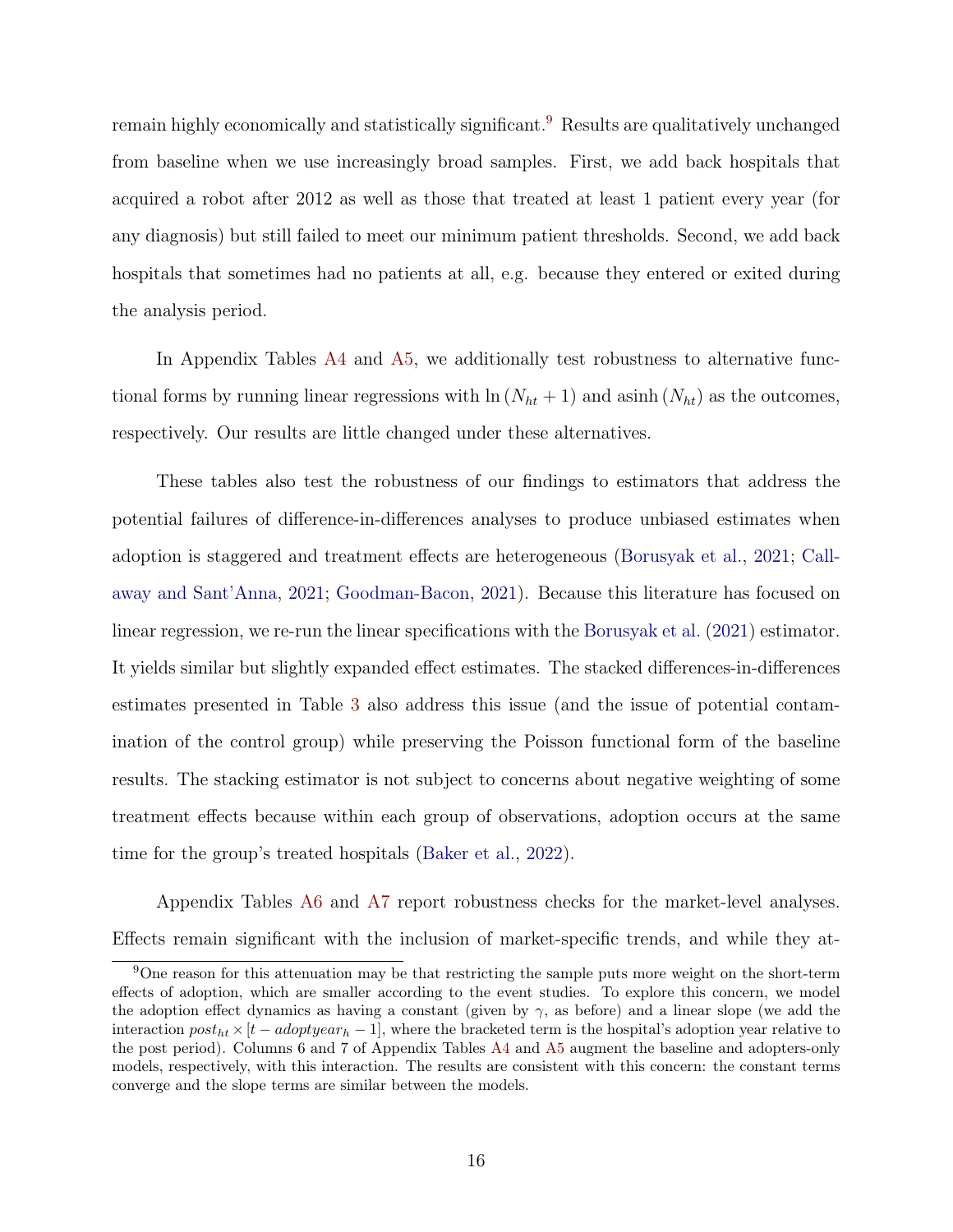tenuate somewhat, the ratios of these effects to their hospital-level analogs reported in the prior robustness tables remain similar. Effects are essentially unchanged when controlling for the predictor of demand for the robot, the expected number of prostate cancer patients per 1,000 population in the subsequent 10 years. We also show estimates nearly identical to those reported in the main text when we calculate market-level patient volume and adoption rates from increasingly broad sets of hospitals (adding those that had failed to meet minimum patient thresholds, then further adding those that sometimes had no patients at all). Finally, we provide estimates from linear models which yield significant (albeit expanded) coefficients.

We also conduct a placebo test by checking whether our results are similar for patients who, according to their main diagnosis, are highly unlikely to use a surgical robot. First, we group hospitalized patients in 2014 by the AHRQ Clinical Classification Software (CCS) code of their principal diagnosis; CCS reduces the thousands of diagnosis codes into a more manageable 285 categories, and we focus on 2014 because it gives ample time for robotic surgery to diffuse. There are 159 CCS codes with a robot use rate lower than 0.1% in 2014. We then calculate the volume of patients with principal diagnoses falling into the 159 codes for each hospital-year in the analysis period. Appendix Figure [A3](#page-48-0) and Appendix Table [A8](#page-56-0) report the results using this measure of patient volume as the placebo outcome. Encouragingly, the magnitude of effects is dramatically smaller for the placebo. The effects are statistically insignificant at the market level. At the hospital level, the placebo effect is roughly one-eighth that of the prostate cancer effects and remains significant. One potential explanation for this finding is that patients who are unlikely to need robotic surgery (and agents acting on their behalf) still view the presence of a robot as a signal of quality.

#### <span id="page-17-0"></span>5.3 Characteristics of Marginal Patients

Having demonstrated substantial increases in patient volume in response to robot adoption, we now analyze the characteristics of the marginal patients drawn in to treatment. We focus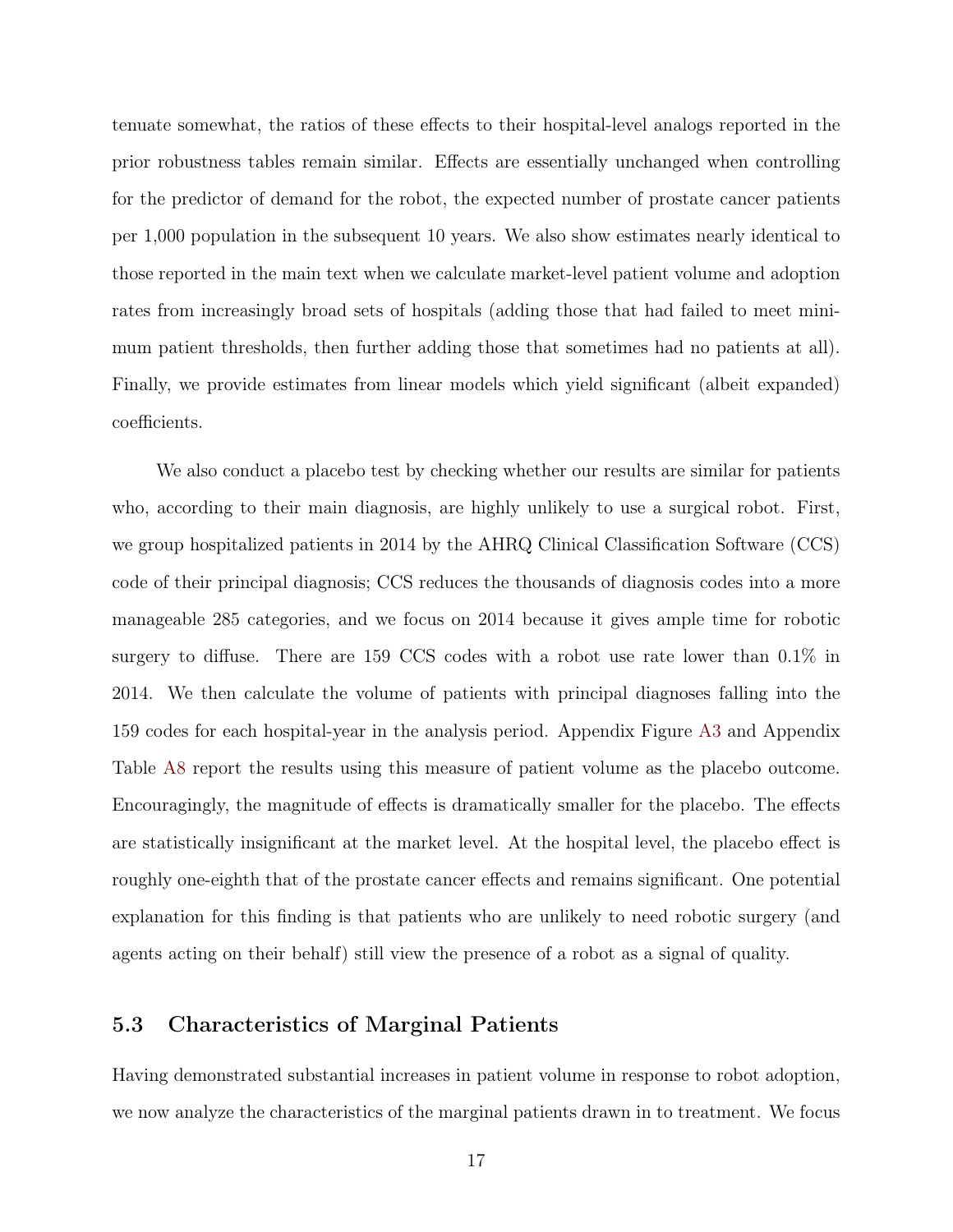on prostatectomy patients for brevity and since their hospital stay makes direct use of the robot; results for prostate cancer yield essentially identical patterns and are presented in Appendix Table [A9.](#page-57-0) We characterize patients on two dimensions, each key for assessing their suitability for surgical intervention: age and burden of illness. We measure illness by counting the number of chronic conditions (CCs) according to the patient's diagnoses prior to the hospitalization.<sup>[10](#page-0-0)</sup>

Figure [5](#page-34-0) plots the coefficient  $\gamma$  on post from estimating equation [1](#page-11-0) with the outcome redefined as the number of prostatectomy patients in the specified age or CC bin (Appendix Figure [A2](#page-47-0) presents the results for prostate cancer). The volume increases at both the hospital and market levels are driven by younger patients. At both levels, effects attenuate greatly as the age bin rises; at the market-level we fail to detect effects at age 75 and up and point estimates are close to zero for ages 80 and up.

Effects by history of illness follow an upside-down U-shaped path. At both the hospital and market levels we detect significant increases in the volume of patients with up to 4 CCs, those with low and intermediate levels of prior illness. Point estimates for the volume of patients with no CCs, those who are observably the healthiest, are slightly smaller. Effects on the volume of patients with 5 or more CCs are the smallest; they are still significant at the hospital level but not the market level.

To provide a sense of how the patients induced to receive treatment due to robot adoption compare to incumbent patients, we directly estimate the effect of adoption on the average characteristics of the patients. Our approach draws on [Gruber et al.](#page-26-8) [\(1999\)](#page-26-8) and adapts their two stage least squares method to our context, which uses a Poisson model. Specifically, for each patient characteristic of interest we estimate two Poisson regressions: a first stage on patient volume, which repeats equation [1,](#page-11-0) and a reduced form with the

<sup>10</sup>We track 22 CCs measured in the Medicare Chronic Conditions data at 6-month intervals using the observation most immediately predating the patient's admission. This data was not available before 1999 so these estimates are limited to the years 2000 to 2015.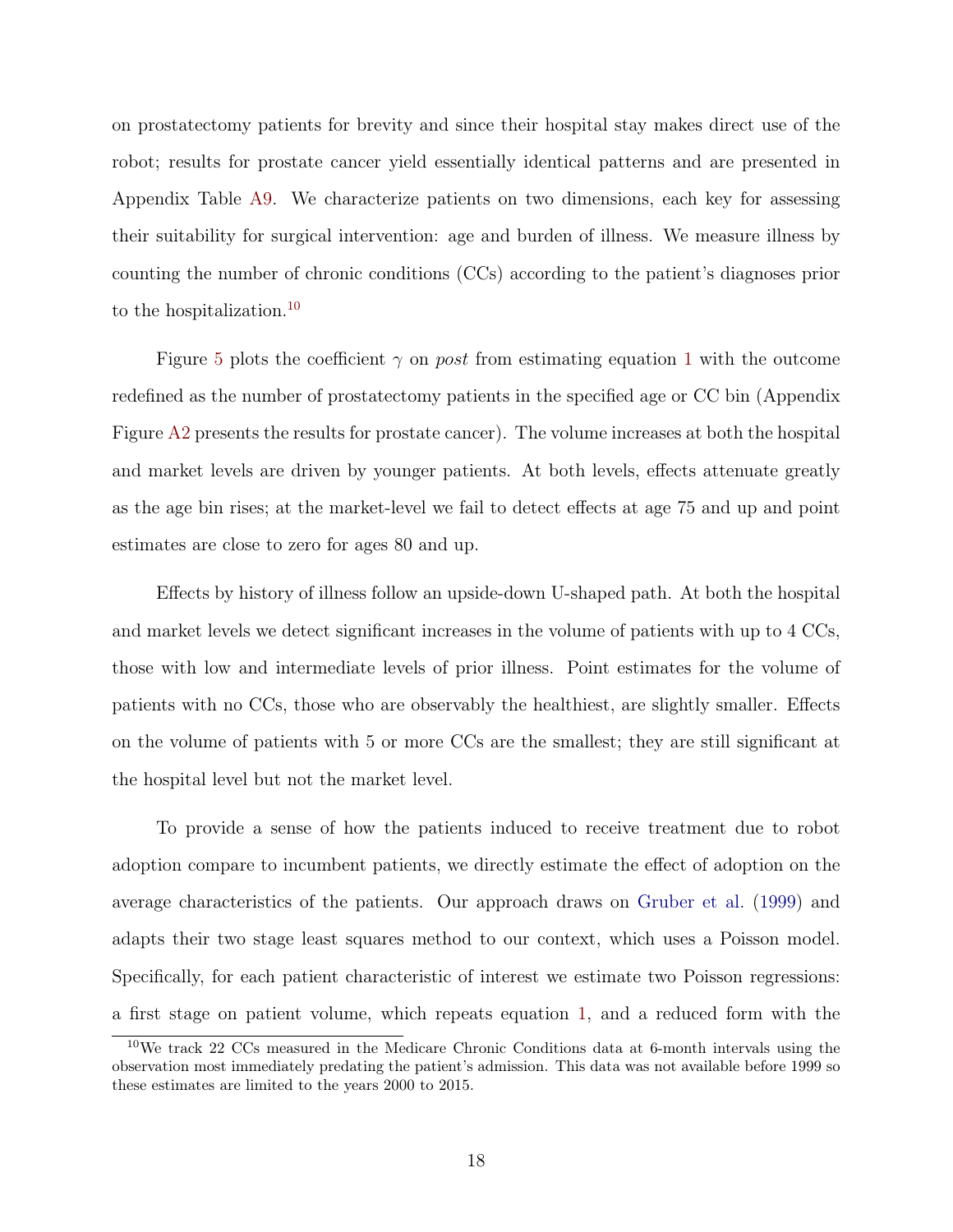same specification but the outcome redefined as the average characteristic of patients at the hospital or in the market. We then report the first stage estimates, which repeat our prior volume findings; the reduced form estimates, which indicate the log point effect of adoption on the average characteristic of the patients; and the ratio of the reduced form to the first stage, similar to an indirect least squares estimate. As the ratio of two log-point effects, this object is an elasticity. Under the assumption that adopting a surgical robot brings new patients into treatment without pushing old patients out of treatment (i.e. there are no "defiers" to adoption), the elasticity can be interpreted as the log point difference in the average characteristic between marginal patients and the incumbents. Appendix [B](#page-42-0) provides more details on this model.

Table [4](#page-38-0) reports the estimates from these regressions. Panel A reports the first stage with similar estimates to those presented earlier (when they differ, it is because we omit observations where the average characteristic could not be calculated, e.g. when a hospital or market has no patients or the characteristic is not observed). Panel B reports the reduced forms. Columns 1-4 show the effect of adoption on average age and CCs. As expected, adoption tends to lower the age of the average patient at both the hospital and market level. For example, when a hospital adopts, average prostatectomy patient age is expected to fall by 3.0 log points or 2.1 years off the average; when 100% of a market adopts, average age falls by 2.3 log points or 1.6 years off the average. Panel C scales the reduced form by the first stage. These elasticities indicate that the marginal prostatectomy patient is statistically significantly 5.5 log points younger at the hospital level (3.9 years off the average) and 6.6 log points younger at the market level (4.6 years off the average) than the incumbents. Results on CCs indicate that marginal patients are healthier, with elasticities that are 4-5 times larger than age elasticities at both levels but only statistically significant at the hospital  $level.<sup>11</sup>$  $level.<sup>11</sup>$  $level.<sup>11</sup>$ 

<sup>&</sup>lt;sup>11</sup>The hospital-level results reported here have the same contamination concerns as our baseline findings. In Appendix Table [A10,](#page-58-0) we show that these findings are preserved under the stacking approach (Appendix [A\)](#page-40-0) that uses non-adopters in markets with no adoption as the control group. We continue to find that the age elasticity is 4-5 times the chronic conditions elasticity, with both statistically significant. The magnitudes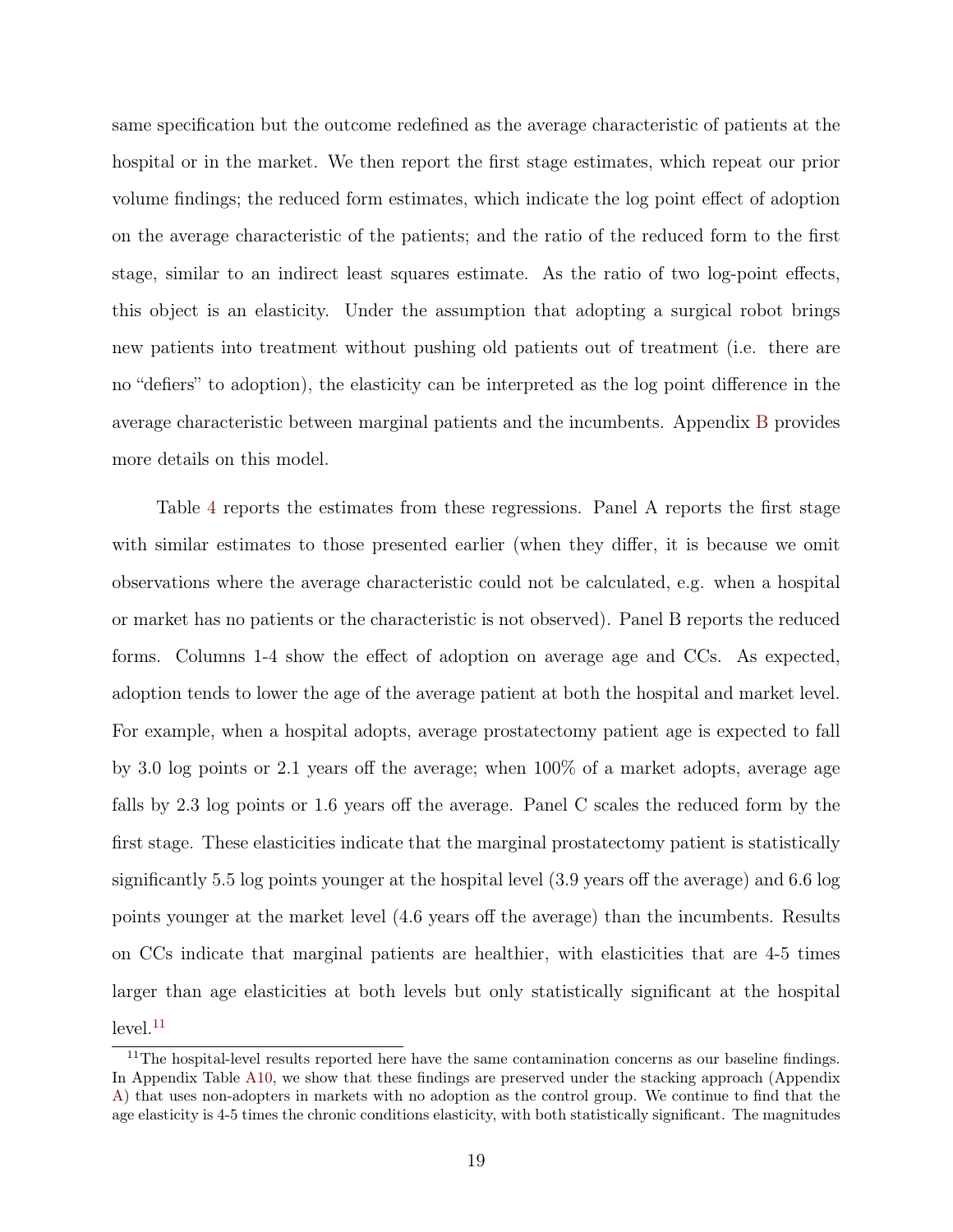These results suggest that markets and hospitals grow in response to robot adoption by attracting younger, healthier prostate cancer patients. The attraction to robotics does not seem to be as strong for relatively sick patients. These findings imply that the influx of patients after adoption is not caused by widening eligibility criteria to patients in observably poorer health, particularly on the basis of age.

In columns 5-7 of Table [4](#page-38-0) we consider how adoption changed the features of the average hospital in a market performing prostatectomy. Specifically, we test if markets that adopt tend to shift their prostatectomy patients to larger, higher-volume, and teaching hospitals.<sup>[12](#page-0-0)</sup> The directions of these effects are a priori unclear: adoption by large well-resourced hospitals could further entrench their market dominance while adoption by smaller hospitals could give them a new opportunity to compete with their larger counterparts. While we do not find any significant effects on these metrics, the point estimates are all positive indicating that if there is adjustment in response to adoption it tends to concentrate patients at bigger hospitals with teaching infrastructure.

## 6 Discussion and Conclusion

Robotic surgery diffused quickly through the health care system, and during our analysis period it became the primary surgical modality to treat prostate cancer. Our results clearly indicate that when hospitals adopt this technology they attract more prostate cancer patients. We find signs that this increase in patient volume occurs through both business stealing and market expansion following adoption. As hospitals in a market adopt surgical robots, prostate cancer volume increases in the whole market; since it is relatively difficult to "steal" patients across regions, this result shows the market-expanding power of surgical robots. Still, this phenomenon does not explain the totality of the increase in volume that

of the elasticities range from 56% to 97% of the baseline estimates.

 $12$ To ease interpretation, we measure hospital size and volume at baseline (1998) levels, which avoids exploiting growth in size and volume due to adoption of the robot itself.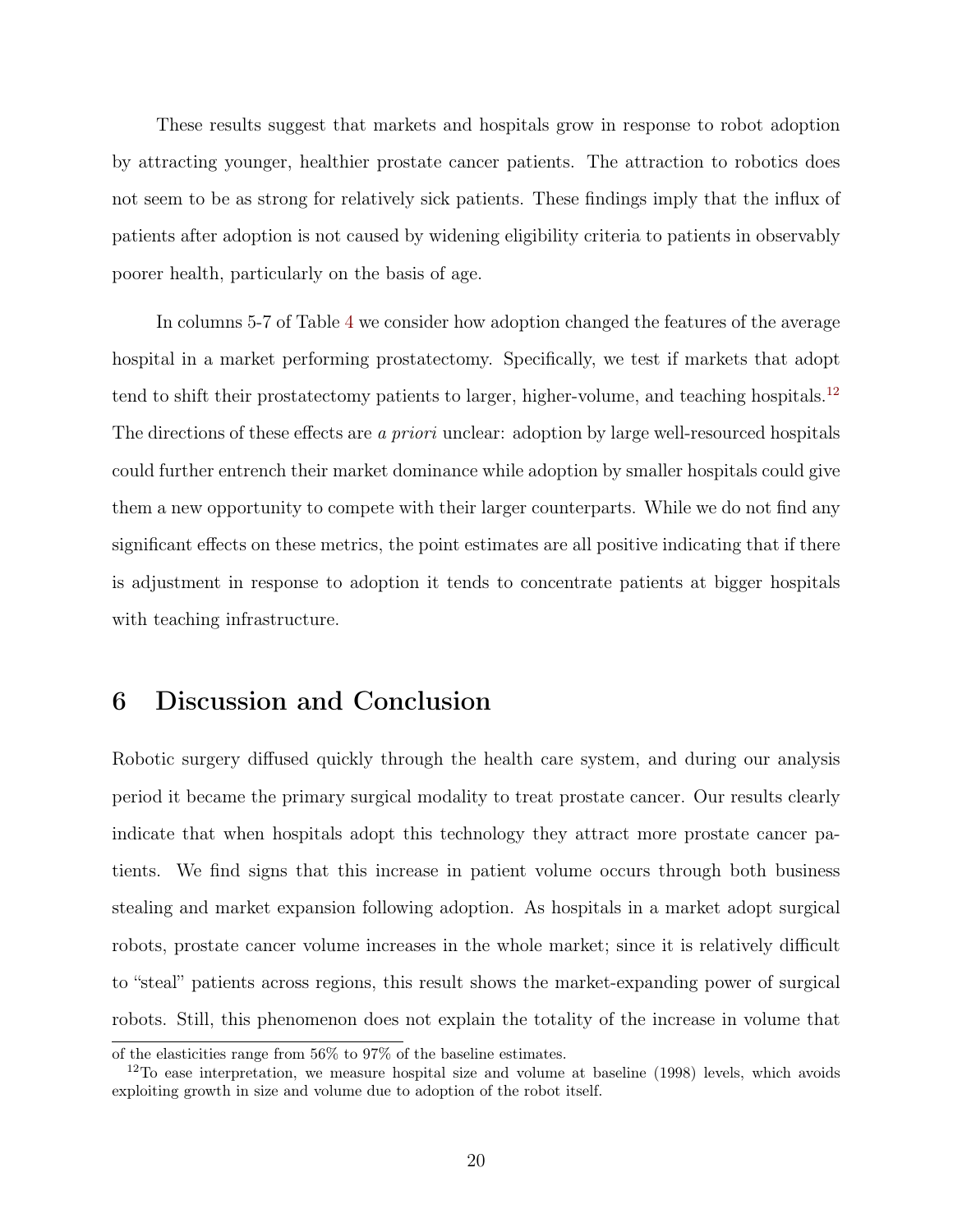occurs after a hospital adopts, since we find a hospital-level effect that is greater than the market-level effect. The gap between the results at each level points to a significant role for business stealing.

The welfare implications of this result are nuanced. One interpretation of these findings is that they indicate a wasteful medical arms race, since hospitals had few regulatory constraints on adoption, frequently took up a new technology with nontrivial fixed costs, and engaged in business stealing from one-another. If hospitals do not otherwise differ in their quality of care, this service duplication could be welfare-damaging. However, when hospitals differ in quality, business stealing has the potential to improve — or further reduce — welfare by redirecting patients to better or worse hospitals. For example, outcomes from robotic surgery are widely believed to depend on provider experience with the device [\(Savage](#page-28-8) [and Vickers,](#page-28-8) [2009\)](#page-28-8). If low-volume facilities attract patients by adopting robots, patient outcomes could deteriorate throughout the market because provider experience could become more diluted. On the other hand, if facilities that adopt robots tend to be higher-performing, the marginal patients attracted to them could benefit. Such a channel may operate here: adopting hospitals tend to be bigger and are more likely to be teaching facilities, two features that are associated with better patient outcomes (see e.g. [Birkmeyer et al.,](#page-24-8) [2002;](#page-24-8) [Burke et al.,](#page-24-9) [2017\)](#page-24-9); we also note signs in Section [5.3](#page-17-0) that as markets adopt, patients are more likely to receive treatment at these facilities.

Market expansion is generally considered a sign of welfare improvement in traditional sectors, since a rise in quantity would tend to signal more consumers with access to the good. By this logic, market expansion would increase welfare if robotics prompted patients to choose prostatectomy compared to the outside option of no treatment. In a competitive market with perfect information, such a choice would imply a gain of patient surplus and therefore a rise in social welfare. However, the market imperfections typical of the health care sector add some complication to this interpretation. Market expansion may be welfare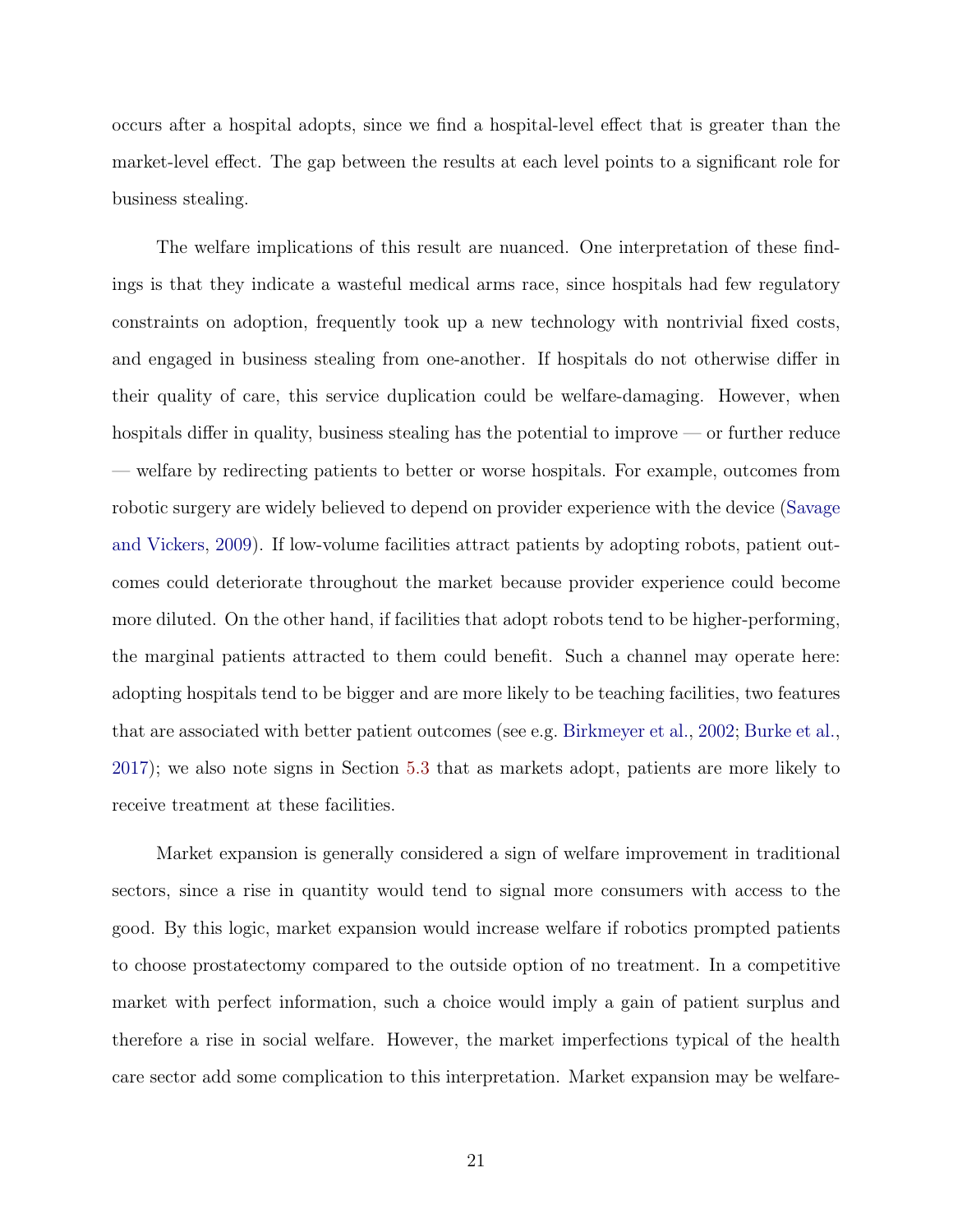decreasing if it occurs due to moral hazard, when patients or their agents are shielded from the true costs of the technology due to insurance and overuse it as a result, or from behavioral hazard, when patients or their agents are attracted to hospitals with robotics because they have biased beliefs about the benefits of the technology or the risks of side effects [\(Baicker](#page-23-4) [et al.,](#page-23-4) [2015\)](#page-23-4). Additional welfare considerations include the role of provider experience and learning-by-doing, which could increase the benefits of market expansion by improving care for incumbent patients.

Regardless, a full accounting of the welfare effects owing to market expansion will require information on the costs and benefits of the intervention for the marginal patients shifted into intervention. Some of the benefits, including benefits to patient mental health, may be hard to observe in health data. However, effects on key health indicators, including survival rates, could plausibly be assessed by leveraging detailed clinical data on patient characteristics like cancer staging to better control for patients' potential outcomes. Still, the relatively coarse data that we observe in claims is informative for ruling out a key welfare-damaging moral and behavioral hazard story in which poor candidates for intensive treatment are attracted to the hospital after adoption. During our analysis period, prostate cancer treatment guidelines increasingly sought to discourage older patients with competing risks from intensive testing for and management of this condition [\(USPSTF,](#page-29-4) [2008;](#page-29-4) [Lepor,](#page-27-1) [2000\)](#page-27-1). We find that the increase in prostatectomy patient volume in response to robot adoption is comprised of relatively younger patients that have fewer chronic conditions; we fail to detect increases in volume for patients age 75 and up or those with 5 or more chronic conditions. Our findings therefore suggest that robot adoption had small-to-nonexistent market-expanding effects on poor matches for surgery, an encouraging though not definitive sign that welfare was not harmed through at least one channel.<sup>[13](#page-0-0)</sup>

<sup>&</sup>lt;sup>13</sup>While we can rule out that marginal patients are poor candidates because they are relatively old or have competing risks, we cannot determine if they have early-stage prostate cancer and are seeking aggressive (and potentially low-value) treatment. Such analyses would require more detailed clinical data and are an important topic for future study.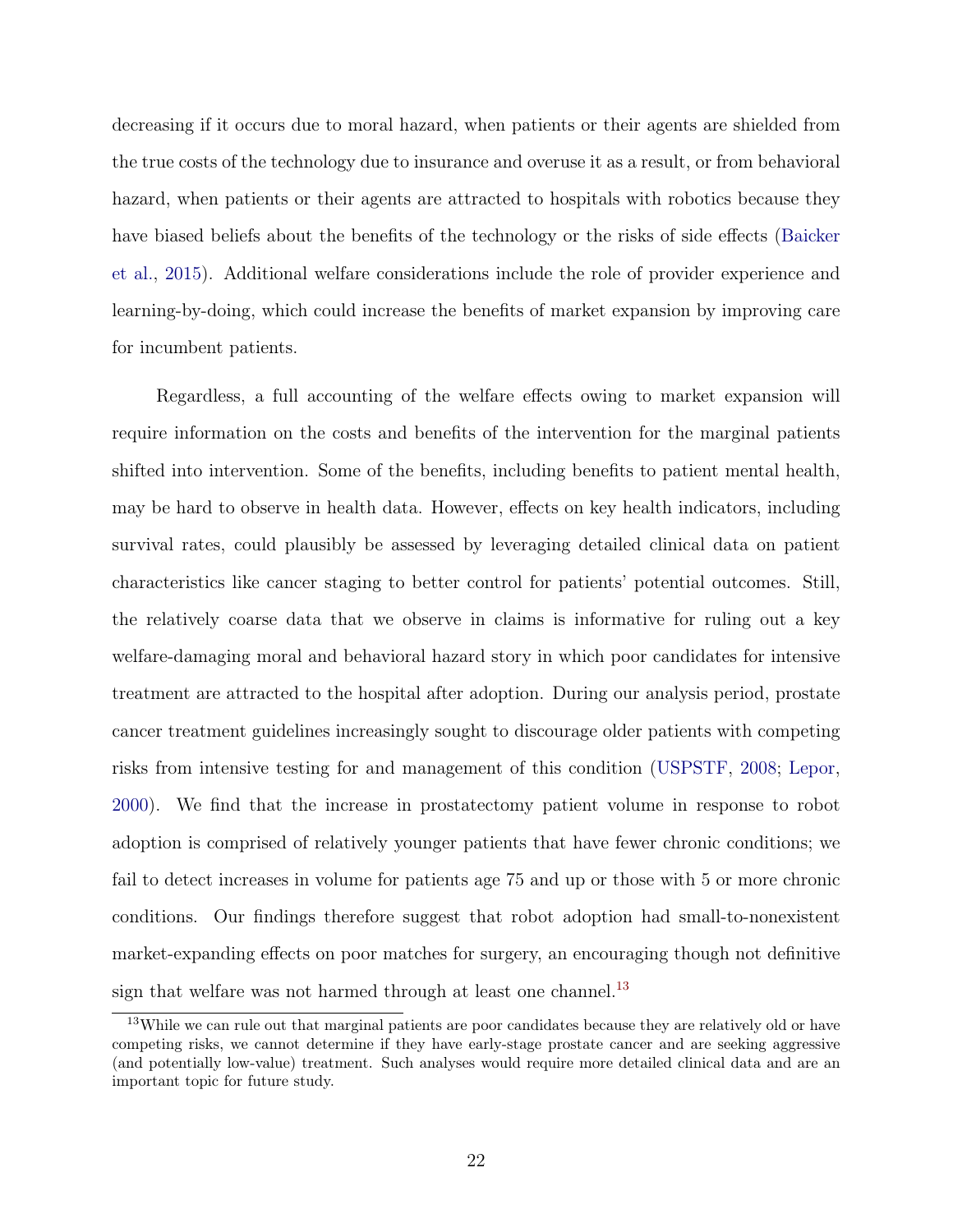In this study, we sought to evaluate the effects of hospital technology adoption on hospital utilization through the lens of surgical robotics in prostate cancer. We found striking impacts of adoption on patient volume at both the hospital- and market-level. These results raise key questions for future work on robotics and technology in the health care sector. While robotics has diffused particularly rapidly in prostate cancer treatment, its welfare effects in other areas of health care remain an open question that merits further study. In the space of prostate cancer treatment, future work could exploit electronic medical record or cancer registry data to observe an even richer view of patient outcomes. Taken together, our work highlights the power of technology diffusion to rapidly change the health care delivery system with concomitant implications for patient welfare.

### References

<span id="page-23-2"></span>ACS (2020). Facts & Figures 2020: Key Statistics for Prostate Cancer. Atlanta, GA.

- <span id="page-23-1"></span>Baicker, K. and A. Chandra (2004). Medicare Spending, The Physician Workforce, And Beneficiaries' Quality Of Care. *Health Affairs 23* (Suppl1), W4-184. Publisher: Project HOPE-The People-to-People Health Foundation, Inc.
- <span id="page-23-4"></span>Baicker, K., S. Mullainathan, and J. Schwartzstein (2015). Behavioral Hazard in Health Insurance. The Quarterly Journal of Economics 130 (4), 1623–1667.
- <span id="page-23-3"></span>Baker, A. C., D. F. Larcker, and C. C. Wang (2022, May). How much should we trust staggered difference-in-differences estimates? *Journal of Financial Economics* 144(2), 370–395.
- <span id="page-23-0"></span>Barbash, G. I., B. Friedman, S. A. Glied, and C. A. Steiner (2014). Factors associated with adoption of robotic surgical technology in US hospitals and relationship to radical prostatectomy procedure volume. Annals of Surgery  $259(1)$ , 1–6.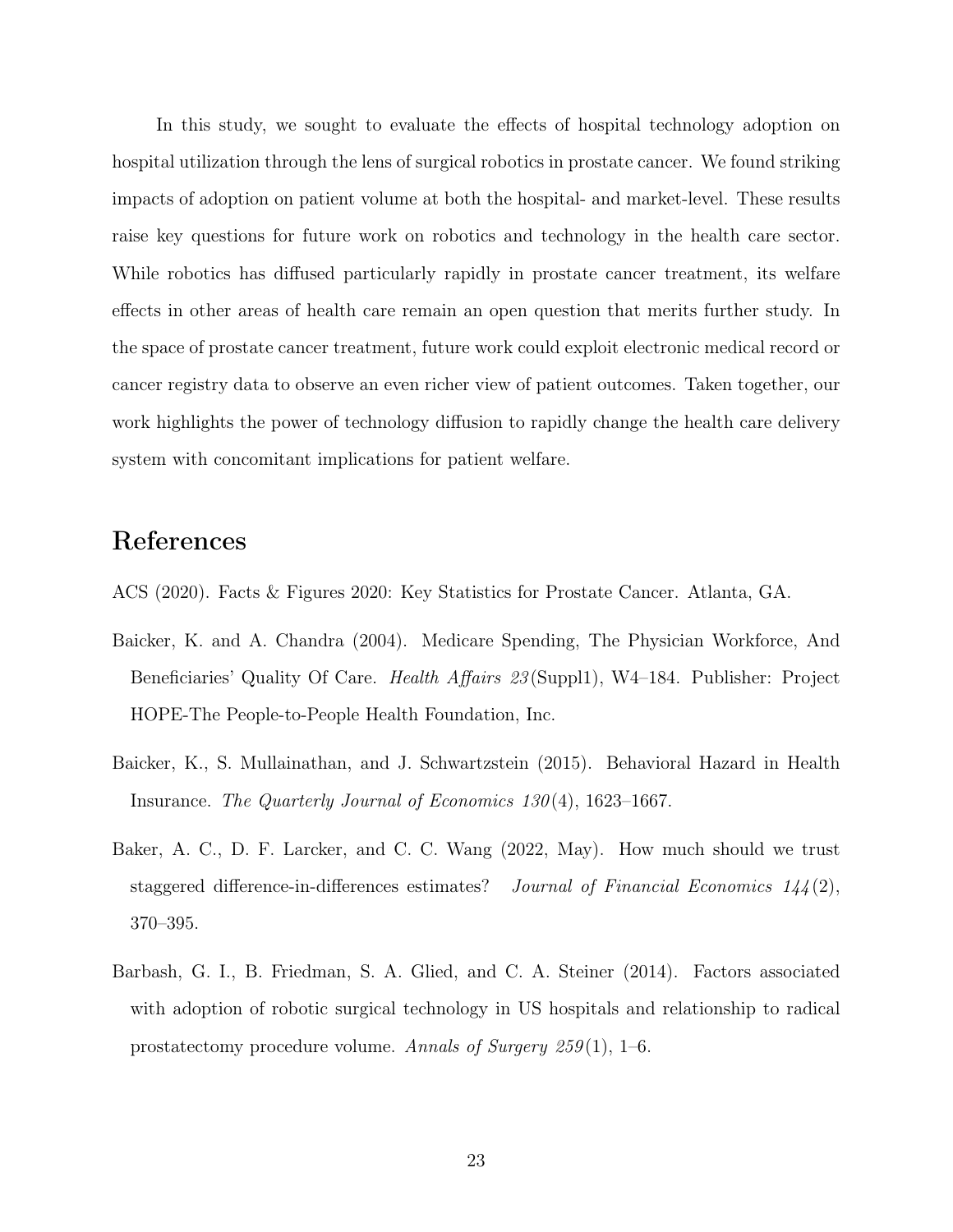- <span id="page-24-10"></span><span id="page-24-0"></span>Barbash, G. I. and S. A. Glied (2010). New Technology and Health Care Costs — The Case of Robot-Assisted Surgery. New England Journal of Medicine 363 (8), 701–704.
- <span id="page-24-8"></span>Birkmeyer, J. D., A. E. Siewers, E. V. Finlayson, T. A. Stukel, F. L. Lucas, I. Batista, H. G. Welch, and D. E. Wennberg (2002, April). Hospital Volume and Surgical Mortality in the United States. New England Journal of Medicine 346 (15), 1128–1137.
- <span id="page-24-6"></span>Borusyak, K., X. Jaravel, and J. Spiess (2021). Revisiting Event Study Designs: Robust and Efficient Estimation.
- <span id="page-24-9"></span>Burke, L. G., A. B. Frakt, D. Khullar, E. J. Orav, and A. K. Jha (2017, May). Association Between Teaching Status and Mortality in US Hospitals. *JAMA 317*(20), 2105.
- <span id="page-24-7"></span>Callaway, B. and P. H. Sant'Anna (2021, December). Difference-in-Differences with multiple time periods. Journal of Econometrics 225 (2), 200–230.
- <span id="page-24-5"></span>CDC (2020). Prostate Cancer Statistics. Technical report, CDC: Division of Cancer Prevention and Control.
- <span id="page-24-4"></span>Chandra, A., D. Cutler, and Z. Song (2011). Who Ordered That? The Economics of Treatment Choices in Medical Care. In Handbook of Health Economics, Volume 2, pp. 397–432. Elsevier.
- <span id="page-24-3"></span>Chandra, A., A. Finkelstein, A. Sacarny, and C. Syverson (2016). Health Care Exceptionalism? Performance and Allocation in the US Health Care Sector. American Economic Review  $106(8)$ , 2110–2144.
- <span id="page-24-2"></span>Chandra, A. and D. Staiger (2007). Productivity Spillovers in Health Care: Evidence from the Treatment of Heart Attacks. Journal of Political Economy 115 (1), 103–140.
- <span id="page-24-1"></span>Childers, C. P. and M. Maggard-Gibbons (2018, August). Estimation of the Acquisition and Operating Costs for Robotic Surgery. JAMA 320 (8), 835.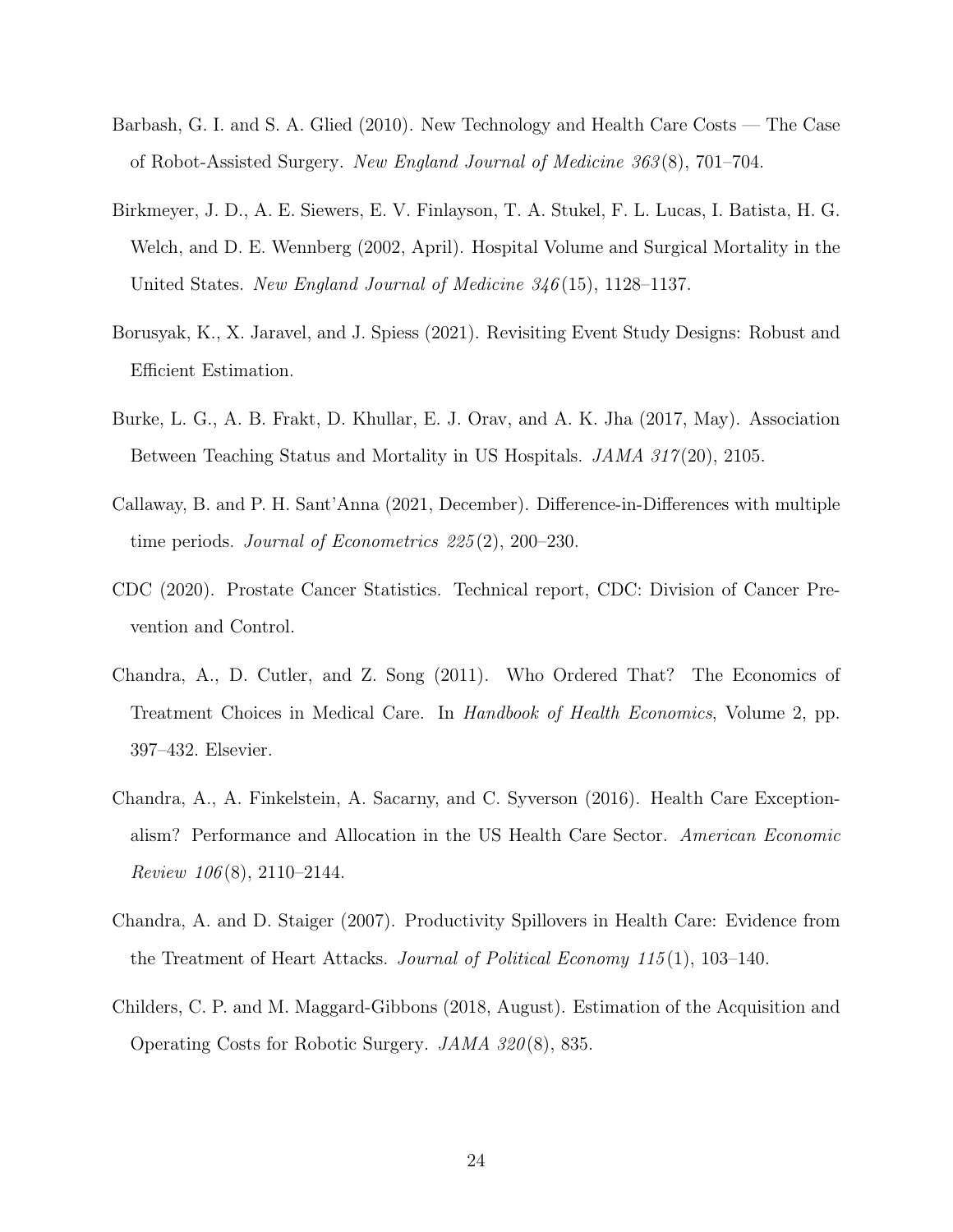- <span id="page-25-2"></span>Cimasi, R. J. (2005). The U.S. healthcare certificate of need sourcebook. Washington, D.C.: Beard Books. OCLC: 63110526.
- <span id="page-25-7"></span>CMS (2015). Hospital Outpatient Regulations and Notices: Addendum E: Final HCPCS Codes That Are Paid Only as Inpatient Procedures for CY 2015. Technical Report CMS-1613-FC, Centers for Medicare & Medicaid Services.
- <span id="page-25-8"></span>CMS (2020a). CY 2021 Medicare Hospital Outpatient Prospective Payment System and Ambulatory Surgical Center Payment System Final Rule. Technical Report CMS-1736- FC, Centers for Medicare & Medicaid Services.
- <span id="page-25-0"></span>CMS (2020b). National Health Expenditures 2019 Highlights. Technical report, Centers for Medicare & Medicaid Services.
- <span id="page-25-1"></span>Cutler, D. M., R. S. Huckman, and J. T. Kolstad (2010). Input Constraints and the Efficiency of Entry: Lessons from Cardiac Surgery. American Economic Journal: Economic Policy  $2(1), 51-76.$
- <span id="page-25-10"></span>Deshpande, M. and Y. Li (2019). Who Is Screened Out? Application Costs and the Targeting of Disability Programs. American Economic Journal: Economic Policy 11 (4), 213–248.
- <span id="page-25-5"></span>Devers, K. J., L. R. Brewster, and L. P. Casalino (2003, February). Changes in Hospital Competitive Strategy: A New Medical Arms Race? Health Services Research 38 (1p2), 447–469.
- <span id="page-25-4"></span>Dranove, D., M. Shanley, and C. Simon (1992). Is Hospital Competition Wasteful? The RAND Journal of Economics 23 (2), 247.
- <span id="page-25-9"></span><span id="page-25-3"></span>FDA (2000). FDA Approves New Robotic Surgery Device.
- Feldstein, M. (1971). Hospital Cost Inflation: A Study of Nonprofit Price Dynamics. American Economic Review 61 (5).
- <span id="page-25-6"></span>Finkelstein, J., E. Eckersberger, H. Sadri, S. Taneja, H. Lepor, and B. Djavan (2010). Open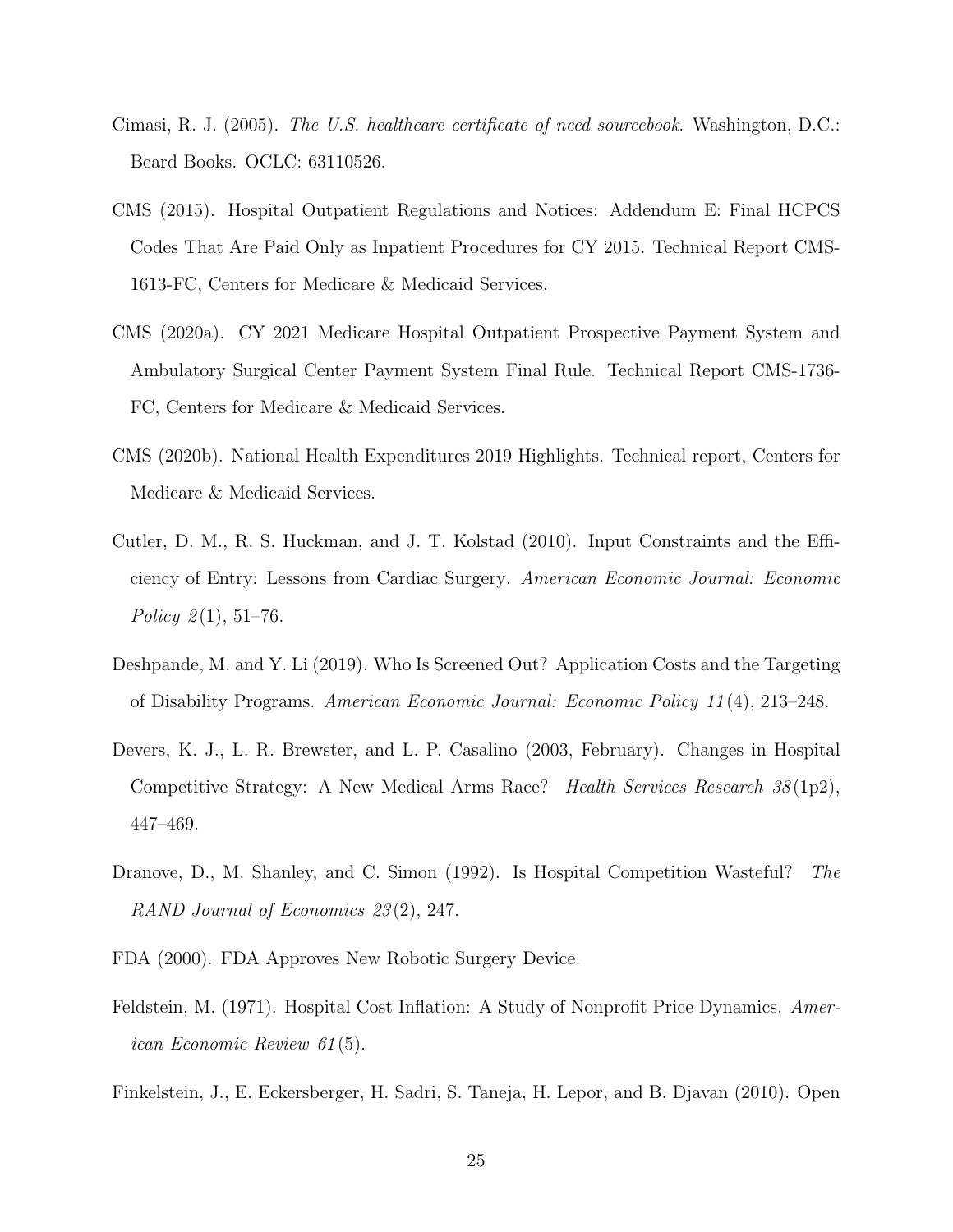Versus Laparoscopic Versus Robot-Assisted Laparoscopic Prostatectomy: The European and US Experience. Reviews in Urology 12, 35–43.

- <span id="page-26-7"></span>Goodman-Bacon, A. (2021). Difference-in-differences with variation in treatment timing. Journal of Econometrics, 254–277.
- <span id="page-26-6"></span>Gourieroux, C., A. Monfort, and A. Trognon (1984, May). Pseudo Maximum Likelihood Methods: Applications to Poisson Models. Econometrica 52 (3), 701.
- <span id="page-26-3"></span>Grossman, J. M. and D. A. Banks (1998). Unrestricted Entry and Nonprice Competition: The Case of Technological Adoption in Hospitals. International Journal of the Economics of Business 5 (2), 223–245.
- <span id="page-26-8"></span>Gruber, J., P. Levine, and D. Staiger (1999, February). Abortion Legalization and Child Living Circumstances: Who is the "Marginal Child"? The Quarterly Journal of Economics  $114(1)$ , 263–291.
- <span id="page-26-5"></span>Hausman, J., B. H. Hall, and Z. Griliches (1984, July). Econometric Models for Count Data with an Application to the Patents-R & D Relationship. *Econometrica* 52(4), 909.
- <span id="page-26-2"></span>Hodgkin, D. (1996). Specialized service offerings and patients' choice of hospital: The case of cardiac catheterization. Journal of Health Economics 15 (3), 305–332.
- <span id="page-26-4"></span><span id="page-26-1"></span>Hopkins, J. (2021). Transurethral Resection of the Prostate (TURP).
- Ilic, D., S. M. Evans, C. A. Allan, J. H. Jung, D. Murphy, and M. Frydenberg (2017). Laparoscopic and robotic-assisted versus open radical prostatectomy for the treatment of localised prostate cancer. Cochrane Database of Systematic Reviews.
- <span id="page-26-0"></span>Jacobs, B. L., Y. Zhang, T. A. Skolarus, J. T. Wei, J. E. Montie, F. R. Schroeck, and B. K. Hollenbeck (2013). Certificate of Need Legislation and the Dissemination of Robotic Surgery for Prostate Cancer. Journal of Urology 189(1), 80–85.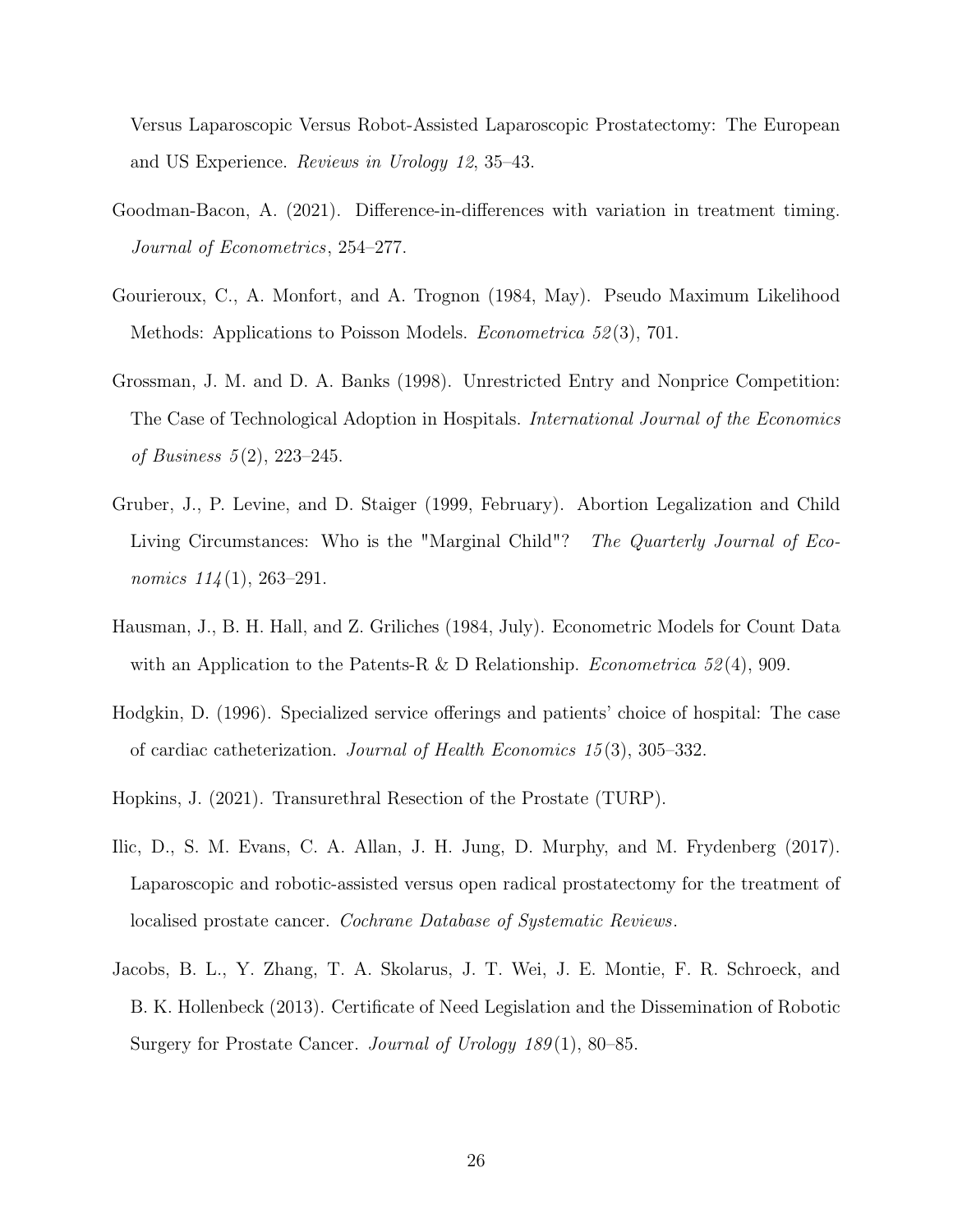- <span id="page-27-0"></span>Jorgenson, D. W. (2011). Innovation and Productivity Growth: T.W. Schultz Lecture. American Journal of Agricultural Economics 93 (2), 276–296.
- <span id="page-27-6"></span>Juo, Y.-Y., A. Mantha, A. Abiri, A. Lin, and E. Dutson (2018, March). Diffusion of roboticassisted laparoscopic technology across specialties: a national study from 2008 to 2013. Surgical Endoscopy 32 (3), 1405–1413.
- <span id="page-27-4"></span>Kessler, D. P. and M. B. McClellan (2000). Is Hospital Competition Socially Wasteful? The Quarterly Journal of Economics 115 (2), 577–615.
- <span id="page-27-8"></span>Khorgami, Z., W. T. Li, T. N. Jackson, C. A. Howard, and G. M. Sclabas (2019, July). The cost of robotics: an analysis of the added costs of robotic-assisted versus laparoscopic surgery using the National Inpatient Sample. Surgical Endoscopy 33(7), 2217–2221.
- <span id="page-27-10"></span>Ko, H. and S. A. Glied (2021, March). Robotic Prostatectomy and Prostate Cancer–Related Medicaid Spending: Evidence from New York State. Journal of General Internal Medicine.
- <span id="page-27-1"></span>Lepor, H. (2000). Selecting candidates for radical prostatectomy. Reviews in Urology 2(3), 182–189.
- <span id="page-27-9"></span><span id="page-27-5"></span>Mack, M. J. (2001). Minimally Invasive and Robotic Surgery. *JAMA 285* (5), 568.
- Mankiw, N. G. and M. D. Whinston (1986). Free Entry and Social Inefficiency. The RAND Journal of Economics  $17(1)$ , 48.
- <span id="page-27-2"></span>NCSL (2019). Certificate of Need Laws. Technical report, National Conference of State Legislatures.
- <span id="page-27-7"></span>Parsons, J. K., K. Messer, K. Palazzi, S. P. Stroup, and D. Chang (2014, August). Diffusion of Surgical Innovations, Patient Safety, and Minimally Invasive Radical Prostatectomy. JAMA Surgery 149 (8), 845.
- <span id="page-27-3"></span>Robinson, J. C. and H. S. Luft (1985, December). The impact of hospital market struc-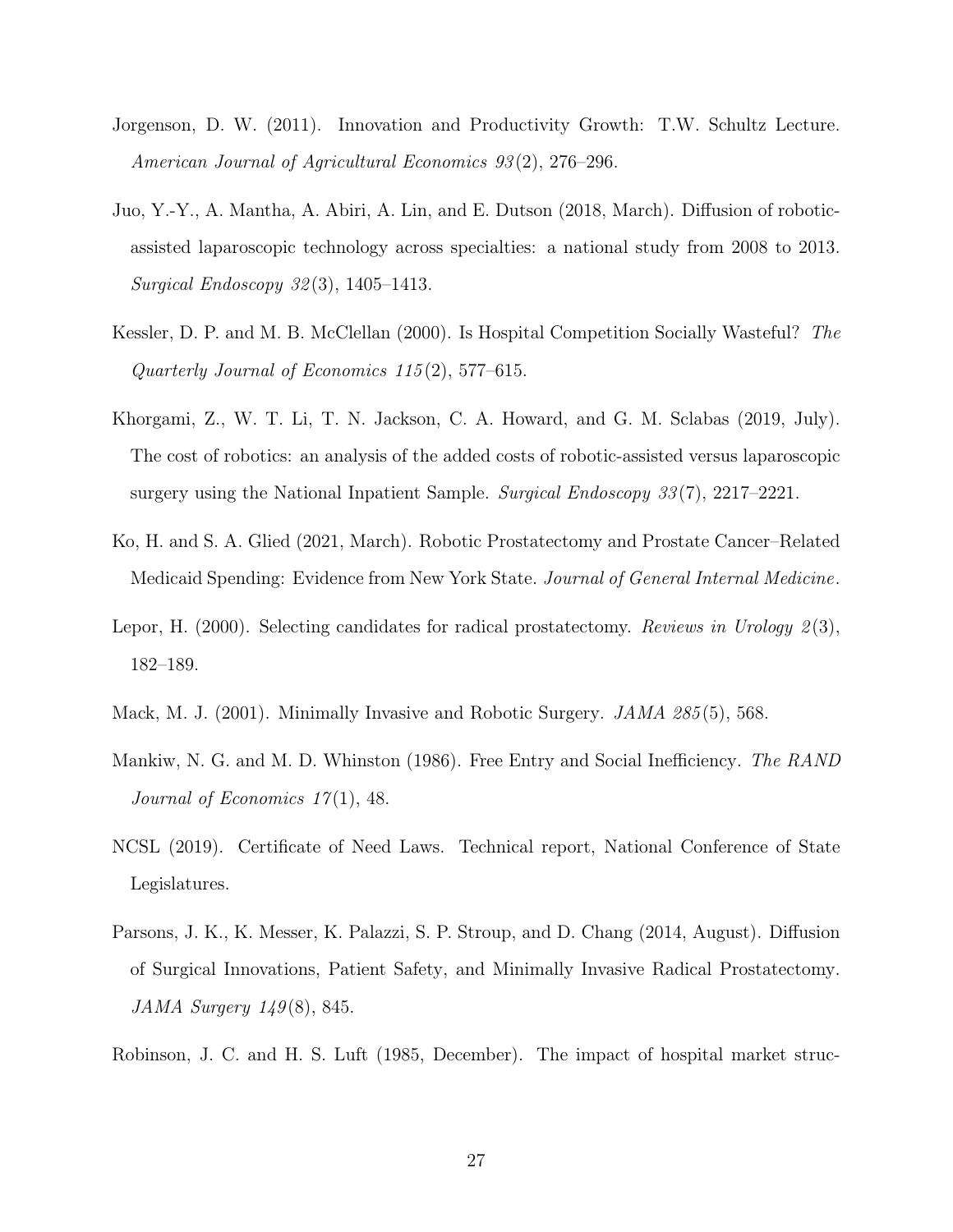ture on patient volume, average length of stay, and the cost of care. *Journal of Health* Economics  $4(4)$ , 333-356.

- <span id="page-28-4"></span>Sandoval Salinas, C., A. L. González Rangel, J. G. Cataño Cataño, J. C. Fuentes Pachón, and J. S. Castillo Londoño (2013, November). Efficacy of Robotic-Assisted Prostatectomy in Localized Prostate Cancer: A Systematic Review of Clinical Trials. Advances in Urology 2013, e105651. Publisher: Hindawi.
- <span id="page-28-8"></span>Savage, C. J. and A. J. Vickers (2009). Low Annual Caseloads of United States Surgeons Conducting Radical Prostatectomy. Journal of Urology 182 (6), 2677–2681.
- <span id="page-28-0"></span>Schwartz, L. M. and S. Woloshin (2019). Medical Marketing in the United States, 1997-2016. JAMA 321 (1), 80.
- <span id="page-28-7"></span>SEC (2003). Intuitive Surgical and Computer Motion Announce Merger Agreement. Technical report, Securities and Exchange Commission.
- <span id="page-28-1"></span>Sheetz, K. H., J. Claflin, and J. B. Dimick (2020). Trends in the Adoption of Robotic Surgery for Common Surgical Procedures. JAMA Network Open 3 (1), e1918911.
- <span id="page-28-5"></span>Shen, C. and Y.-C. Tina Shih (2016, February). Therapeutic substitutions in the midst of new technology diffusion: The case of treatment for localized prostate cancer. Social Science & Medicine 151, 110–120.
- <span id="page-28-6"></span>Skinner, J. (2011). Causes and Consequences of Regional Variations in Health Care. In Handbook of Health Economics, Volume 2, pp. 45–93. Elsevier.
- <span id="page-28-2"></span>Skinner, J. and D. Staiger (2007). Technology Adoption from Hybrid Corn to Beta-Blockers. In Hard-to-Measure Goods and Services: Essays in Honor of Zvi Griliches, pp. 545–570. University of Chicago Press.
- <span id="page-28-3"></span>Skinner, J. and D. Staiger (2015). Technology Diffusion and Productivity Growth in Health Care. Review of Economics and Statistics 97 (5), 951–964.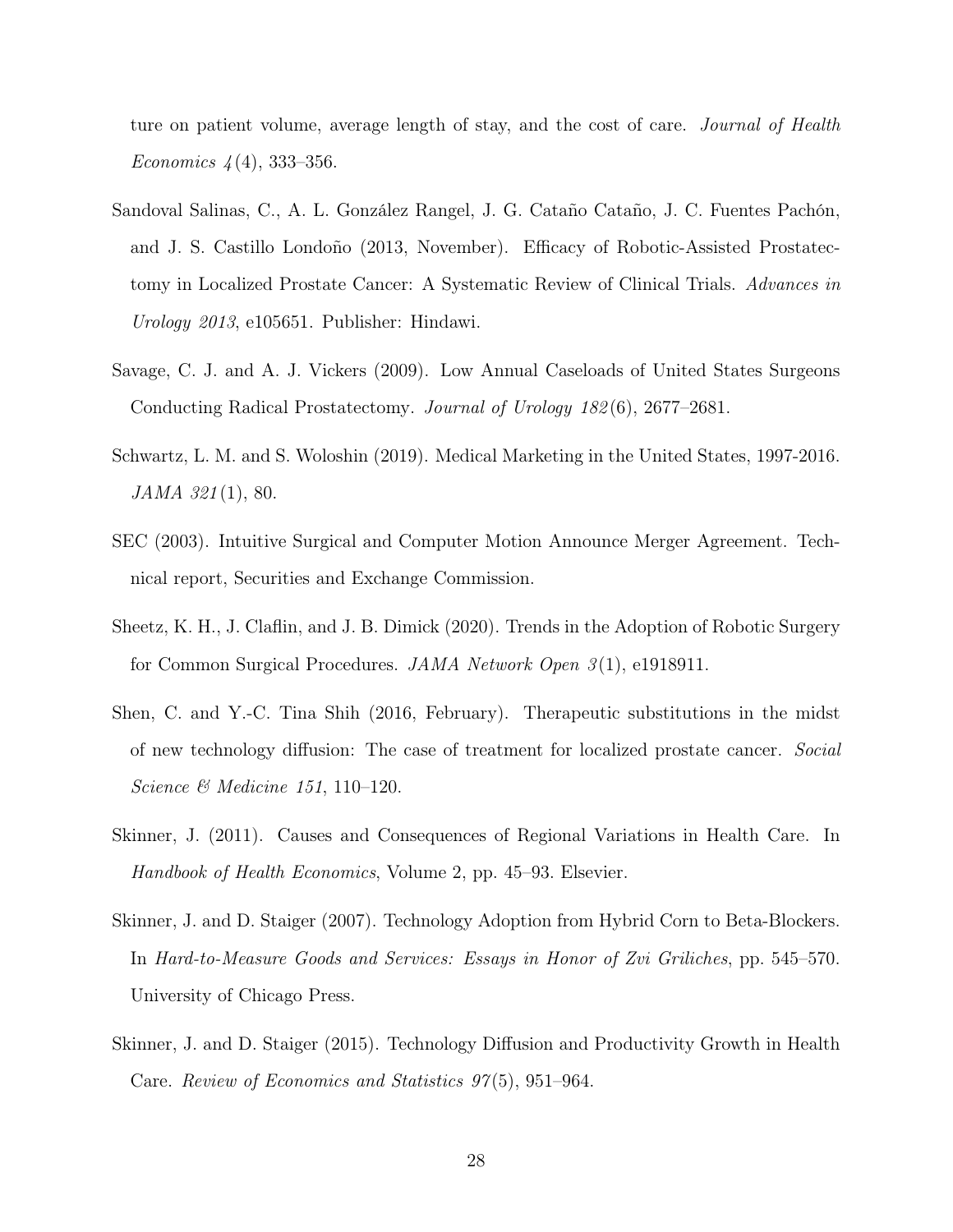- <span id="page-29-1"></span>Trinh, H. Q., J. W. Begun, and R. D. Luke (2008, July). Hospital service duplication: Evidence on the medical arms race. Health Care Management Review 33 (3), 192–202.
- <span id="page-29-4"></span>USPSTF (2008). Screening for prostate cancer: U.S. Preventive Services Task Force recommendation statement. Annals of Internal Medicine 149, 185–191.
- <span id="page-29-3"></span>Wooldridge, J. M. (1999, May). Distribution-free estimation of some nonlinear panel data models. Journal of Econometrics  $90(1)$ , 77-97.
- <span id="page-29-2"></span>Wright, J. D., A. I. Tergas, J. Y. Hou, W. M. Burke, L. Chen, J. C. Hu, A. I. Neugut, C. V. Ananth, and D. L. Hershman (2016, July). Effect of Regional Hospital Competition and Hospital Financial Status on the Use of Robotic-Assisted Surgery. JAMA Surgery 151 (7), 612.
- <span id="page-29-0"></span>Yaxley, J. W., G. D. Coughlin, S. K. Chambers, S. Occhipinti, H. Samaratunga, L. Zajdlewicz, N. Dunglison, R. Carter, S. Williams, D. J. Payton, J. Perry-Keene, M. F. Lavin, and R. A. Gardiner (2016). Robot-assisted laparoscopic prostatectomy versus open radical retropubic prostatectomy: early outcomes from a randomised controlled phase 3 study. The Lancet 388 (10049), 1057–1066.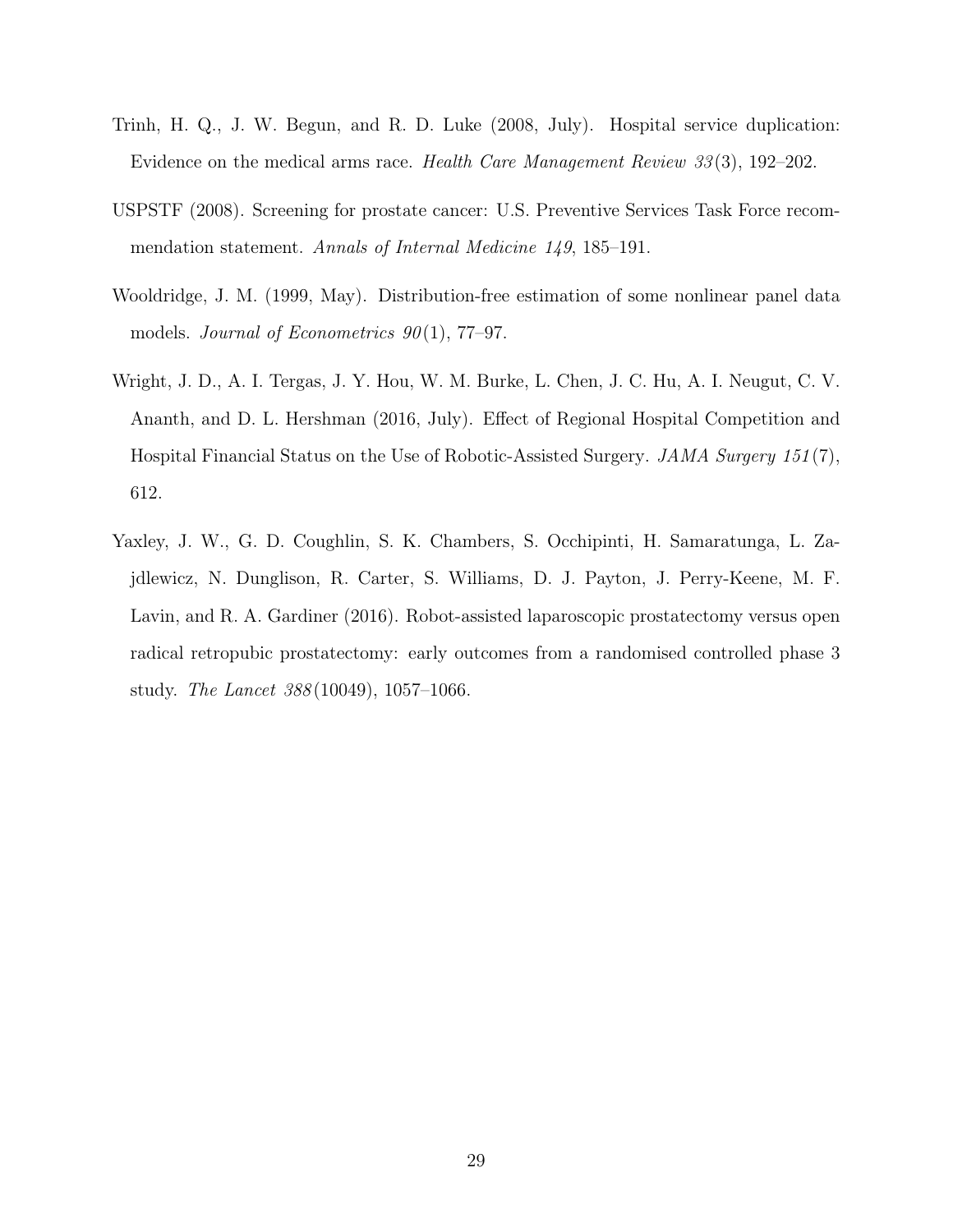## <span id="page-30-0"></span>Figures



Figure 1: Robotic Adoption Over Time

Notes: This figure shows the share of U.S. hospitals adopting a surgical robot according to data from the Intuitive Surgical Website and the AHA survey. Adoption assumed to be 0% in 2000, the year in which surgical robots were first approved for use in the U.S. See text for more details.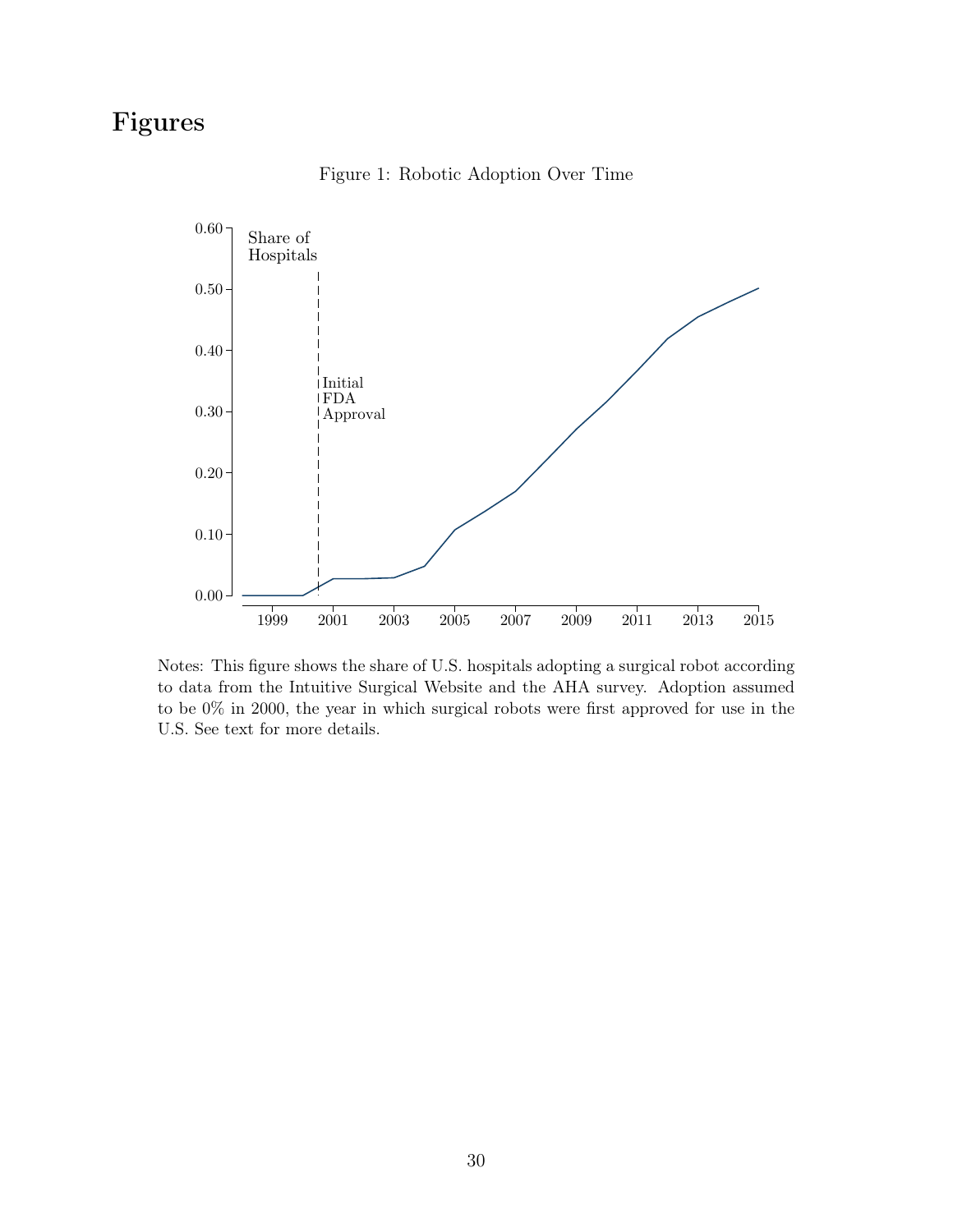<span id="page-31-0"></span>

Figure 2: Use of Robotic Surgery for Prostatectomies Over Time

Notes: This figure depicts the share of prostatectomies conducted using surgical robots from 1998 to 2015. The blue dashed line plots the robotic share, defined as the share of prostatectomies with a robot-assisted procedure code (it begins in 2009 because the robot-assist hospital procedure code was only created in late 2008). The red solid line plots the laparoscopic share for the full period, which we can observe well throughout by linking to physician procedural billing. In this series, the denominator is the subset of prostatectomy hospitalizations for which there was concurrent physician billing for any prostatectomy procedure during the stay (patient admission through discharge) while the numerator is further restricted to those with physician billing for a laparoscopic prostatectomy procedure. All procedure codes are listed in Appendix Table [A1.](#page-49-0) Essentially all robotic prostatectomies are laparoscopic and the vast majority of laparoscopic prostatectomies use a robot.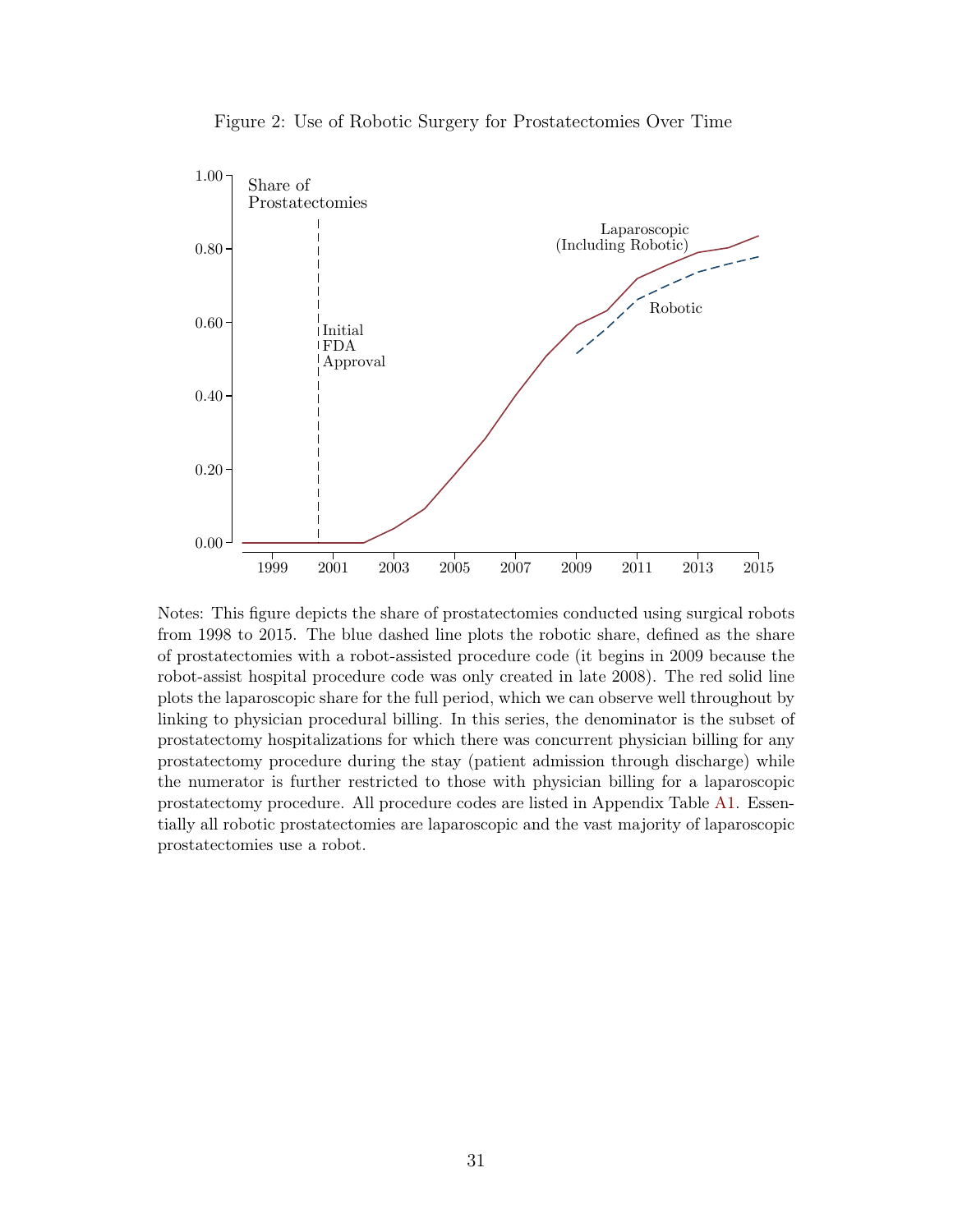<span id="page-32-0"></span>

Figure 3: Event Studies of Patient Allocation

Notes: This figure plots event study coefficients from estimating equation [2](#page-11-1) and its market-level analog. The outcome is the volume of prostate cancer patients in Panel A and prostatectomy patients in Panel B. The year prior to adoption is the reference year. Coefficients have a log-point interpretation, e.g. a coefficient of 0.2 implies a 20 log point change. Shaded areas depict 95% confidence intervals based on robust standard errors clustered at the market level. Regressions control for year and level (hospital or market) fixed effects.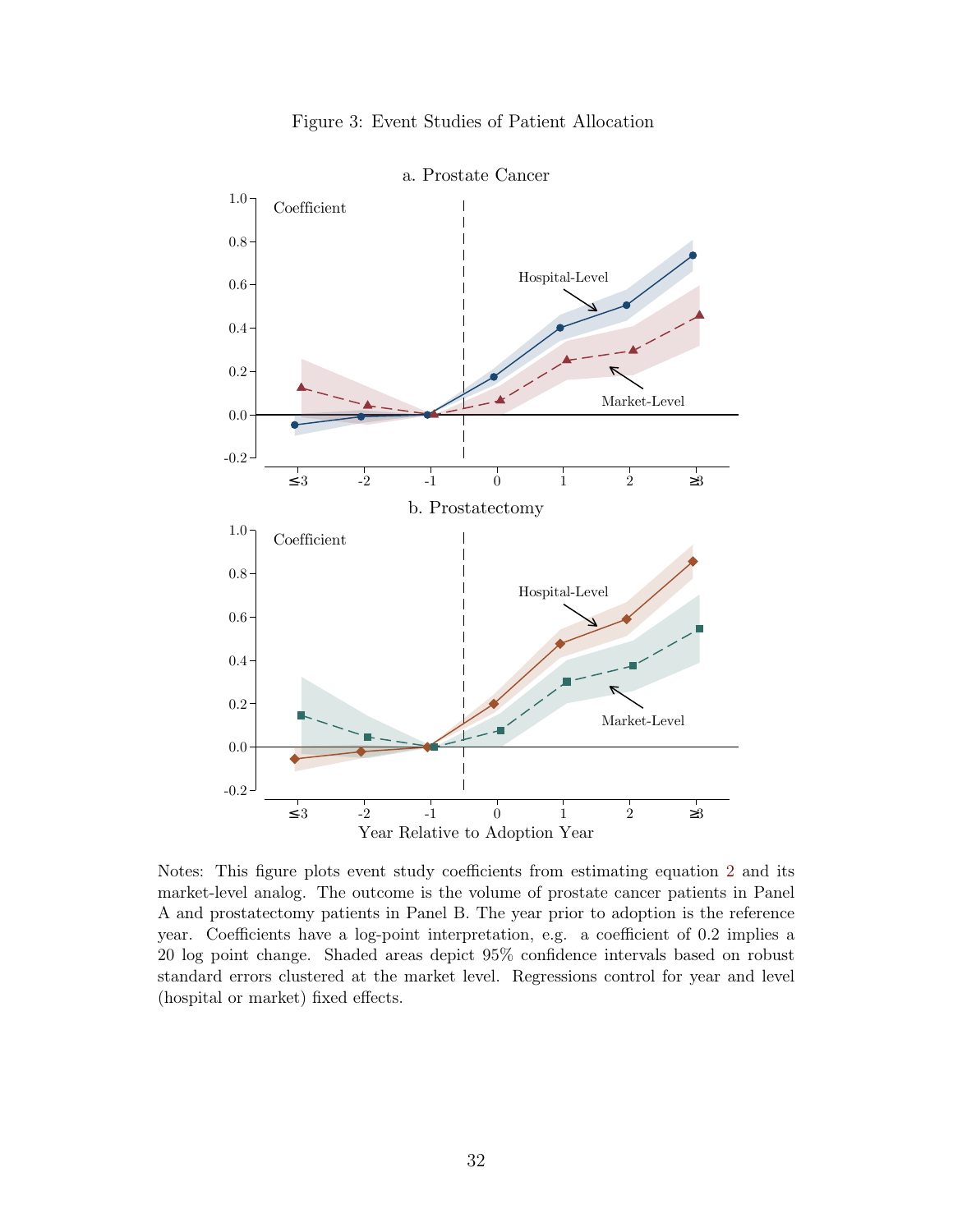<span id="page-33-0"></span>



Notes: This figure compares the event study coefficients from our baseline approach to those from the stacked approach described in Appendix [A.](#page-40-0) The baseline series in this figure differ slightly from those in Figure [3.](#page-32-0) We run event study estimates with 4 preadoption and 4 post-adoption periods rather than 3. This approach allows the leftmost coefficient in the plot to be for relative year = -3, not relative year  $\leq$  -3. Likewise, the rightmost coefficient in the plot is for relative year = 3, not relative year  $\geq$  3. The coefficients for relative years  $\leq$  -4 and  $\geq$  4 are not shown because there are no analogous estimates from the stacked approach. See notes to Figure [3](#page-32-0) for more details.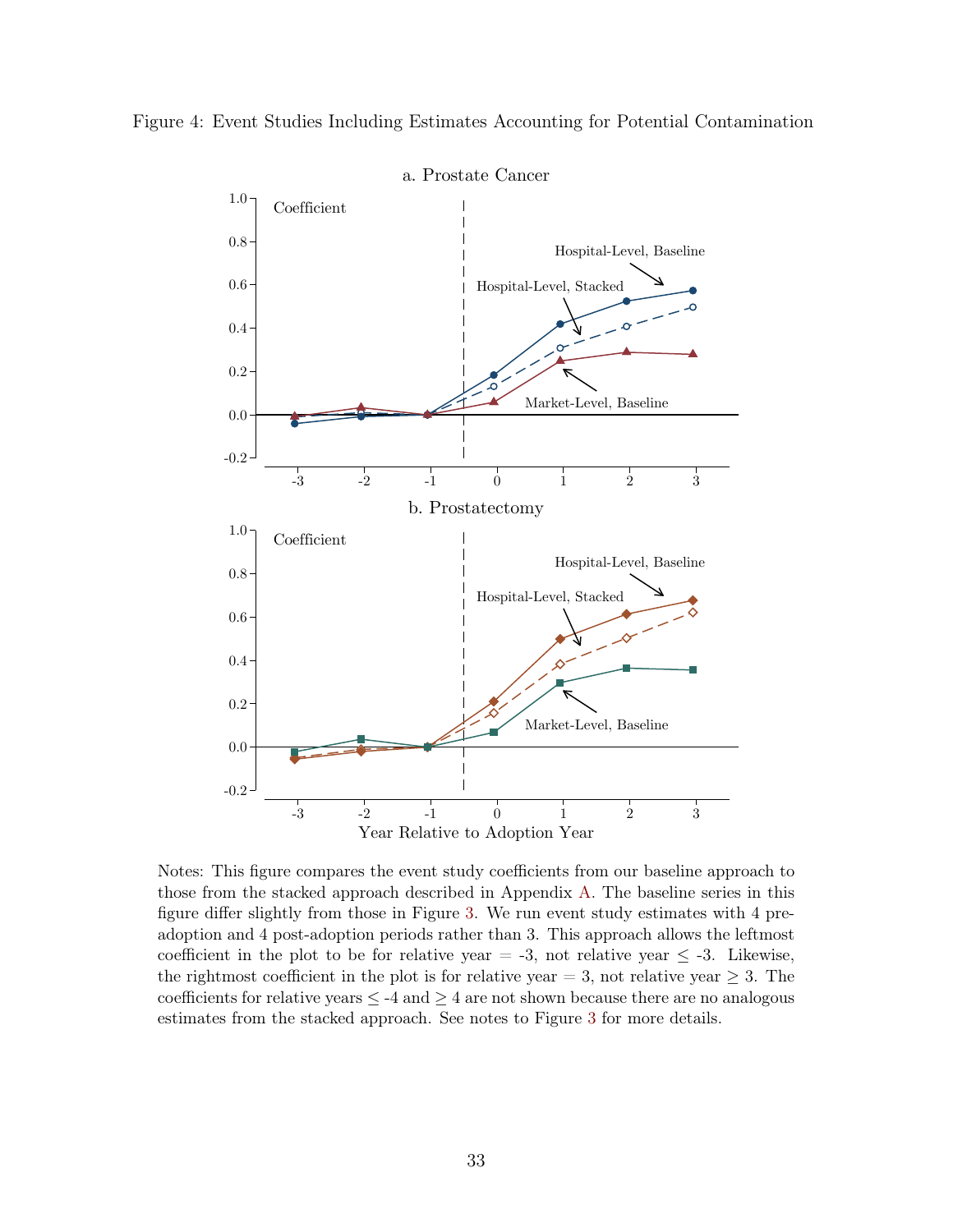<span id="page-34-0"></span>



Notes: This figure plots estimates from equation [1](#page-11-0) of the effect of adopting a robot on the volume of prostatectomy patients in the specified age and chronic condition (CC) bins. Hospital-level effects depicted with diamonds and market-level effects depicted with squares. Estimates of effects on the total volume of patients reported at the top of the figure ("Baseline", repeated from Table [2\)](#page-36-0). Coefficients have a log-point interpretation, e.g. a coefficient of 0.2 implies a 20 log point change. Error bars depict 95% confidence intervals based on robust standard errors clustered at the market level. Regressions control for year and level (hospital or market) fixed effects.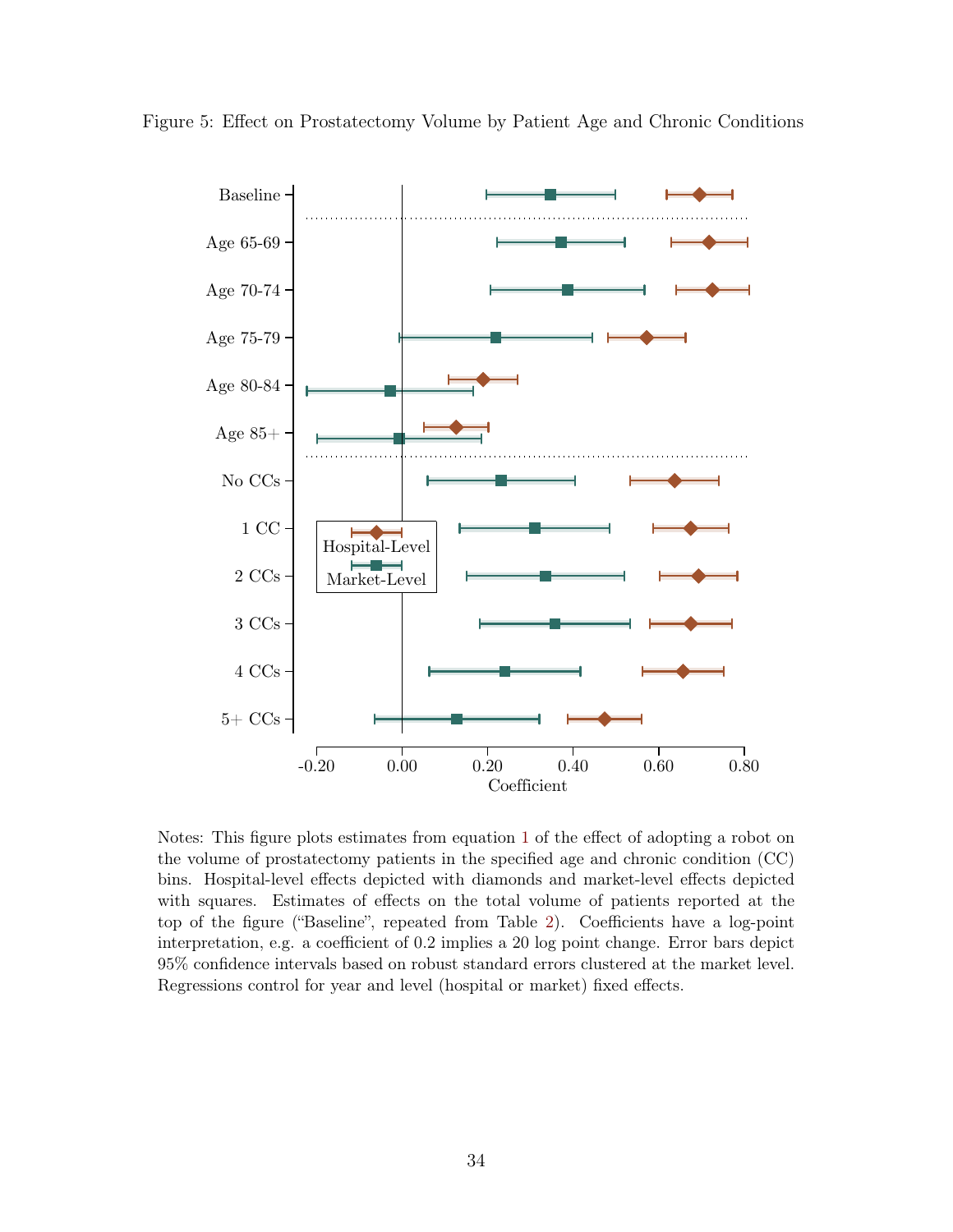## <span id="page-35-0"></span>Tables

|                   | (1)          | $\overline{(2)}$ |
|-------------------|--------------|------------------|
|                   |              |                  |
|                   | Non-Adopters | Adopters         |
| <b>Beds</b>       | 170.9        | 411.7            |
|                   | (139.4)      | (273.3)          |
|                   |              |                  |
| Urban             | 0.56         | 0.93             |
|                   | (0.50)       | (0.25)           |
| Teaching Hospital | 0.12         | 0.32             |
|                   | (0.32)       | (0.47)           |
|                   |              |                  |
| Patients (Annual) |              |                  |
| Cancer (ex. skin) | 80.3         | 323.2            |
|                   | (76.5)       | (308.8)          |
|                   |              |                  |
| Prostate Cancer   | 4.1          | 18.8             |
|                   | (6.2)        | (23.3)           |
|                   |              |                  |
| Prostatectomy     | 3.0          | 15.7             |
|                   | (5.0)        | (21.0)           |
|                   |              |                  |
| Market Share      |              |                  |
| Prostate Cancer   | 0.05         | 0.20             |
|                   | (0.11)       | (0.23)           |
|                   |              |                  |
| Prostatectomy     | 0.05         | 0.20             |
|                   | (0.12)       | (0.24)           |
| Hospitals         | 1,305        | 1,099            |
| Observations      | 23,490       | 19,782           |

Table 1: Summary Statistics for Hospitals in Sample

Notes: This table shows summary statistics for the sample of hospitals included in the main hospital-level analyses. See text for more information on sample construction. All characteristics are at the hospital-year level spanning 1998-2015. Market share defined as the hospital's patient count divided by the patient count in its market. Standard deviations presented in parentheses.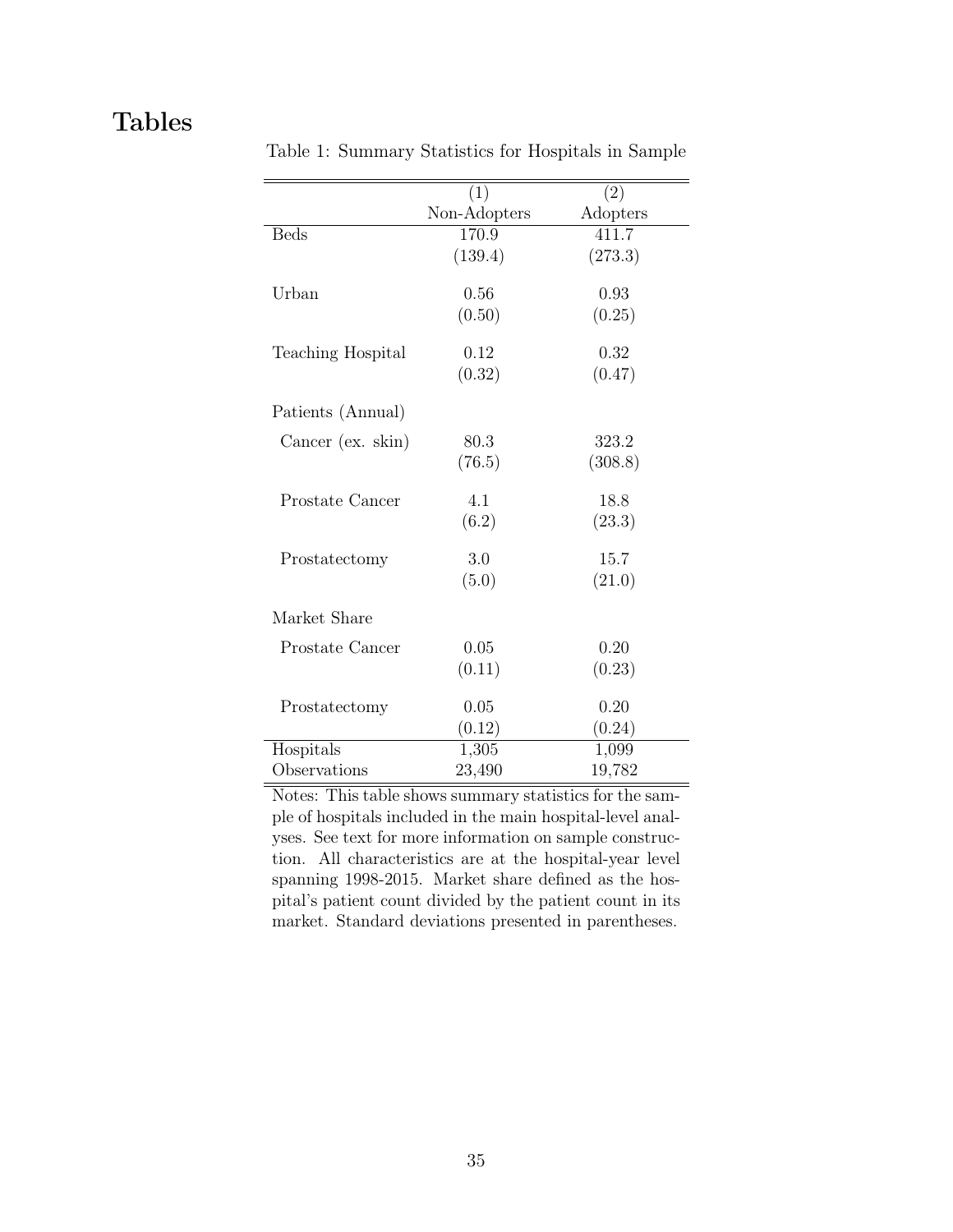<span id="page-36-0"></span>

|                   | $\perp$         | $\left( 2\right)$ | $\left( 3\right)$ | (4)            |  |
|-------------------|-----------------|-------------------|-------------------|----------------|--|
|                   | Hospital-Level  |                   | Market-Level      |                |  |
| Patients:         | Prostate Cancer | Prostatectomy     | Prostate Cancer   | Prostatectomy  |  |
| Interim           | 0.17            | 0.19              | $-0.04$           | $-0.05$        |  |
|                   | (0.03)          | (0.03)            | (0.06)            | (0.07)         |  |
| Post              | 0.60<br>(0.04)  | 0.70<br>(0.04)    | 0.29<br>(0.07)    | 0.35<br>(0.08) |  |
| Marginal Effect   | 7.4             | 7.4               | 28.1              | 28.2           |  |
|                   | (0.5)           | (0.5)             | (7.8)             | (6.8)          |  |
| DV Average        | 10.9            | 9.2               | 90.7              | 73.5           |  |
| Hospitals/Markets | 2,395           | 2,313             | 306               | 306            |  |
| Observations      | 43,110          | 41,634            | 5,508             | 5,508          |  |

<span id="page-36-1"></span>Table 2: Estimates of Effect of Adoption on Patient Volume

Notes: This table depicts the results of estimating equation [1](#page-11-0) (columns 1 and 2) and its market-level analog (columns 3 and 4). The dependent variable is prostate cancer patient volume (columns 1 and 3) and prostatectomy patient volume (columns 2 and 4). Interim indicates the first year the hospital reports having a robot while Post indicates the subsequent years. Coefficients have a logpoint interpretation, e.g. a coefficient of 0.2 implies a 20 log point change. Marginal effect is the expected absolute change in patient volume derived from the Post coefficient. DV average is the average dependent variable (patient volume) in the regression. Robust standard errors clustered at the market level are in parentheses. Regressions control for year and level (hospital or market) fixed effects.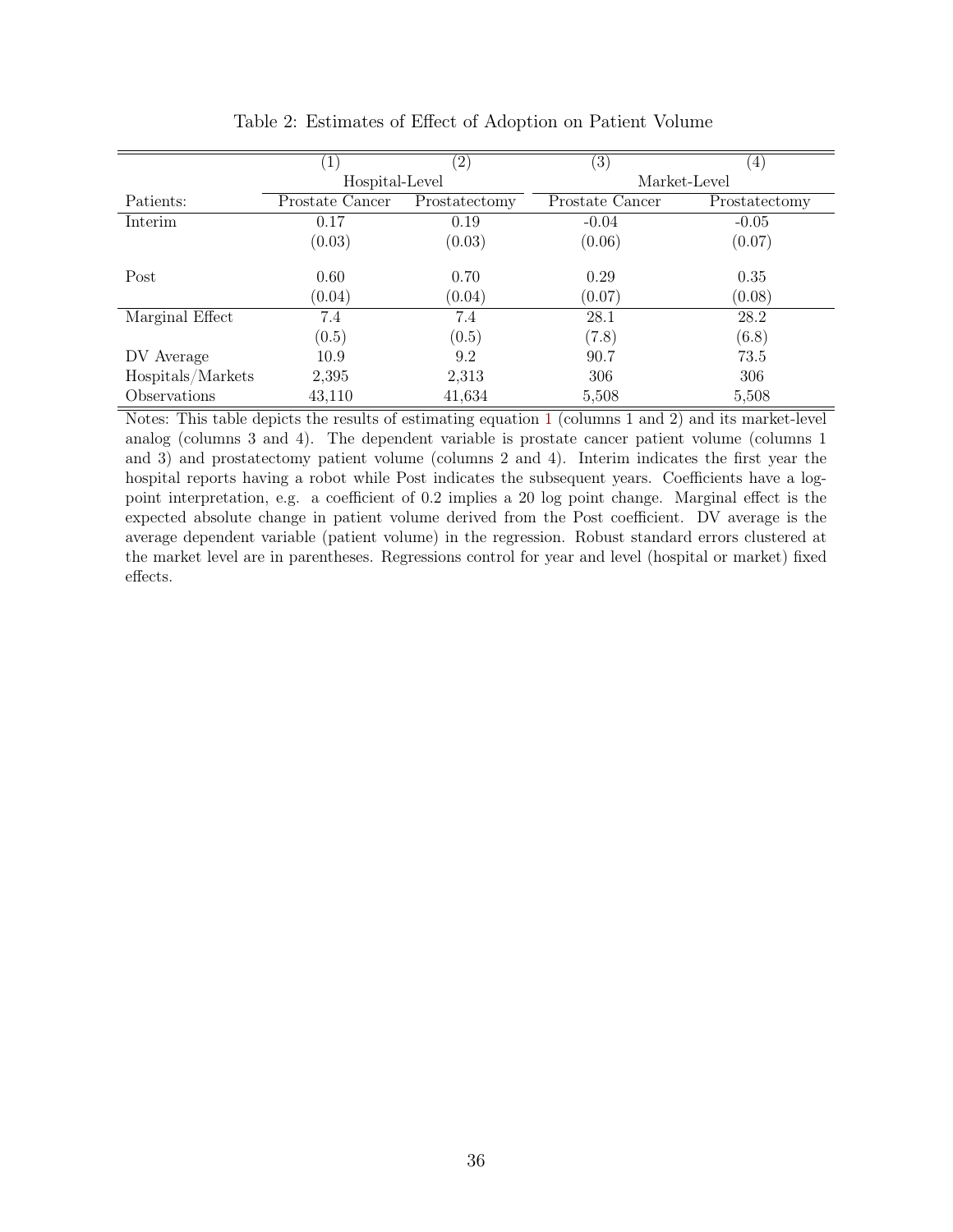|                 | (1)             | $\left( 2\right)$ | (3)      | $\left( 4\right)$ | (5)       | (6)      |  |
|-----------------|-----------------|-------------------|----------|-------------------|-----------|----------|--|
|                 |                 | Prostate Cancer   |          | Prostatectomy     |           |          |  |
|                 | <b>Baseline</b> | Market            | Stacked  | <b>Baseline</b>   | Market    | Stacked  |  |
|                 |                 | adoption          | approach |                   | adoption  | approach |  |
|                 |                 | indicator         |          |                   | indicator |          |  |
| Interim         | 0.17            | 0.05              | 0.13     | 0.19              | 0.06      | 0.18     |  |
|                 | (0.03)          | (0.04)            | (0.03)   | (0.03)            | (0.04)    | (0.03)   |  |
|                 |                 |                   |          |                   |           |          |  |
| Post            | 0.60            | 0.46              | 0.40     | 0.70              | 0.54      | 0.52     |  |
|                 | (0.04)          | (0.05)            | (0.05)   | (0.04)            | (0.05)    | (0.05)   |  |
|                 |                 |                   |          |                   |           |          |  |
| Not adopted but |                 | $-0.19$           |          |                   | $-0.21$   |          |  |
| market adopted  |                 | (0.03)            |          |                   | (0.03)    |          |  |
| DV Average      | 10.9            | 10.9              | 14.0     | 9.2               | 9.2       | 12.0     |  |
| Hospitals       | 2,395           | 2,395             | 1,488    | 2,313             | 2,313     | 1,435    |  |
| Observations    | 43,110          | 43,110            | 21,749   | 41,634            | 41,634    | 20,398   |  |

<span id="page-37-0"></span>Table 3: Estimates of Effect of Adoption Accounting for Potential Contamination of Control Group

This table reports the estimates from alternative specifications to equation [1](#page-11-0) that account for potential contamination of the control group. Columns 1 and 4 repeat the baseline estimates from Table [2.](#page-36-0) Columns 2 and 5 add a control that indicates that the hospital has not adopted but another hospital in its market has, making the reference group nonadopters in markets with no adoption yet. Columns 3 and 6 are the estimates from the stacked difference-in-differences approach described in Appendix [A.](#page-40-0) Robust standard errors clustered at the market level are in parentheses. The baseline and market adoption indicator specifications control for year and hospital fixed effects. The stacking approach specification controls for hospital-group and year-group fixed effects.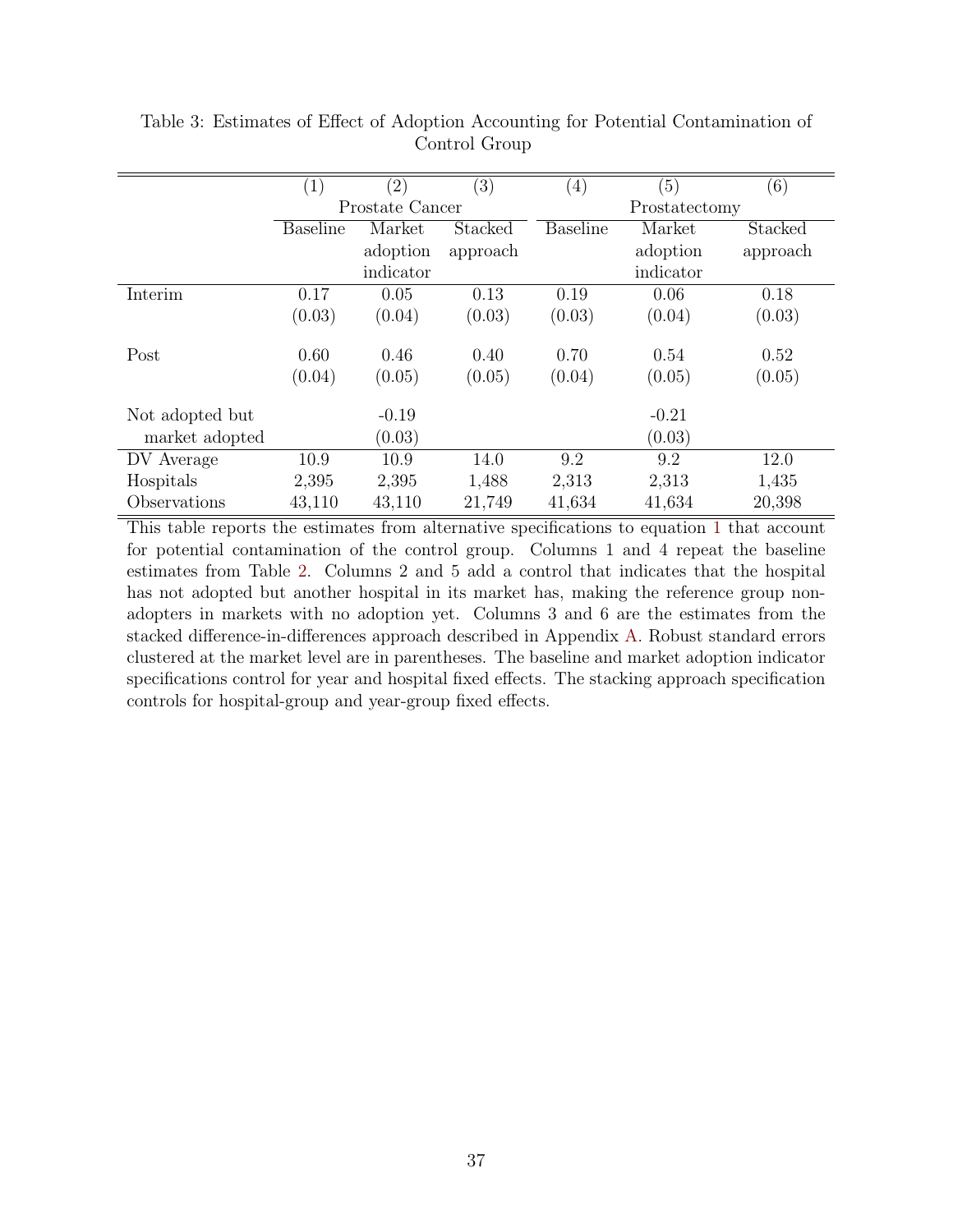|                                                                                                      | $\left(1\right)$                                   | (2)            | (3)      | $\left( 4\right)$ | (5)          | (6)        | (7)      |  |  |  |
|------------------------------------------------------------------------------------------------------|----------------------------------------------------|----------------|----------|-------------------|--------------|------------|----------|--|--|--|
|                                                                                                      |                                                    | Hospital-Level |          |                   | Market-Level |            |          |  |  |  |
|                                                                                                      | Chronic                                            |                |          | Chronic           | <b>Beds</b>  | Volume     | Teaching |  |  |  |
| Characteristic:                                                                                      | Age                                                | Conditions     | Age      | Conditions        | (Baseline)   | (Baseline) | Hospital |  |  |  |
| A. First Stage: Outcome is Patient Volume                                                            |                                                    |                |          |                   |              |            |          |  |  |  |
| Post                                                                                                 | 0.542                                              | 0.490          | 0.344    | 0.261             | 0.344        | 0.344      | 0.344    |  |  |  |
|                                                                                                      | (0.035)                                            | (0.040)        | (0.077)  | (0.082)           | (0.077)      | (0.077)    | (0.077)  |  |  |  |
|                                                                                                      | B. Reduced Form: Outcome is Average Characteristic |                |          |                   |              |            |          |  |  |  |
| Post                                                                                                 | $-0.030$                                           | $-0.137$       | $-0.023$ | $-0.066$          | 0.018        | 0.033      | 0.069    |  |  |  |
|                                                                                                      | (0.002)                                            | (0.015)        | (0.005)  | (0.033)           | (0.026)      | (0.029)    | (0.064)  |  |  |  |
| C. Ratio of Reduced Form to First Stage: Elasticity of Average Characteristic with Respect to Volume |                                                    |                |          |                   |              |            |          |  |  |  |
| Elasticity                                                                                           | $-0.055$                                           | $-0.279$       | $-0.066$ | $-0.252$          | 0.051        | 0.095      | 0.201    |  |  |  |
|                                                                                                      | (0.004)                                            | (0.034)        | (0.019)  | (0.148)           | (0.075)      | (0.087)    | (0.187)  |  |  |  |
| Average Characteristic                                                                               | 73.37                                              | 2.68           | 72.26    | 2.51              | 411.71       | 21.94      | 0.46     |  |  |  |
| Hospitals/Markets                                                                                    | 2,282                                              | 2,249          | 306      | 306               | 306          | 306        | 306      |  |  |  |
| Observations                                                                                         | 63,286                                             | 54,838         | 10,956   | 9,732             | 10,956       | 10,942     | 8,925    |  |  |  |

<span id="page-38-1"></span><span id="page-38-0"></span>Table 4: Effect of Adoption on Characteristics of Prostatectomy Patients

 Notes: This table reports results from estimating the impact of robotic adoption on the characteristics of prostatectomy patients. Panel A reports the "first stage" results from estimating equation [1](#page-11-2) and differs only from Table[2](#page-36-1) because it omits observations (hospital- or market-years) with no prostatectomy patients. Panel B reports the "reduced form" estimates of the same specification with the outcome redefined as the average characteristic of prostatectomy patients. Coefficients in Panels A and B have <sup>a</sup> log-point interpretation, e.g.<sup>a</sup> coefficient of 0.2 implies <sup>a</sup> 20 log point change in volume or the average characteristic. Panel C reports the ratio of the reduced form estimate to the first stage estimate. These coefficients have an elasticity interpretation, i.e. the elasticity of the average characteristic with respect to volume. In columns 5-7, the outcome is the average characteristic of the patients' hospitals. Columns 5 and 6 measure the hospital's beds and prostatectomy patient volume at baseline (1998) levels. See text for more details. Robust standard errors clustered at the market level are in parentheses. Regressions control for year and level (hospital ormarket) fixed effects.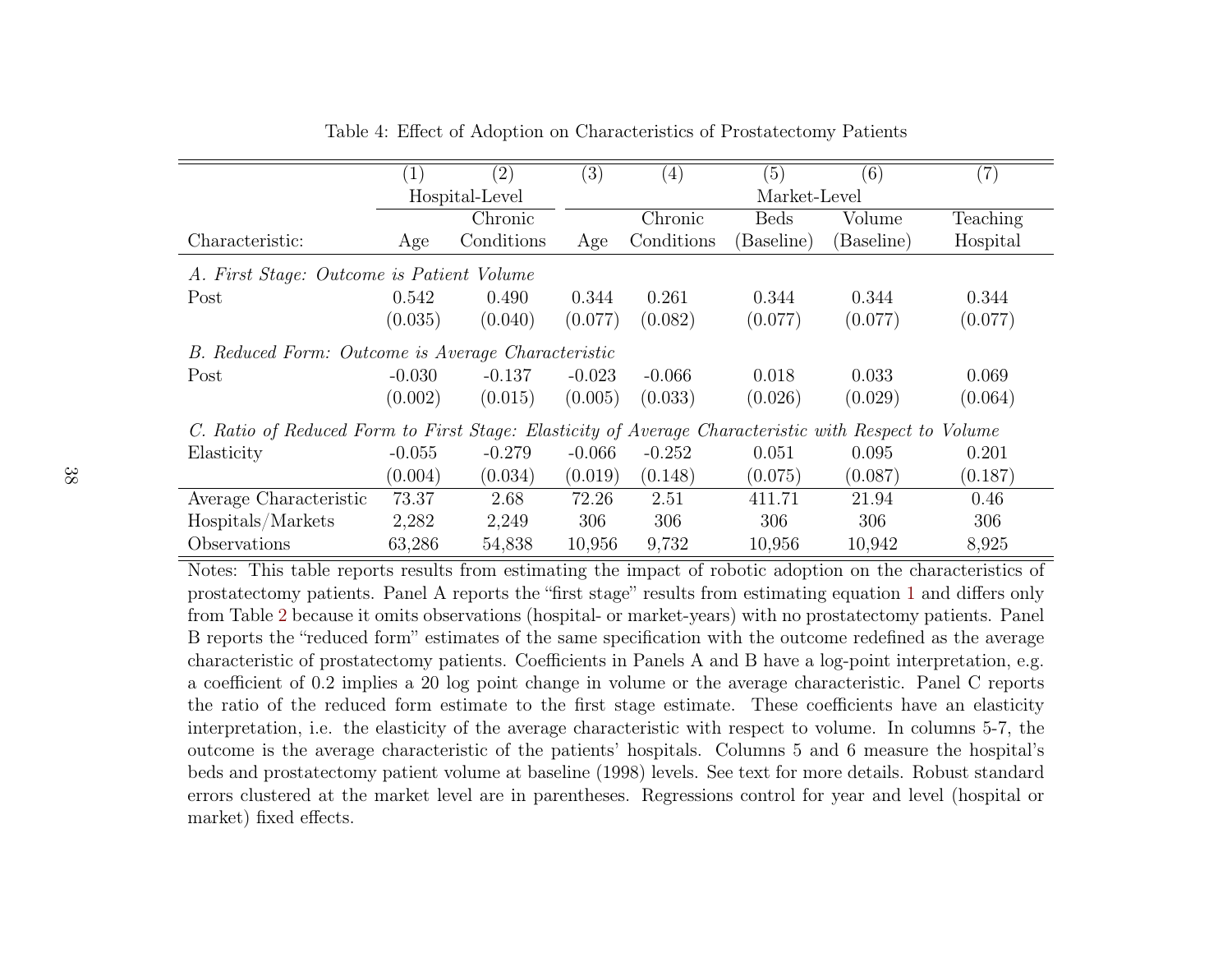# Appendix To:

# Technology Adoption and Market Allocation:

# The Case of Robotic Surgery

Danea Horn, Adam Sacarny, Annetta Zhou

June 16, 2022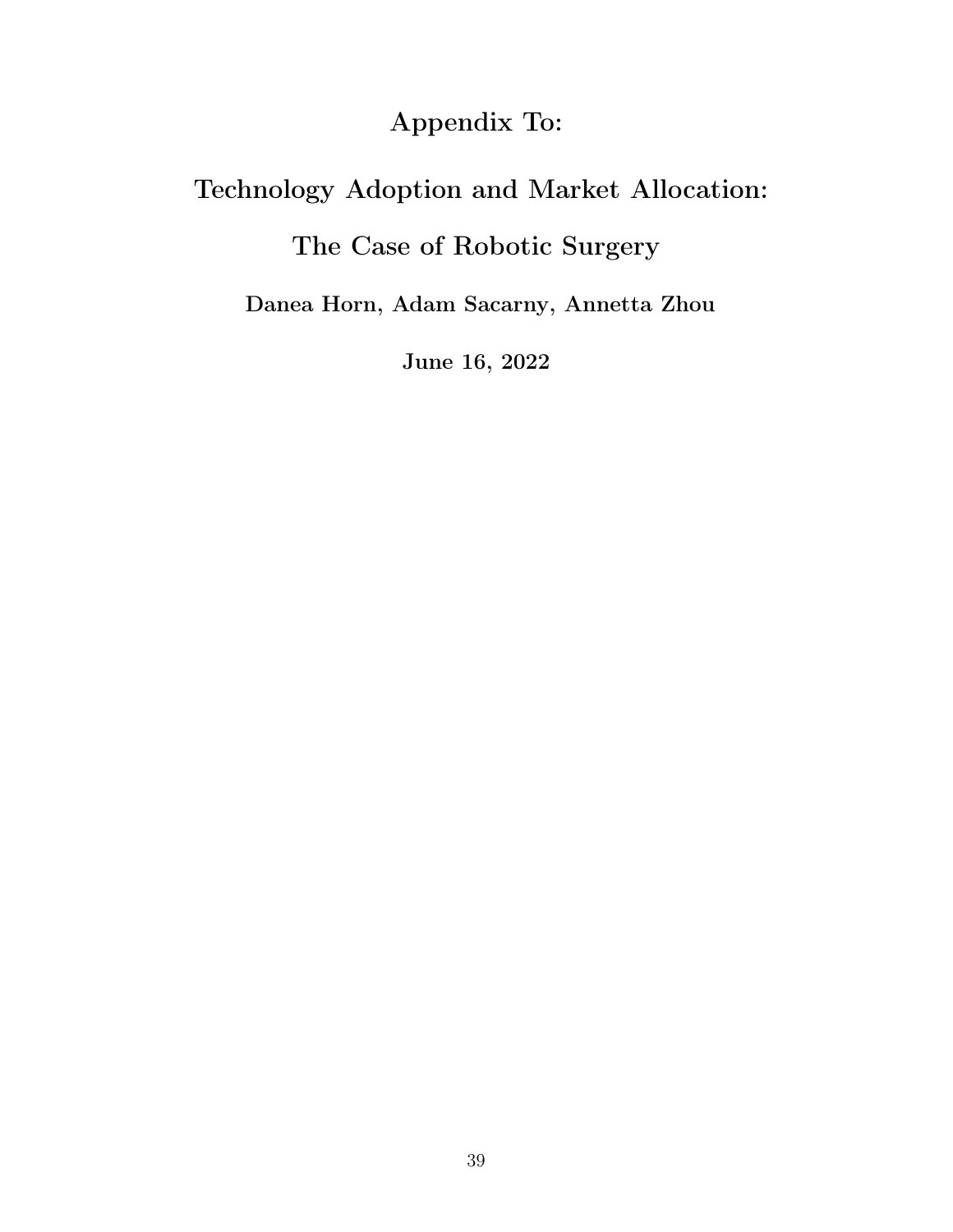# <span id="page-40-1"></span><span id="page-40-0"></span>A Stacking Approach to Address Potential Contamination from Business Stealing

This appendix describes our stacking approach to estimating hospital-level adoption effects. The method we use is derived from [Deshpande and Li](#page-25-10) [\(2019\)](#page-25-10) and aims to address potential bias in the baseline hospital-level estimates due to contamination of the control group by business stealing effects. It modifies our main differences-in-differences specification to explicitly compare adopting hospitals to plausibly uncontaminated non-adopting hospitals, defined as those in markets with no adoption yet and no adoption for the next several years.

Let h index hospitals, m index markets, and t index years. Define  $H(m)$  as the set of hospitals in market m. Define the follow-up window  $k$ , which is the duration to which we track the path of post-adoption effects (to match the event studies, we focus on  $k = 3$ ).

Let  $a(h)$  be the adoption year of hospital h, where never-adopters have a value of  $\infty$ . Let  $a^{mkt}(m) \equiv \min_{h \in H(m)} a(h)$  be the adoption year of market m, which we define as the first year a hospital in the market adopted.

We now construct the groups q that will be stacked. Each group represents the sample to be analyzed to study hospitals that adopted in year g. The observations in the group will include treatment hospital-years  $\mathbb{T}_g \equiv \{(h, t) : a(h) = g, g - k \le t \le g + k\}$  i.e. hospitals adopting in  $g$  and their observations in a symmetric window around  $g$ . They will also include control hospital-years  $\mathbb{C}_g \equiv \{(h,t) : a^{mkt}(m(h)) > g+k, g-k \le t \le g+k\}$  i.e. hospitals in markets that first adopted after the follow-up window, observed during the same years as the treatment hospitals. Thus, the set of observations for group g is  $\mathbb{G}_g \equiv \mathbb{T}_g \cup \mathbb{C}_g$ .

The first group  $g_{min}$  covers the first adopting cohort  $\min_h a(h)$ . Because we first observe adoption in 2001,  $g_{min} = 2001$ . We define the final group  $g_{max}$  based on when the sample of hospitals in not-yet-adopted markets in  $g + k$  is at the threshold of becoming too small to reliably estimate effects. With  $k = 3$ , the final adoption group with more than 50 control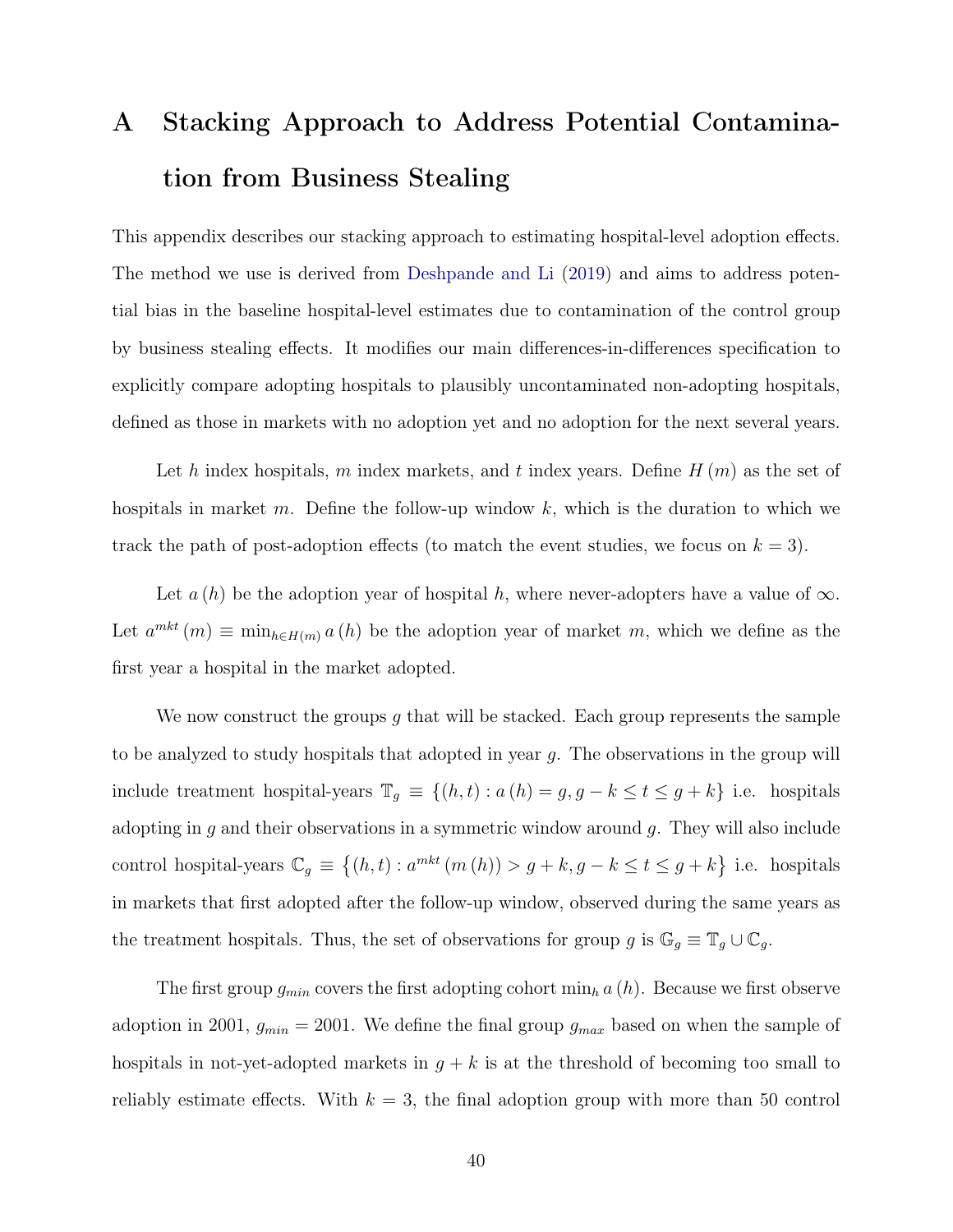hospitals occurs in 2008. We therefore define  $g_{max} = 2008$ .

Within each group we could run our original DD and event study specifications given by equations [1](#page-11-0) and [2](#page-11-1) with inference proceeding as before with clustering at the market level. However, this approach would produce group-specific estimates of adoption effects.

To get a single estimate of the adoption effect, we append together ("stack") the groups and saturate the fixed effects. That is, hospital fixed effects become hospital-group fixed effects and year fixed effects become year-group fixed effects. Additionally, if we were including covariates  $X_{ht}$  we would saturate the coefficient  $\Omega$  yielding group-specific coefficients  $\Omega_g$ . In practice, we do not include any additional covariates, so we include them here for completeness only. The stacked analogues to [1](#page-11-0) and [2](#page-11-1) are, respectively:

$$
N_{ht} = \exp\left(\alpha_{tg} + \alpha_{hg} + \beta \cdot interim_{ht} + \gamma \cdot post_{ht} + X_{ht}\Omega_g\right) + \varepsilon_{ht}
$$
  

$$
N_{ht} = \exp\left(\alpha_{tg} + \alpha_{hg} + \sum_{-3 \le l \le 3, l \ne -1} \delta_l 1 \left[t - a\left(h\right) = l\right]\right) + \varepsilon_{ht},
$$
  
for  $(h, t, g) \in \bigcup_{g_{min} \le g \le g_{max}} \mathbb{G}_g$ 

For inference, we continue to cluster at the market level. That is, the cluster of observation  $(h, t, g)$  is  $m(h)$ ; there are as many clusters as there are markets in the dataset. When the same hospital appears in multiple groups, its observations are part of the same cluster (the hospital's market).

Table [3](#page-37-0) reports the differences-in-differences results and Figure [4](#page-33-0) reports the event studies.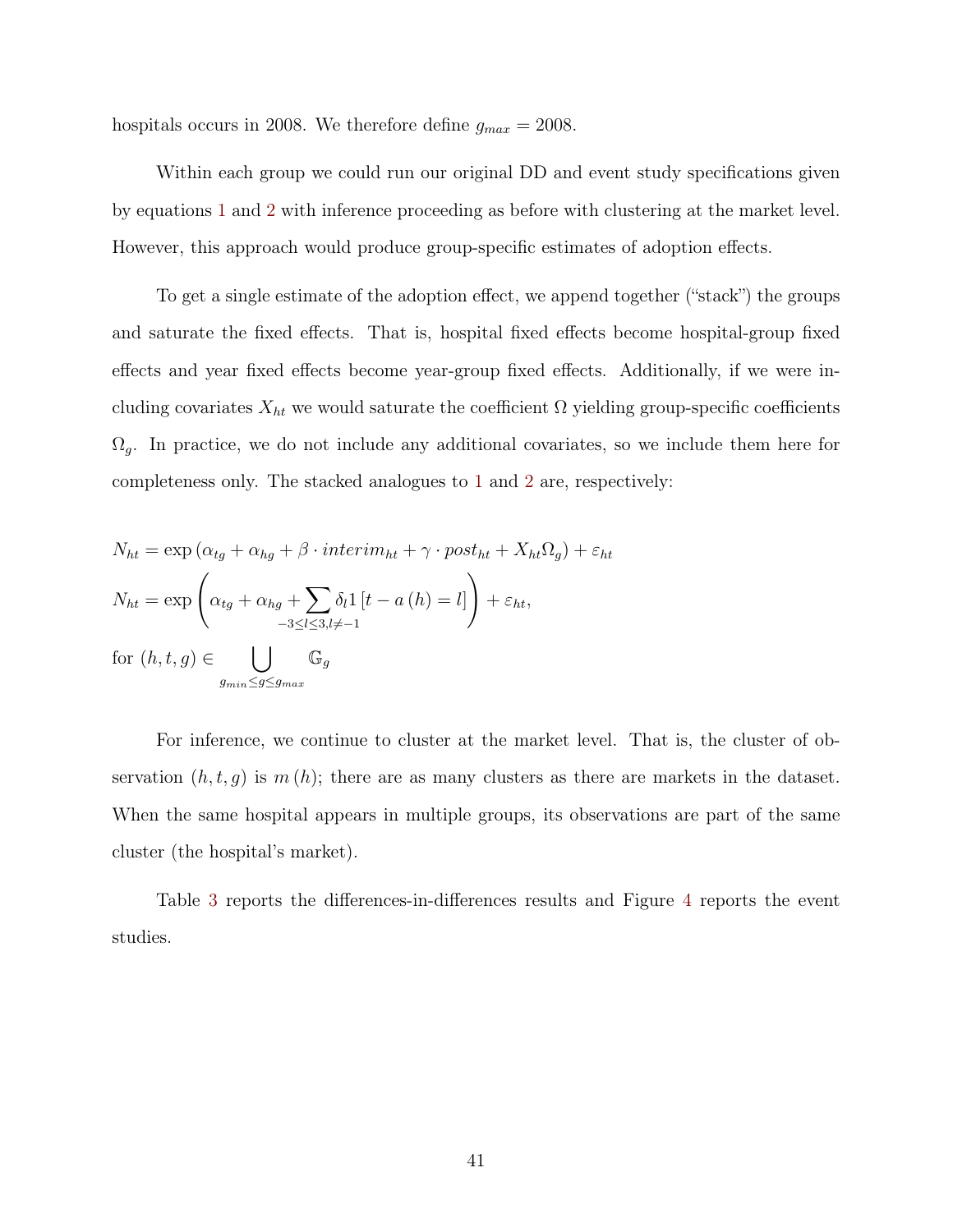# <span id="page-42-0"></span>B Estimating Effects of Adoption on the Characteristics of the Average and Marginal Patient

In Section [5.3](#page-17-0) of the main text, we estimate the effect of robot adoption on the average characteristics of patients as well as the characteristics of the marginal patients induced to receive treatment. To develop this approach, we draw on [Gruber et al.](#page-26-8) [\(1999\)](#page-26-8) and construct the Poisson regression analog to their two-stage least squares approach. Here, the "first stage" repeats our main specification given by equation [1,](#page-11-0) which we use to estimate the effect of adoption on patient volume in the text:

$$
N_{ht} = \exp\left(\alpha_t + \alpha_h + \beta \cdot interim_{ht} + \gamma \cdot post_{ht} + X_{ht}\Omega\right) + \epsilon_{ht}.\tag{3}
$$

We also estimate a "reduced form" effect of robot adoption on the average characteristics of patients in the hospital (or market):

$$
C_{ht} = \exp\left(\delta_t + \delta_h + \kappa \cdot interim_{ht} + \lambda \cdot post_{ht} + X_{ht}\Phi\right) + v_{ht},\tag{4}
$$

where  $C_{ht}$  is the average characteristic of patients treated at hospital h in year  $t^{14}$  $t^{14}$  $t^{14}$ . In the Poisson model,  $\gamma$  can be interpreted as the log-point effect of adoption on patient volume while  $\lambda$  represents the log point effect of adoption on the average patient characteristic.

These estimates can be combined to yield an elasticity of average patient characteristics with respect to volume:

$$
\eta = \frac{\lambda}{\gamma}.\tag{5}
$$

<sup>&</sup>lt;sup>14</sup>This average is not defined for a hospital (or market) with no patients in the given year. Hence, observations with no patients must drop out from this regression. To ensure both regressions are run with the same sample, we omit any hospital-year or market-year with no patients from both.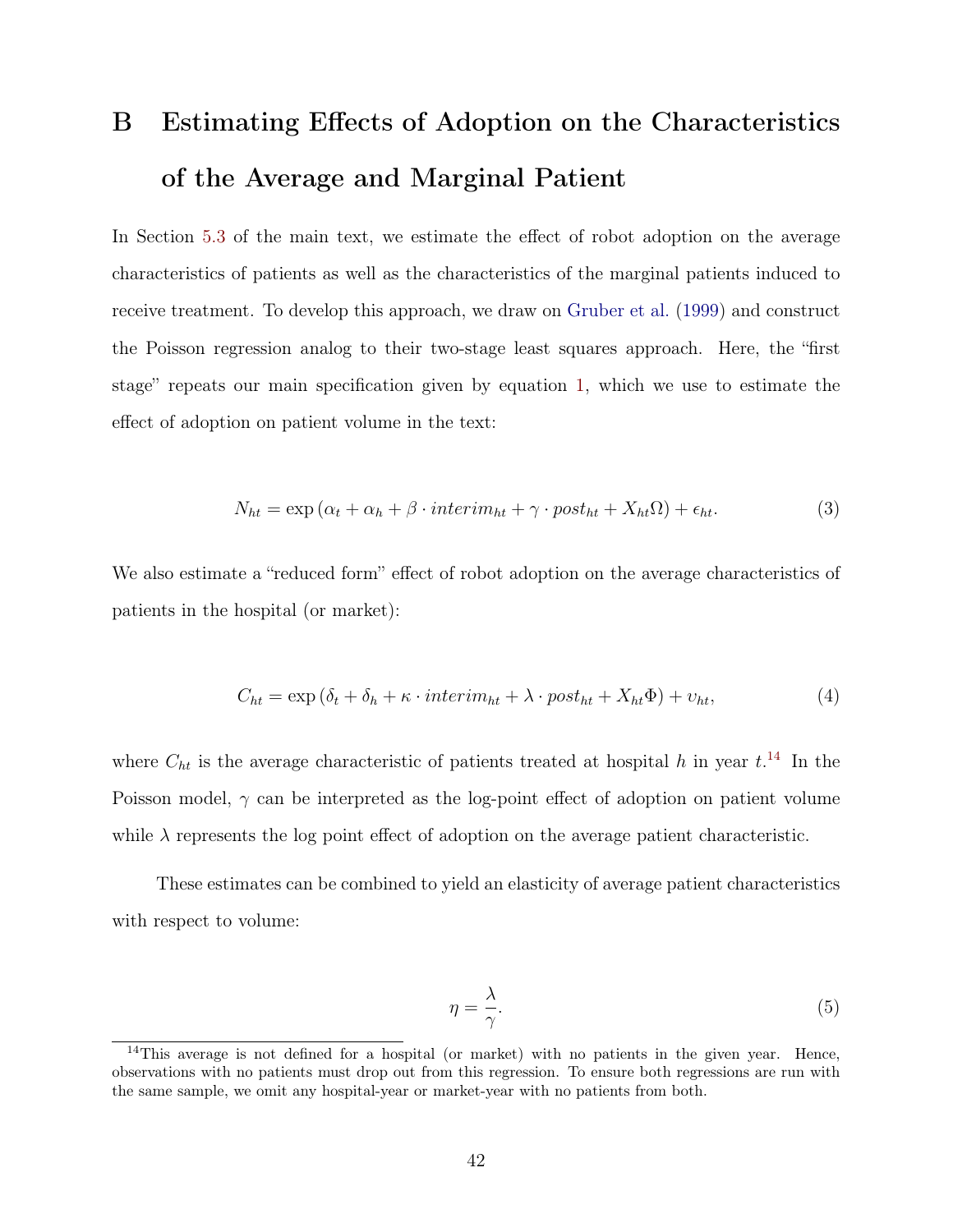Assuming there are no defiers — people who only come to the hospital if there is no robot, and do not come if there is one — this elasticity can also be interpreted as the log-point difference in average characteristics between the marginal patients and incumbent patients. We conduct inference on this object by estimating the "first stage" and "reduced form" as a stacked regression, an approach that is analogous to seemingly unrelated regression and is supported by the Stata command ppmlhdfe, and using the delta method. The market estimates follow the same methodology with a change in notation from  $h$  indexing hospitals to r indexing markets.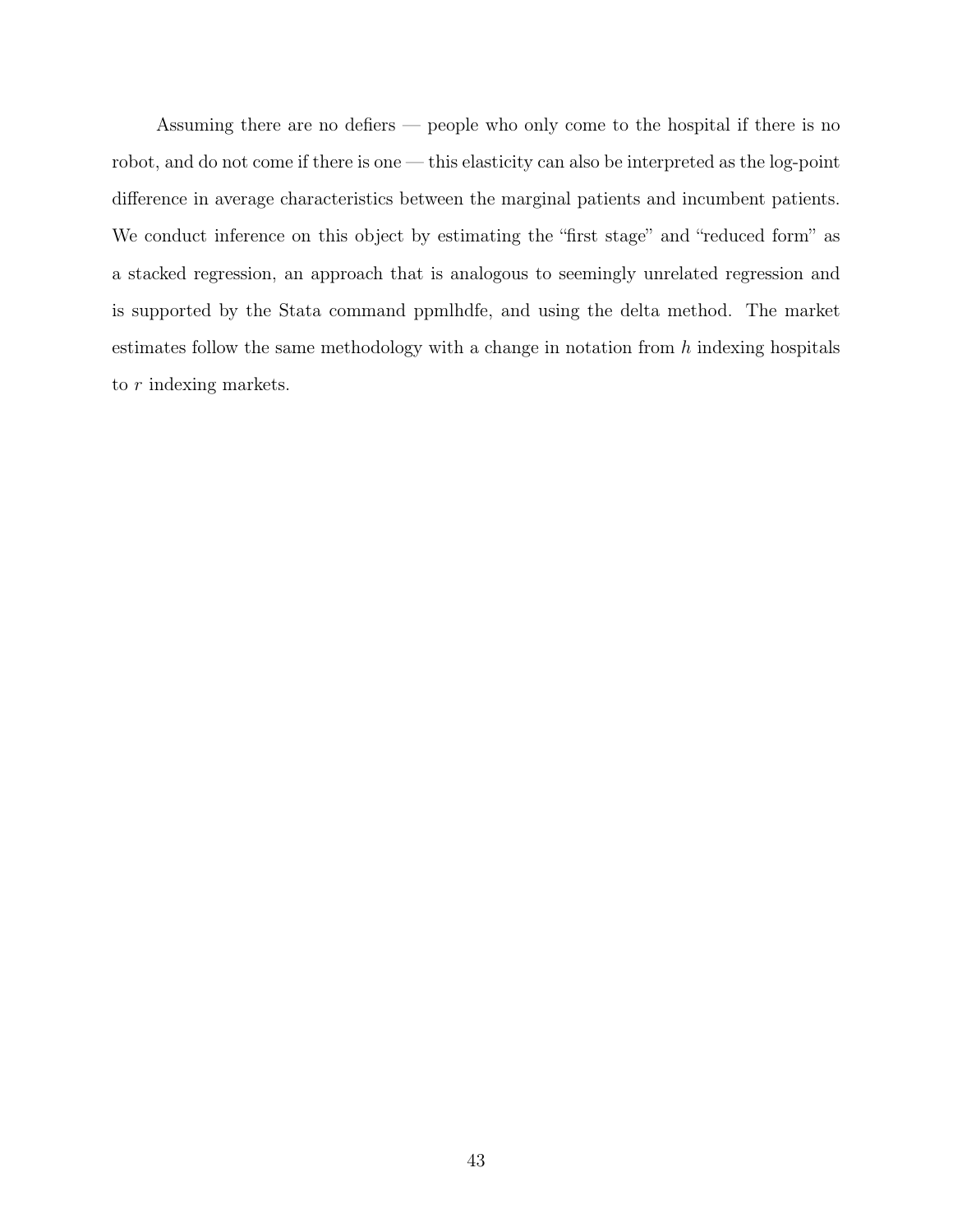# <span id="page-44-0"></span>C Forecast of Demand and Characteristics of Adopting Markets

In this section, we describe our forecast of market-level demand for prostate cancer treatment. We use this forecast as an additional control for the robustness exercises presented in Section [5.2.](#page-15-0) Here, we also provide some descriptive results on the characteristics of adopting markets and include the forecast of demand as one explanatory factor.

The forecast was developed by first estimating the male population in four age groups  $(15-39, 40-64, 65-74, and 75+)$  in each market-year. We do so using 2000 and 2010 Census data and 2011-2019 5-year American Community Survey data at the ZIP Code Tabulation Area level and merge it with the Dartmouth ZIP code to HRR crosswalk. We interpolate 2001-2009 values by assuming that population grew at a constant rate from 2000 to 2010. To extrapolate to 1998-1999 and 2020-2024, we assume population grew at the 2000-2001 rate and 2018-2019 rate, respectively. We then interact the age-bin estimates with annual prostate cancer incidence rates from the Surveillance Epidemiology and End Results (SEER) program to calculate the estimated number of prostate cancer cases annually. Since this data ends in 2019, we assume the 2019 incidence rates hold through 2024. Finally, assuming a surgical robot would last 10 years, we sum cases over 10 years (e.g. the 2000 forecast sums 2000-2009 cases) and divide by the market's population in 1,000s.

As descriptive statistics, we use linear regression to estimate the relationship between market-level adoption and market characteristics at three points in the diffusion of robotic surgery: 2001, 2007 and 2012. The outcome is the beds-weighted share of hospitals in the market that had adopted a robot by the given year. Regressors include: the beds-weighted share of hospitals that are teaching facilities (taken from the CMS Providers of Services Data), the number of specialists per 1,000 population (taken from the Dartmouth Atlas), the number of prostate cancer hospitalizations per 1,000 fee-for-service Medicare enrollees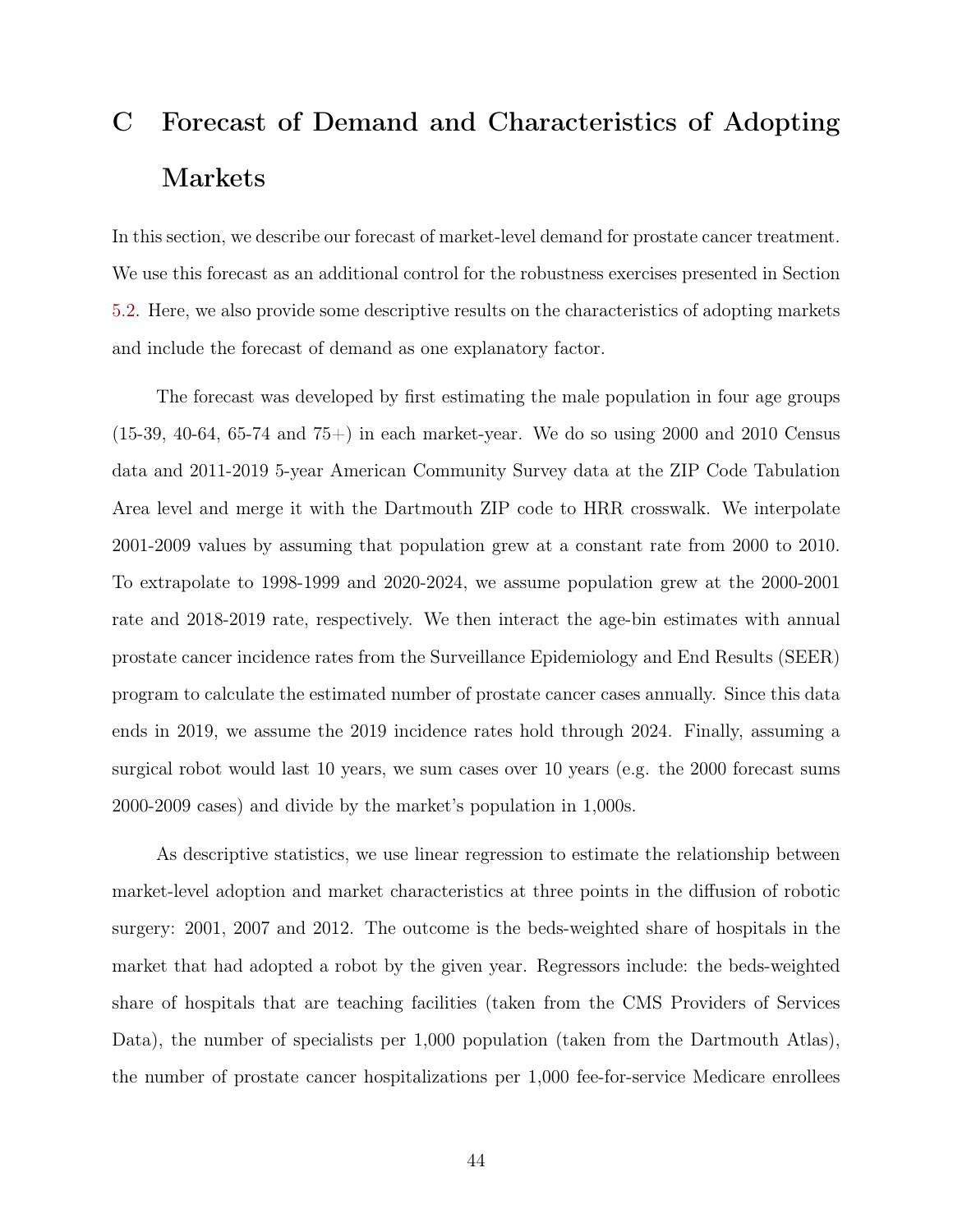in the market, hospital beds per 1,000 population, the aforementioned forecast variable, the share of the market's population living in an urban area (according to Census data), and whether the market's state has a Certificate of Need law requiring approval for purchases over \$1.3 million [\(Cimasi,](#page-25-2) [2005\)](#page-25-2). Because some of these characteristics could themselves evolve in response to adoption, we fix them at their baseline values (the last measurement of the characteristic we observe before 2001). All are measured in 2000 except the specialists variable, which is taken in 1996 because we next observe it in 2001.

We present these statistics in Appendix Table [A11.](#page-59-0) In all years, the baseline prostate cancer hospitalization rate is positively and significantly associated with adoption. In 2001 and 2007, the baseline number of specialists per 1,000 residents is a significant predictor of adoption.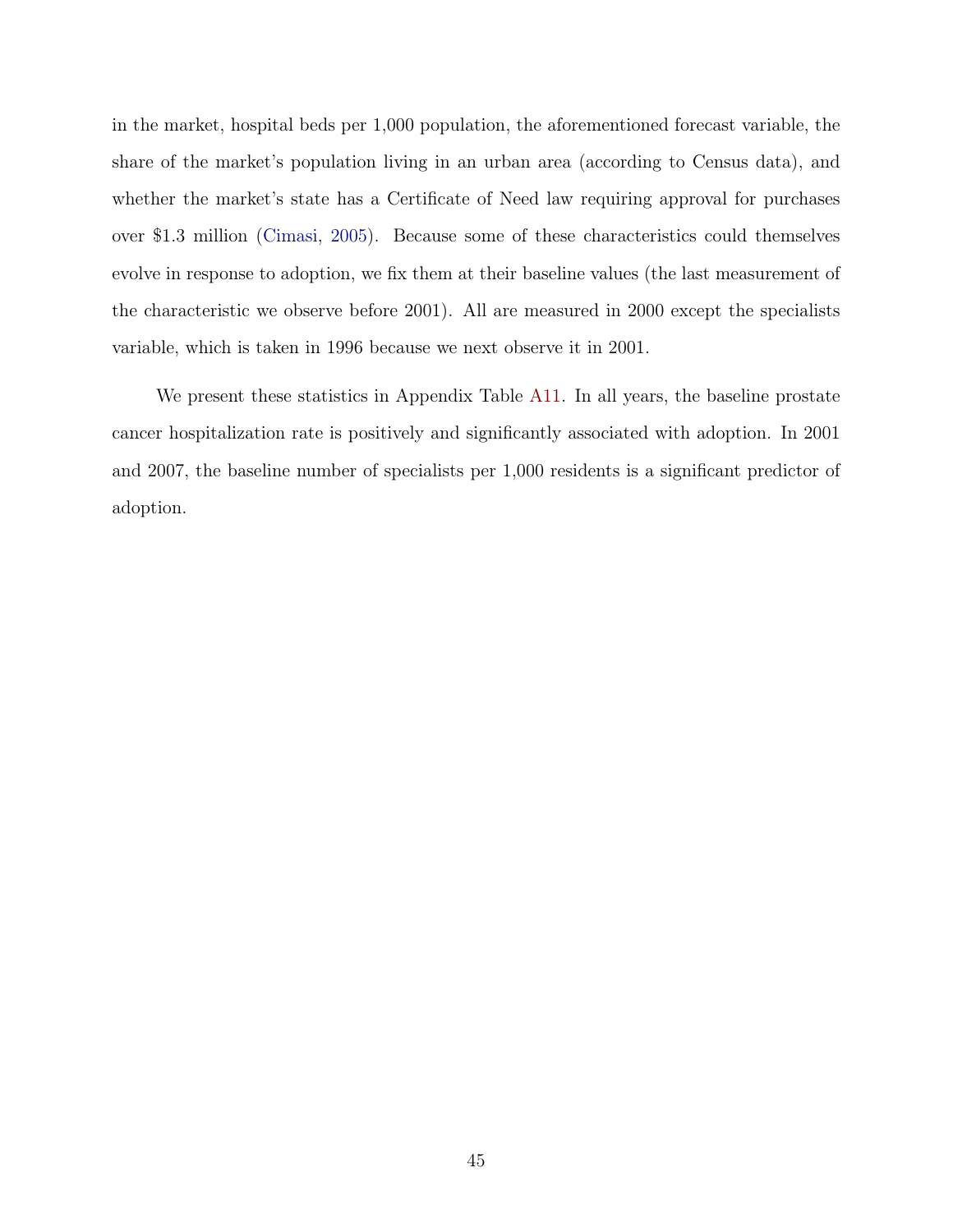# Appendix Figures

<span id="page-46-0"></span>Figure A1: Trends in Prostate Cancer and Prostatectomy Hospitalizations, 1998 - 2015



Notes: This figure shows the total number of Original Medicare hospitalizations for prostate cancer and prostatectomy from 1998 - 2015.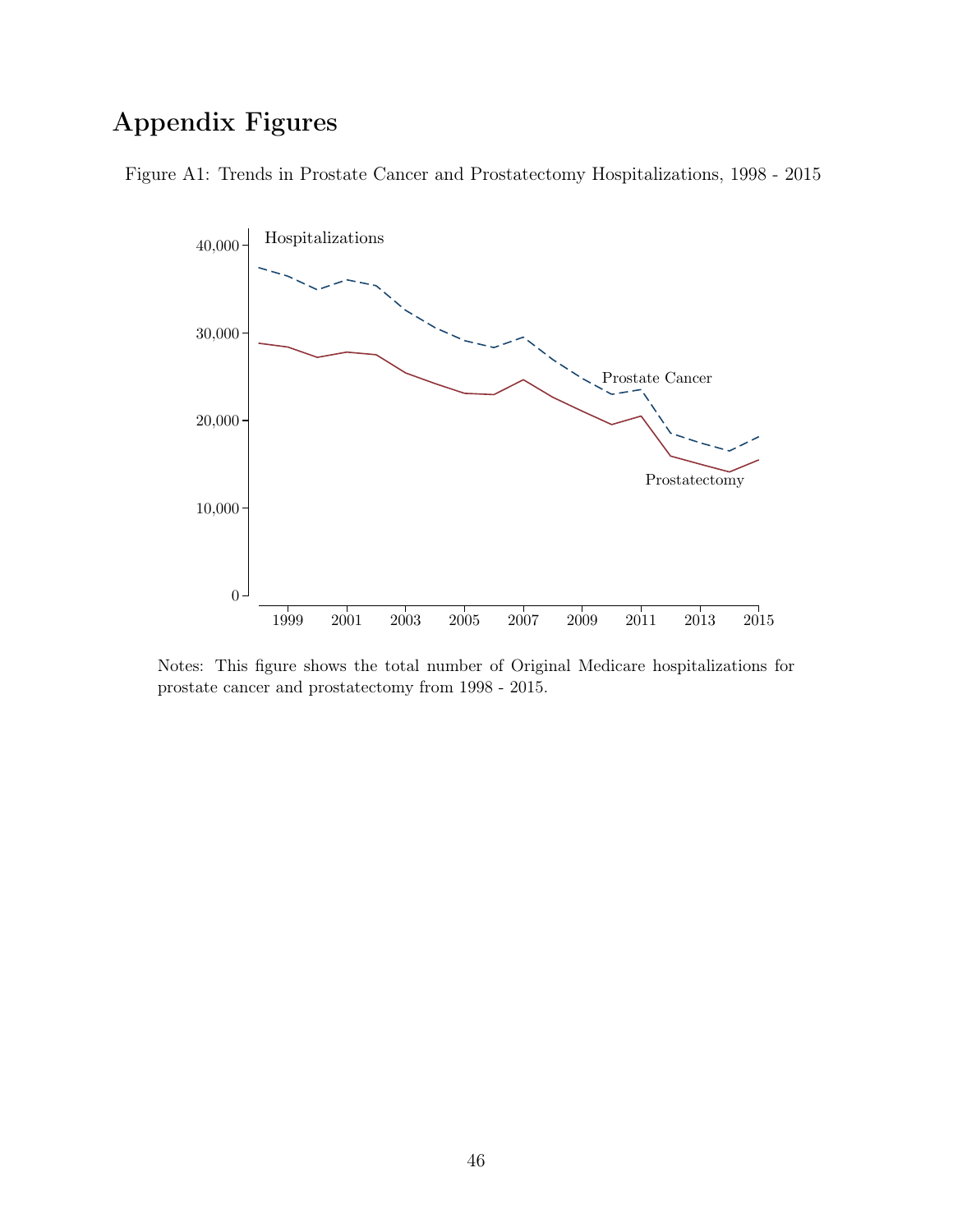<span id="page-47-0"></span>Figure A2: Effect on Prostate Cancer Volume by Patient Age and Chronic Conditions



Notes: This figure plots estimates from equation [1](#page-11-0) of the effect of adopting a robot on the volume of prostate cancer patients in the specified age and chronic condition (CC) bins. Hospital-level effects depicted with circles and market-level effects depicted with triangles. Estimates of effects on the total volume of patients reported at the top of the figure ("Baseline", repeated from Table [2\)](#page-36-0). Coefficients have a log-point interpretation, e.g. a coefficient of 0.2 implies a 20 log point change. Error bars depict 95% confidence intervals based on robust standard errors clustered at the market level. Regressions control for year and level (hospital or market) fixed effects.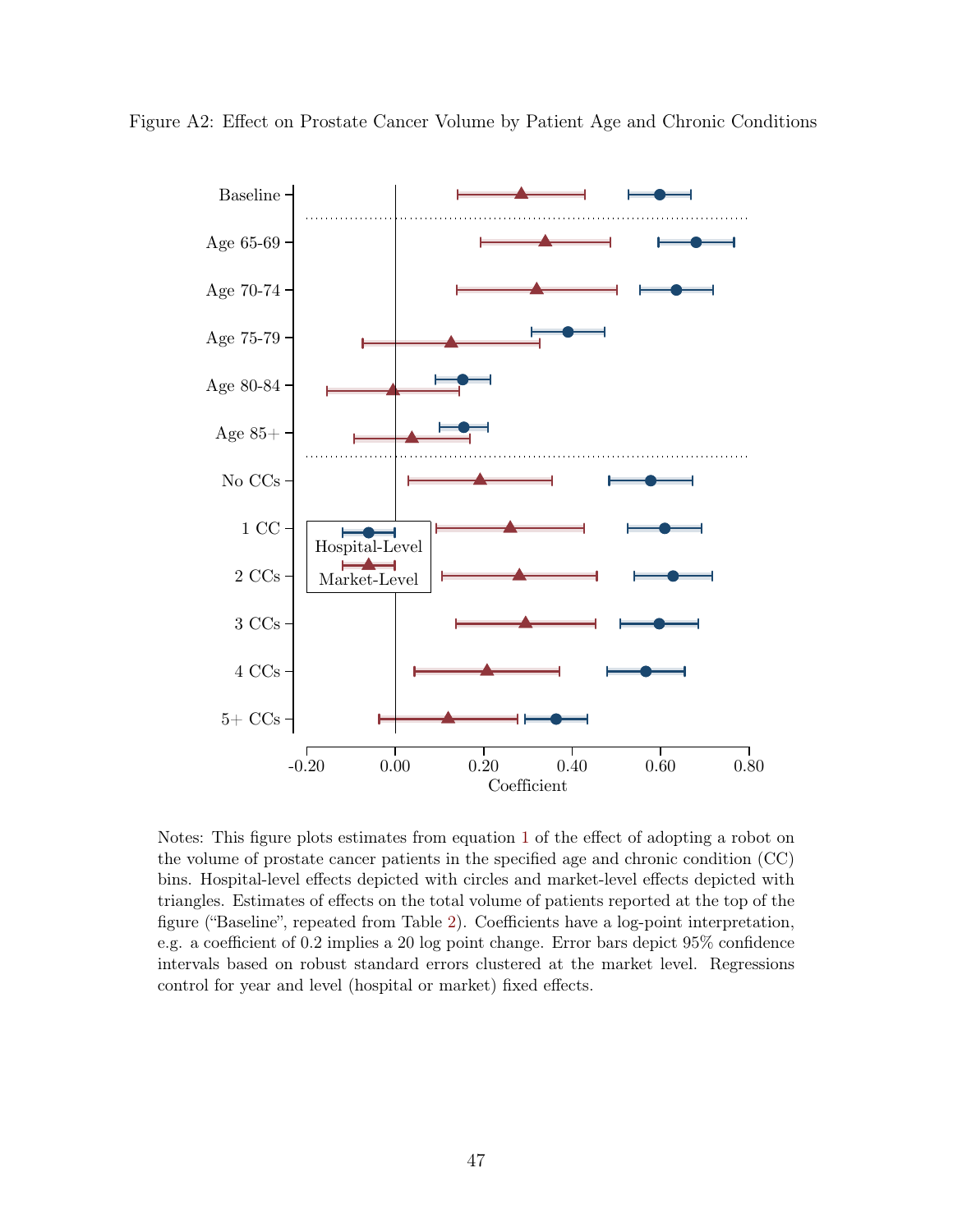<span id="page-48-0"></span>

Notes: This figure compares the event study coefficients using a placebo volume outcome to the baseline coefficients with prostatectomy patient volume as the outcome. Placebo patient volume is defined as the number of patients with principal diagnosis codes that rarely receive robotic intervention. See text and notes to Figure [3](#page-32-0) for more details.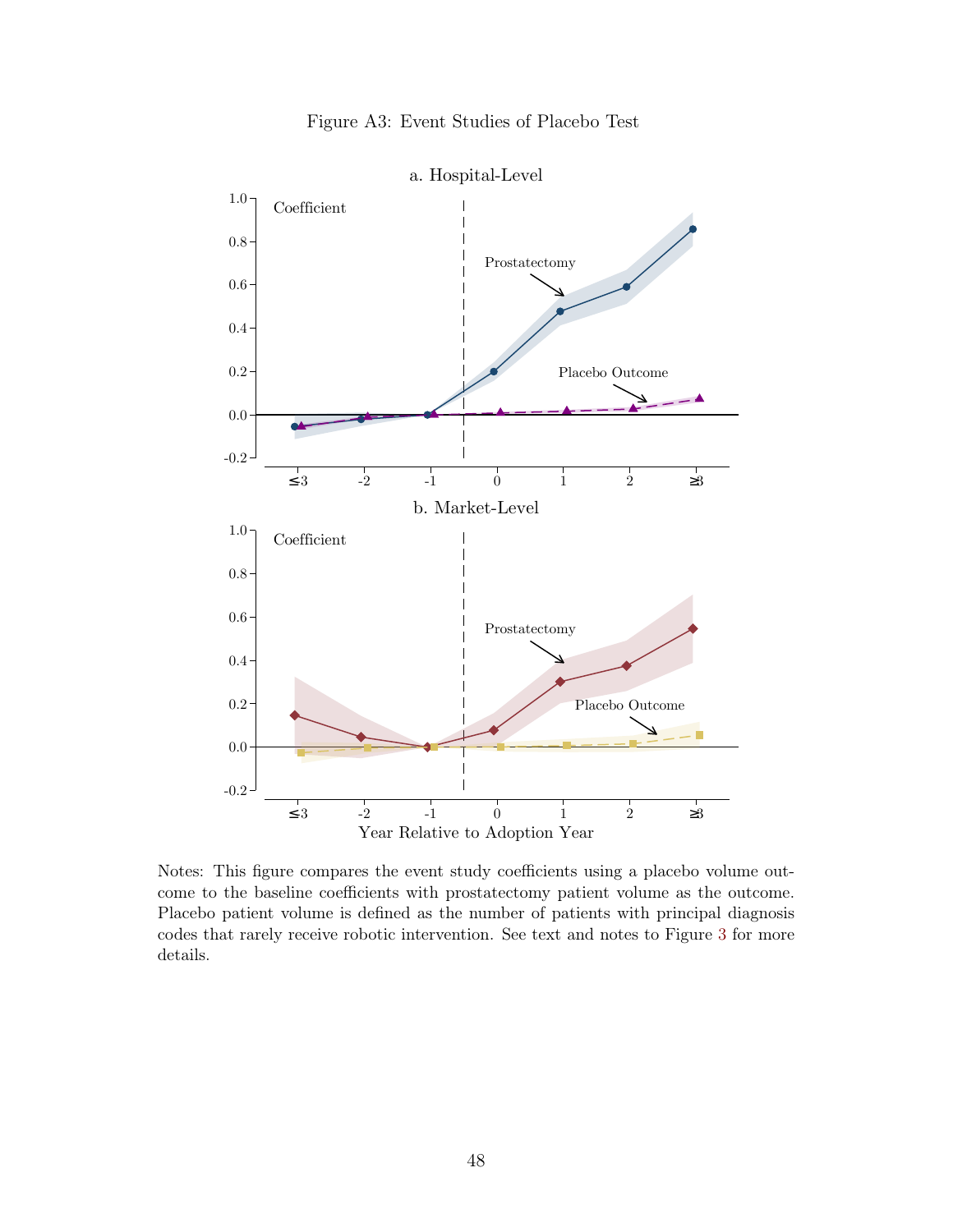# Appendix Tables

<span id="page-49-0"></span>

|                                                                        | $ICD-9$                                                                                                                               | $ICD-10$                                                                                       |  |  |  |  |
|------------------------------------------------------------------------|---------------------------------------------------------------------------------------------------------------------------------------|------------------------------------------------------------------------------------------------|--|--|--|--|
| Prostate Cancer                                                        | CCS code 29                                                                                                                           | CCS code NEO039                                                                                |  |  |  |  |
| Diagnosis                                                              | excluding V10.46                                                                                                                      | excluding Z85.46                                                                               |  |  |  |  |
| Prostatectomy<br>Procedure                                             | $CCS$ codes 113, 114                                                                                                                  | CCS code MRS003 or<br>$0Vx0yZZ$ ( $x \in \{5, B\}$ , $y \in$<br>$\{0, 3, 4, 7, 8\}$ or XV508A4 |  |  |  |  |
| Cancer (excluding skin)<br>Diagnosis                                   | $CCS$ codes 11-21, 24-47                                                                                                              | CCS<br>codes<br><b>NEO001-</b><br>NEO024, NEO029-NEO074                                        |  |  |  |  |
| Robot-assisted Procedure                                               | 17.4x                                                                                                                                 | 8E0WxCx                                                                                        |  |  |  |  |
| Prostatectomy,<br>Non-Laparoscopic <sup>*</sup><br>(Physician Billing) | Open: CPT codes 55801, 55810, 55812, 55815, 55821,<br>55831, 55840, 55842, 55845<br>TURP: CPT codes 52601, 52612, 52614, 52620, 52630 |                                                                                                |  |  |  |  |
| Prostatectomy,<br>Laparoscopic<br>(Physician Billing)                  | CPT code 55866                                                                                                                        |                                                                                                |  |  |  |  |

Table A1: Diagnosis and Procedure Codes Used to Identify Relevant Patients

\* We include trans-urethral resection of the prostate (TURP) procedures when identifying prostatectomies in physician billing.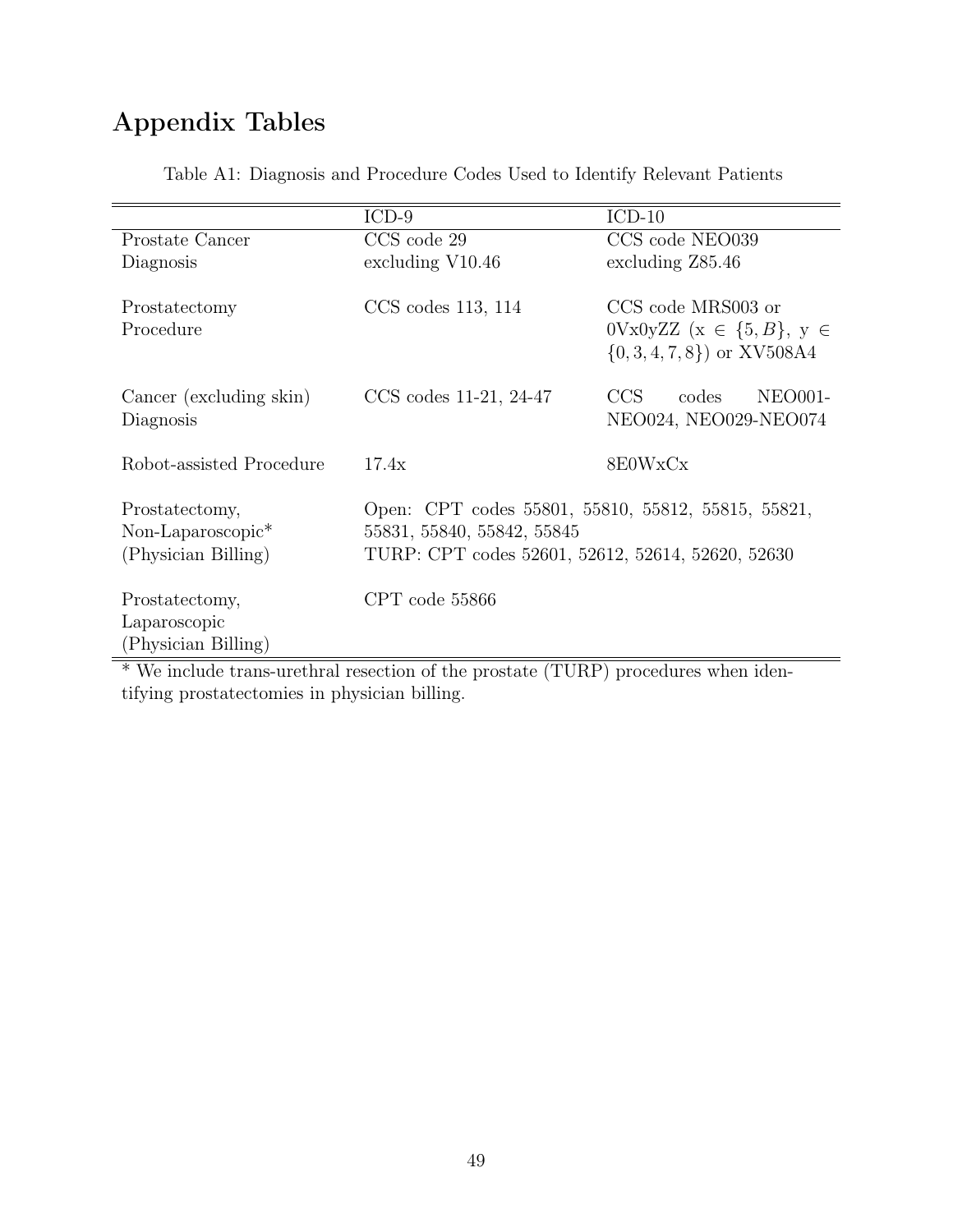|                            | (1)             | (2)    | (3)      | (4)         | (5)      | (6)      | (7)      | (8)          | (9)        |
|----------------------------|-----------------|--------|----------|-------------|----------|----------|----------|--------------|------------|
|                            |                 |        |          | Controls    |          |          |          | Sample       |            |
|                            |                 | Fixed  | Bed-Year | Market-Year | Market   | Demand   | Ever     | <b>Broad</b> | Entry $\&$ |
|                            | <b>Baseline</b> | Trends | FE       | FE          | Adoption | Forecast | Adopters | Sample       | Exit       |
| Interim                    | 0.17            | 0.10   | 0.17     | $0.22\,$    | 0.17     | 0.17     | 0.05     | 0.18         | 0.22       |
|                            | (0.03)          | (0.02) | (0.03)   | (0.03)      | (0.03)   | (0.03)   | (0.03)   | (0.03)       | (0.03)     |
| Post                       | 0.60            | 0.36   | 0.57     | 0.73        | 0.60     | 0.60     | 0.37     | 0.63         | 0.68       |
|                            | (0.04)          | (0.04) | (0.04)   | (0.03)      | (0.04)   | (0.04)   | (0.04)   | (0.03)       | (0.03)     |
| Interim (Rest of Market)   |                 |        |          |             | $-0.08$  |          |          |              |            |
|                            |                 |        |          |             | (0.07)   |          |          |              |            |
| Post (Rest of Market)      |                 |        |          |             | $-0.19$  |          |          |              |            |
|                            |                 |        |          |             | (0.09)   |          |          |              |            |
| Forecasted Prostate Cancer |                 |        |          |             |          | 0.13     |          |              |            |
| Patients per 1,000 Pop.    |                 |        |          |             |          | (0.05)   |          |              |            |
| DV Average                 | 10.9            | 10.9   | 10.9     | 10.9        | 10.9     | 10.9     | 18.9     | 7.2          | $6.5\,$    |
| Hospitals                  | 2,395           | 2,395  | 2,395    | 2,381       | 2,395    | 2,395    | 1,096    | 3,942        | 4,600      |
| Observations               | 43,110          | 43,110 | 43,110   | 42,835      | 43,110   | 43,110   | 19,728   | 70,956       | 82,800     |

<span id="page-50-1"></span>Table A2: Robustness of Prostate Cancer Hospital-Level Results to Additional Controls and Alternative Samples

<span id="page-50-0"></span> Notes: This table assess the robustness of the hospital-level results on prostate cancer patient volume. Column 1 repeats the baseline estimate from Table [2.](#page-36-1) Columns 2-6 add controls for hospital-specific linear trends, hospital bed size decile indicators interacted with years, market-year fixed effects, rest-of-market robot adoption, and <sup>a</sup> forecast of prostate cancer patients, respectively. Column 7 limits the sample to hospitals that adopted <sup>a</sup> robot, dropping never-adopters. Column 8 expands the sample to all hospitals that treated at least 1 patient annually during the analysis period, adding back hospitals that adopted <sup>a</sup> robot after 2012 or that failed to meet the minimum patient thresholds described in the main text. Column 9 further expands the sample to hospitals that ever treated at least 1 patient, adding back those with no patients in some years due e.g. to entry or exit during the analysis period. See text for more details. Robust standard errorsclustered at the market level in parentheses. All regressions control for year and hospital fixed effects.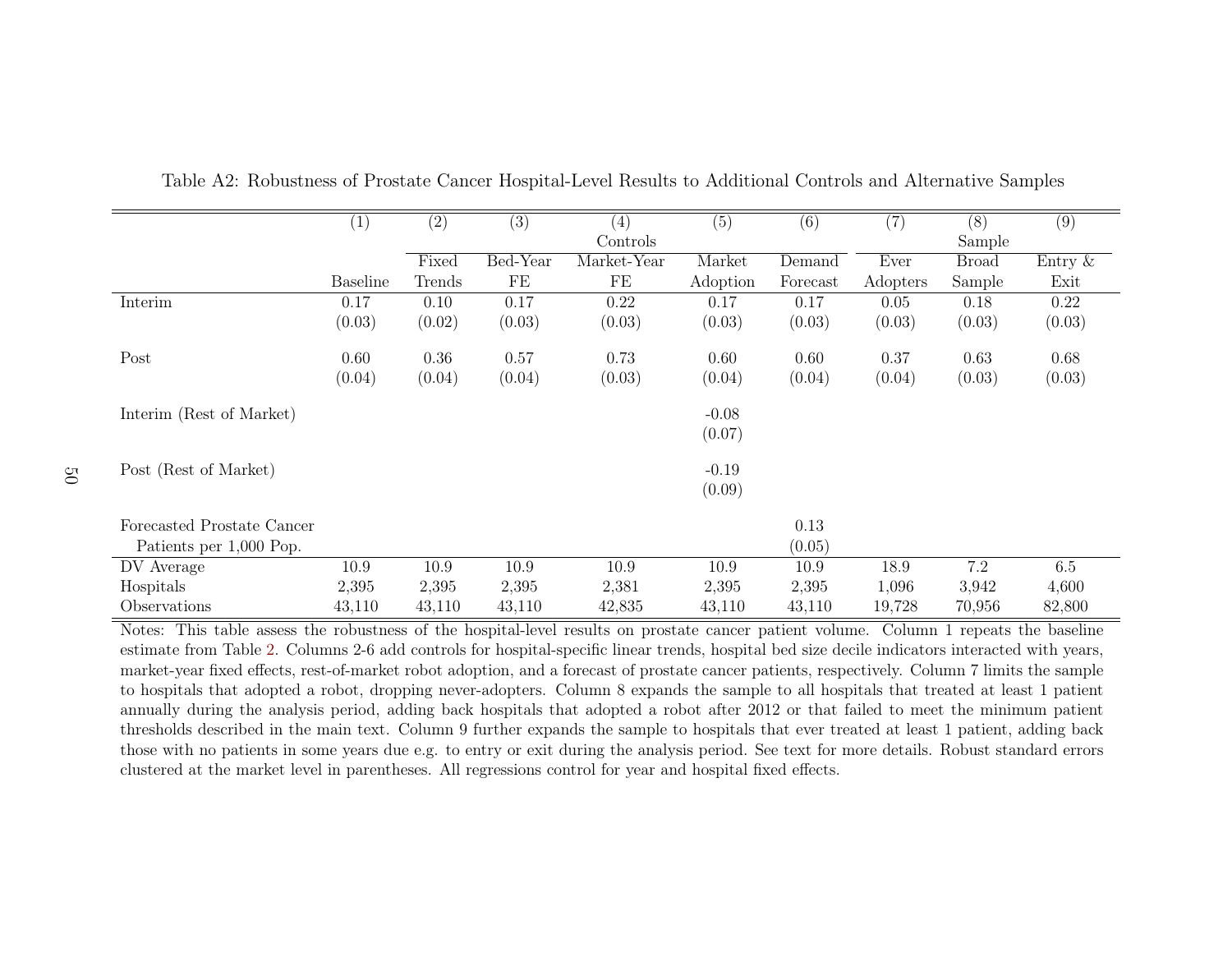<span id="page-51-1"></span>

|                            | (1)             | (2)    | (3)      | (4)         | (5)      | (6)      | (7)      | (8)          | $\overline{(9)}$ |
|----------------------------|-----------------|--------|----------|-------------|----------|----------|----------|--------------|------------------|
|                            |                 |        |          | Controls    |          |          |          | Sample       |                  |
|                            |                 | Fixed  | Bed-Year | Market-Year | Market   | Demand   | Ever     | <b>Broad</b> | Entry $\&$       |
|                            | <b>Baseline</b> | Trends | FE       | FE          | Adoption | Forecast | Adopters | Sample       | Exit             |
| Interim                    | 0.19            | 0.11   | 0.19     | 0.26        | 0.19     | 0.19     | 0.05     | 0.20         | 0.24             |
|                            | (0.03)          | (0.03) | (0.03)   | (0.03)      | (0.03)   | (0.03)   | (0.04)   | (0.03)       | (0.03)           |
| Post                       | 0.70            | 0.43   | 0.66     | 0.85        | 0.69     | 0.69     | 0.43     | 0.73         | 0.78             |
|                            | (0.04)          | (0.04) | (0.04)   | (0.04)      | (0.04)   | (0.04)   | (0.05)   | (0.04)       | (0.04)           |
| Interim (Rest of Market)   |                 |        |          |             | $-0.09$  |          |          |              |                  |
|                            |                 |        |          |             | (0.08)   |          |          |              |                  |
| Post (Rest of Market)      |                 |        |          |             | $-0.20$  |          |          |              |                  |
|                            |                 |        |          |             | (0.10)   |          |          |              |                  |
| Forecasted Prostate Cancer |                 |        |          |             |          | 0.14     |          |              |                  |
| Patients per 1,000 Pop.    |                 |        |          |             |          | (0.05)   |          |              |                  |
| DV Average                 | 9.2             | 9.2    | 9.2      | 9.1         | 9.2      | 9.2      | 15.7     | 7.4          | 6.7              |
| Hospitals                  | 2,313           | 2,313  | 2,313    | 2,295       | 2,313    | 2,313    | 1,096    | 3,075        | 3,572            |
| Observations               | 41,634          | 41,634 | 41,634   | 41,253      | 41,634   | 41,634   | 19,728   | 55,350       | 64,296           |

Table A3: Robustness of Prostatectomy Hospital-Level Results to Additional Controls and Alternative Samples

<span id="page-51-0"></span> Notes: This table assess the robustness of the hospital-level results on prostatectomy patient volume. Column 1 repeats the baseline estimate from Table [2.](#page-36-1) Columns 2-6 add controls for hospital-specific linear trends, hospital bed size decile indicators interacted with years, marketyear fixed effects, rest-of-market robot adoption, and <sup>a</sup> forecast of prostate cancer patients, respectively. Column 7 limits the sample to hospitals that adopted <sup>a</sup> robot, dropping never-adopters. Column 8 expands the sample to all hospitals that treated at least 1 patient annually during the analysis period, adding back hospitals that adopted <sup>a</sup> robot after 2012 or that failed to meet the minimum patient thresholds described in the main text. Column 9 further expands the sample to hospitals that ever treated at least 1 patient, adding back those with no patients in some years due e.g. to entry or exit during the analysis period. See text for more details. Robust standard errorsclustered at the market level are in parentheses. All regressions control for year and hospital fixed effects.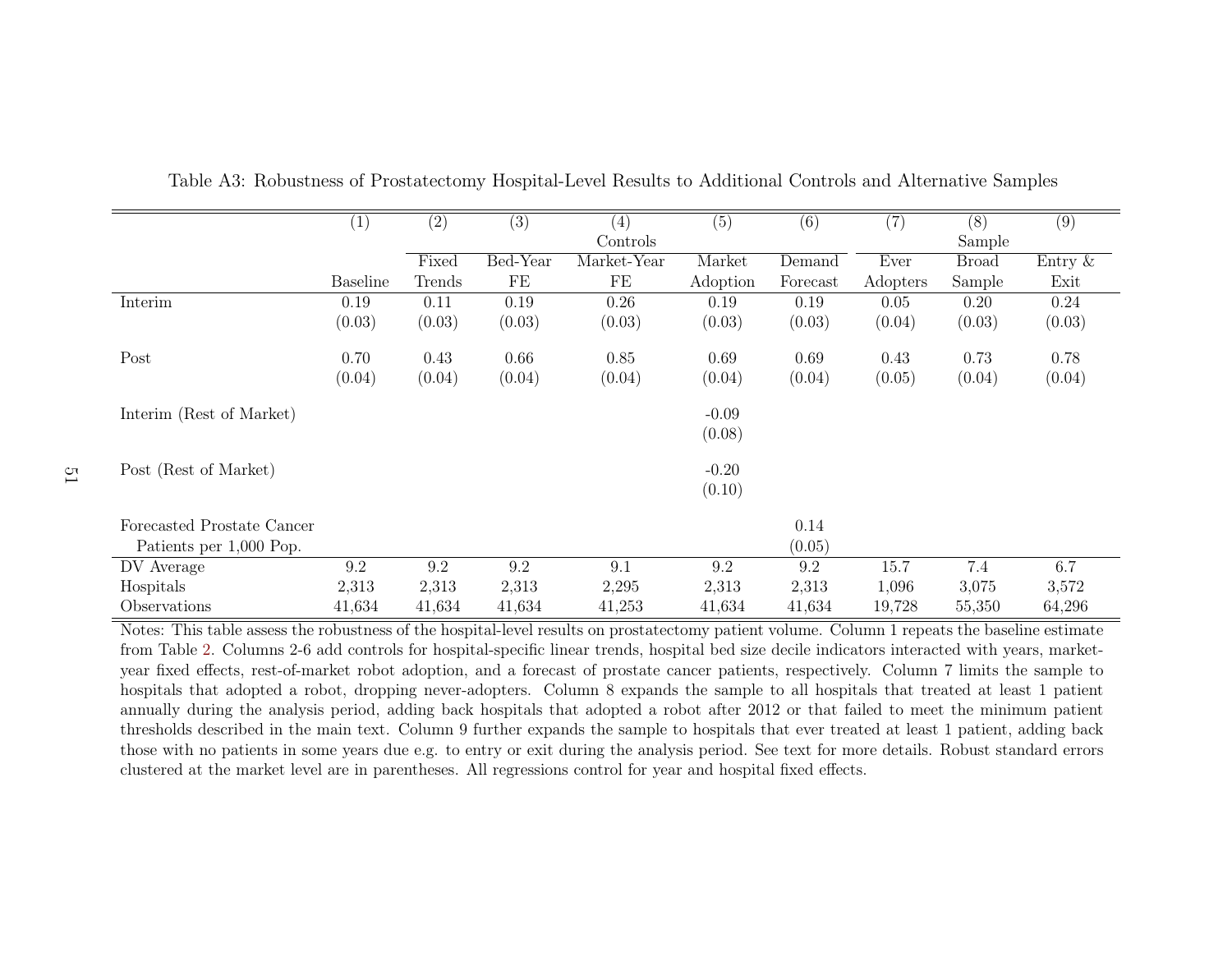|                     | (1)             | $^{\prime 2)}$ | (3)    | $\left(4\right)$ | (5)          | (6)             | $\left( 7\right)$ |
|---------------------|-----------------|----------------|--------|------------------|--------------|-----------------|-------------------|
|                     |                 | Model          |        |                  | New DD Model |                 | Dynamics          |
|                     |                 | $Log-$         | asinh- | $Log-$           | asinh-       |                 | Ever              |
|                     | <b>Baseline</b> | Linear         | Linear | Linear           | Linear       | <b>Baseline</b> | Adopters          |
| Interim             | 0.17            | 0.15           | 0.20   | 0.18             | 0.24         | 0.27            | 0.20              |
|                     | (0.03)          | (0.02)         | (0.02) | (0.02)           | (0.02)       | (0.02)          | (0.02)            |
| Post                | 0.60            | 0.45           | 0.58   | 0.50             | 0.64         | 0.53            | 0.44              |
|                     | (0.04)          | (0.03)         | (0.03) | (0.03)           | (0.03)       | (0.04)          | (0.04)            |
| Post $*$            |                 |                |        |                  |              | 0.09            | 0.08              |
| Relative Adopt Year |                 |                |        |                  |              | (0.01)          | (0.01)            |
| DV Average          | 10.9            | 1.8            | 2.2    | 1.8              | 2.2          | 10.9            | 18.9              |
| Hospitals           | 2,395           | 2,404          | 2,404  | 2,404            | 2,404        | 2,395           | 1,096             |
| Observations        | 43,110          | 43,272         | 43,272 | 43,272           | 43,272       | 43,110          | 19,728            |

Table A4: Robustness of Prostate Cancer Hospital-Level Results to Alternative Models and Dynamics

<span id="page-52-0"></span> Notes: This table assess the robustness of the hospital-level results on prostate cancer patient volume. Column 1 repeats the baseline estimate from Table[2.](#page-36-1) Columns 2 and 3 use linearregression instead of Poisson regression with the outcomes defined as  $\ln(N_{ht} + 1)$  and asinh  $(N_{ht})$ , respectively. Columns 4 and 5 analyze the same respective outcomes with the [Borusyak](#page-24-10) et al. [\(2021\)](#page-24-10) differences-in-differences estimator to address potential bias due to heterogeneous treatment effects and staggered adoption. Columns 6 and 7 add an interaction between Post and the hospital's relative adoption year (which starts at zero in the first year the hospital's Post indicator turns on) to the models previously estimated in columns 1 and 7 of Appendix Table [A2,](#page-50-1) respectively. See text for more details. Robust standard errors clustered at the market level are in parentheses. Allregressions control for year and hospital fixed effects.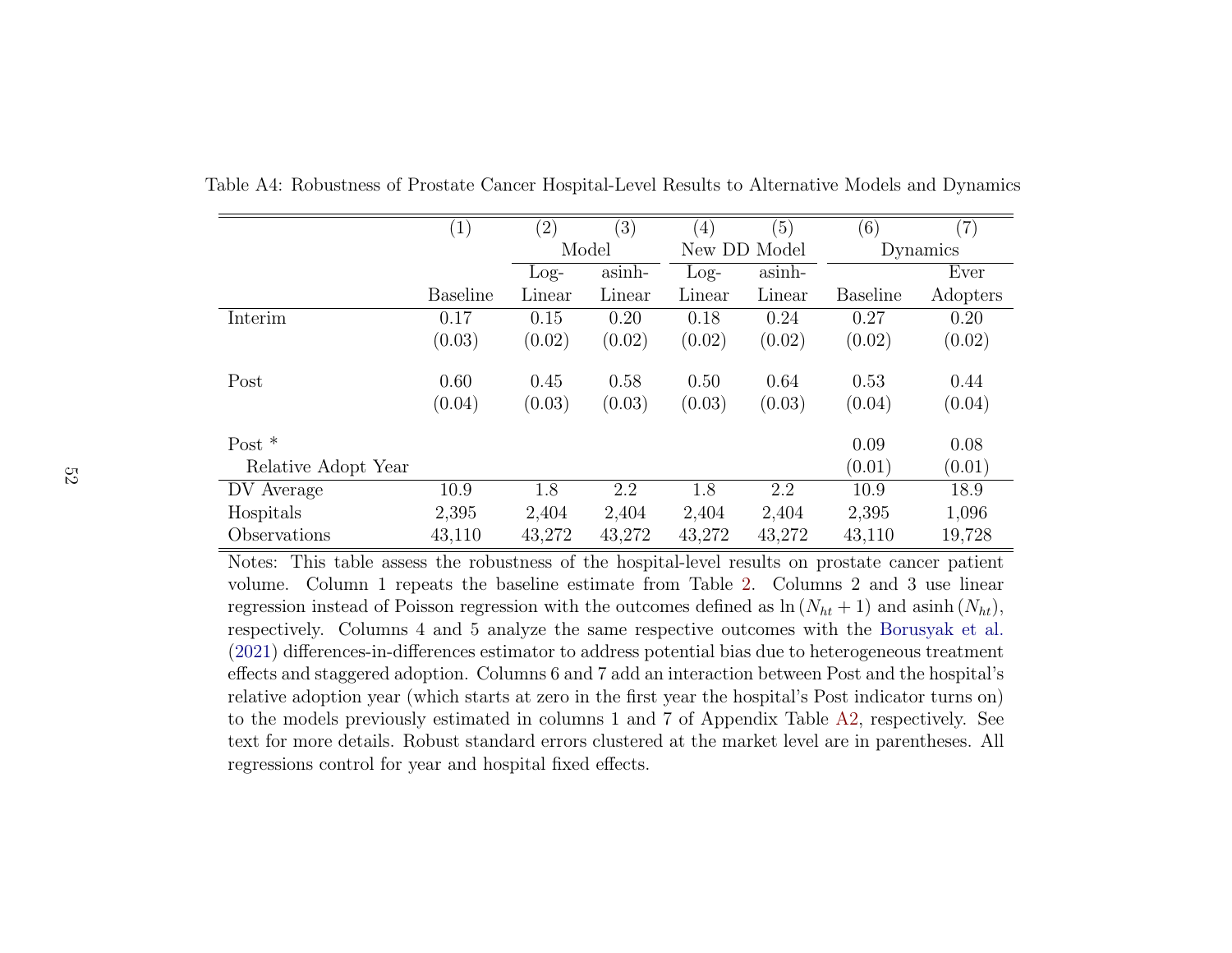|                     | (1)             | $\left( 2\right)$ | $\left( 3\right)$ | $\left(4\right)$ | (5)          | (6)             | (7)      |
|---------------------|-----------------|-------------------|-------------------|------------------|--------------|-----------------|----------|
|                     |                 | Model             |                   |                  | New DD Model |                 | Dynamics |
|                     |                 | $Log-$            | asinh-            | $Log-$           | asinh-       |                 | Ever     |
|                     | <b>Baseline</b> | Linear            | Linear            | Linear           | Linear       | <b>Baseline</b> | Adopters |
| Interim             | 0.19            | 0.15              | 0.20              | 0.19             | 0.24         | 0.33            | 0.24     |
|                     | (0.03)          | (0.02)            | (0.03)            | (0.02)           | (0.03)       | (0.02)          | (0.03)   |
| Post                | 0.70            | 0.49              | 0.62              | 0.54             | 0.68         | 0.64            | 0.53     |
|                     | (0.04)          | (0.03)            | (0.03)            | (0.03)           | (0.03)       | (0.04)          | (0.04)   |
| Post $*$            |                 |                   |                   |                  |              | 0.11            | 0.09     |
| Relative Adopt Year |                 |                   |                   |                  |              | (0.01)          | (0.01)   |
| DV Average          | 9.2             | 1.5               | 1.9               | 1.5              | 1.9          | 9.2             | 15.7     |
| Hospitals           | 2,313           | 2,404             | 2,404             | 2,404            | 2,404        | 2,313           | 1,096    |
| Observations        | 41,634          | 43,272            | 43,272            | 43,272           | 43,272       | 41,634          | 19,728   |

<span id="page-53-0"></span>Table A5: Robustness of Prostatectomy Hospital-Level Results to Alternative Models and Dynamics

 Notes: This table assess the robustness of the hospital-level results on prostatectomy patient volume. Column 1 repeats the baseline estimate from Table[2.](#page-36-1) Columns 2 and 3 use linearregression instead of Poisson regression with the outcomes defined as  $\ln(N_{ht} + 1)$  and asinh  $(N_{ht})$ , respectively. Columns 4 and 5 analyze the same respective outcomes with the [Borusyak](#page-24-10) et al. [\(2021\)](#page-24-10) differences-in-differences estimator to address potential bias due to heterogeneous treatment effects and staggered adoption. Columns 6 and 7 add an interaction between Post and the hospital's relative adoption year (which starts at zero in the first year the hospital's Post indicator turns on) to the models previously estimated in columns 1 and 7 of Appendix Table [A3,](#page-51-1) respectively. See text for more details. Robust standard errors clustered at the market level in parentheses. Allregressions control for year and hospital fixed effects.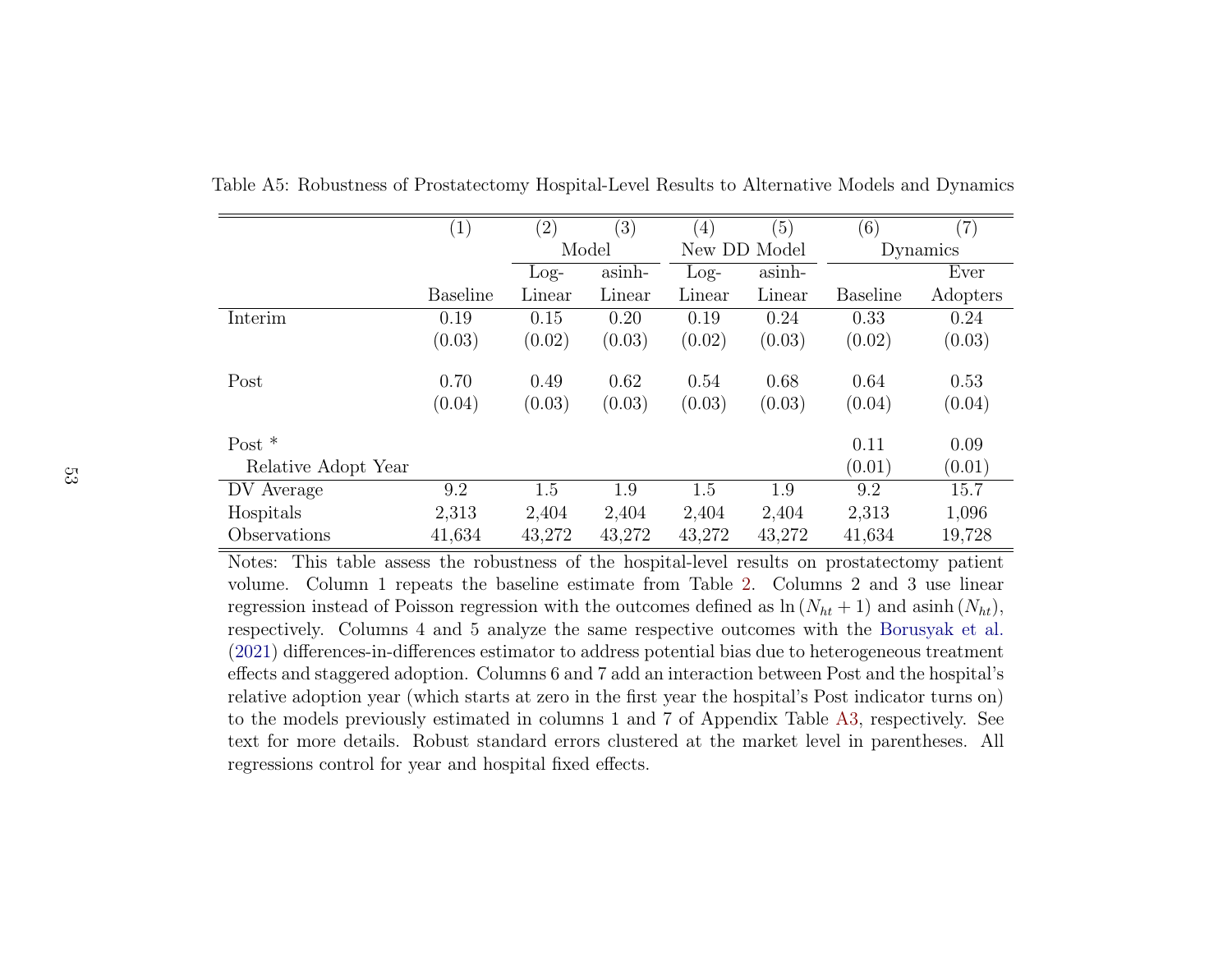|                            | (1)             | $\left( 2\right)$ | (3)      | $\left( 4\right)$ | (5)        | (6)     | $\left( 7\right)$ |
|----------------------------|-----------------|-------------------|----------|-------------------|------------|---------|-------------------|
|                            |                 |                   | Controls |                   | Sample     | Model   |                   |
|                            |                 | Fixed             | Demand   | <b>Broad</b>      | Entry $\&$ | $Log-$  | asinh-            |
|                            | <b>Baseline</b> | Trends            | Forecast | Sample            | Exit       | Linear  | Linear            |
| Interim                    | $-0.04$         | $-0.00$           | $-0.04$  | $-0.01$           | $-0.00$    | $-0.03$ | $-0.04$           |
|                            | (0.06)          | (0.05)            | (0.05)   | (0.06)            | (0.06)     | (0.06)  | (0.07)            |
| Post                       | 0.29            | 0.20              | 0.29     | 0.36              | 0.36       | 0.43    | 0.46              |
|                            | (0.07)          | (0.07)            | (0.07)   | (0.08)            | (0.08)     | (0.07)  | (0.08)            |
| Forecasted Prostate Cancer |                 |                   | 0.15     |                   |            |         |                   |
| Patients per 1,000 Pop.    |                 |                   | (0.05)   |                   |            |         |                   |
| DV Average                 | 90.7            | 90.7              | 90.7     | 92.7              | 97.2       | 4.0     | 4.7               |
| Markets                    | 306             | 306               | 306      | 306               | 306        | 306     | 306               |
| Observations               | 5,508           | 5,508             | 5,508    | 5,508             | 5,508      | 5,508   | 5,508             |

Table A6: Robustness of Prostate Cancer Market-Level Results

<span id="page-54-0"></span>Notes: This table assess the robustness of the market-level results on prostate cancer patient volume.Column 1 repeats the baseline estimate from Table[2.](#page-36-1) Column 2 and 3 add controls for market-specific linear trends and <sup>a</sup> forecast of prostate cancer patients, respectively. Column 4 expands the sample of hospitals used to measure market-level adoption and patient volume to include hospitals that failed to meet the minimum patient thresholds described in the main text. Column 5 further expands the sample to hospitals that ever treated at least 1 patient, adding back those with no patients in some years due e.g. to entry or exit during the analysis period. Columns 6 and 7 use linear regressioninstead of Poisson regression with the outcomes defined as  $\ln(N_{rt} + 1)$  and asinh  $(N_{rt})$ , respectively. See text for more details. Robust standard errors clustered at the market level are in parentheses. Allregressions control for year and market fixed effects.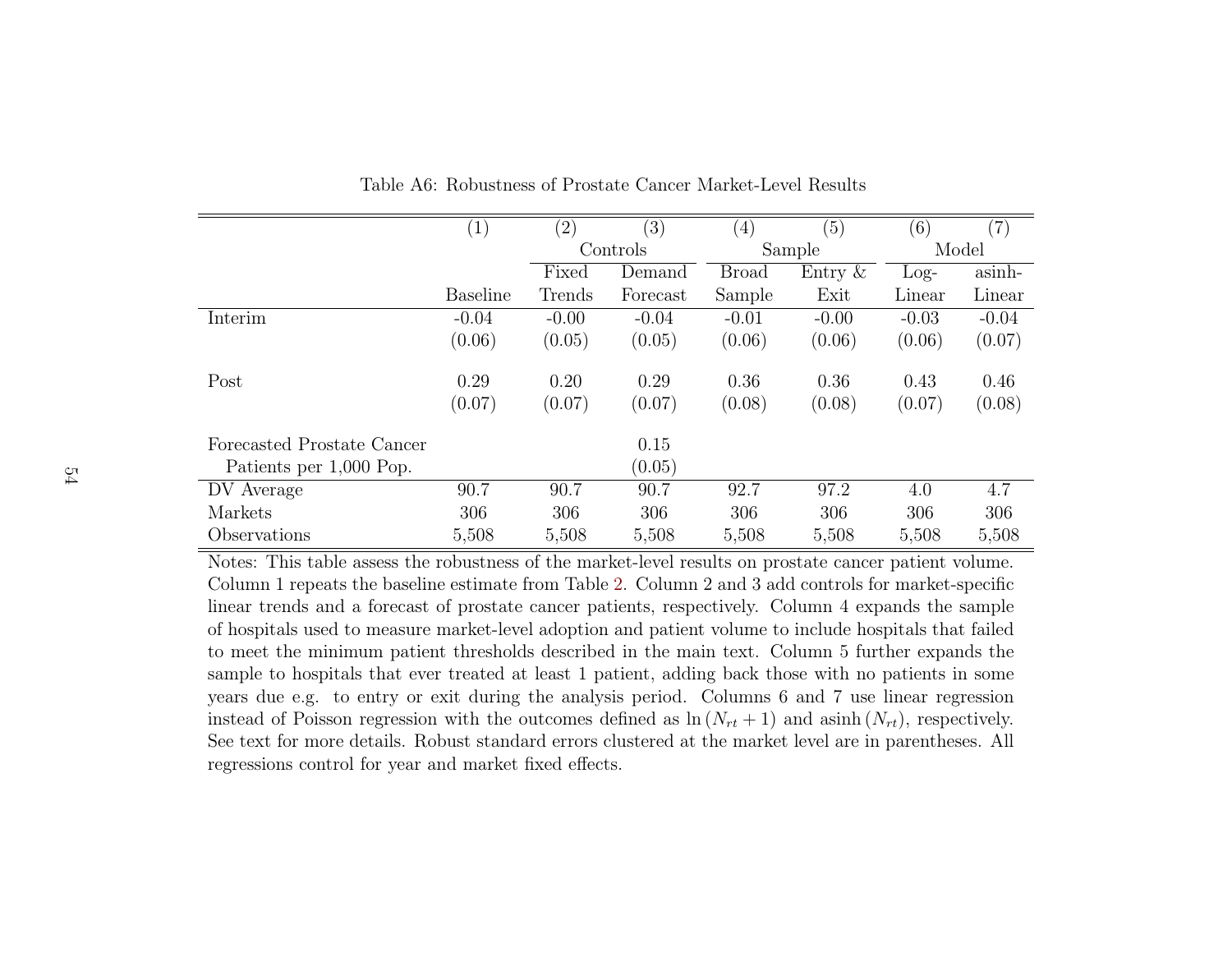|                            | $\left(1\right)$ | (2)    | (3)      | $\left( 4\right)$ | (5)        | (6)     | (7)     |
|----------------------------|------------------|--------|----------|-------------------|------------|---------|---------|
|                            |                  |        | Controls |                   | Sample     |         | Model   |
|                            |                  | Fixed  | Demand   | <b>Broad</b>      | Entry $\&$ | $Log-$  | asinh-  |
|                            | <b>Baseline</b>  | Trends | Forecast | Sample            | Exit       | Linear  | Linear  |
| Interim                    | $-0.05$          | 0.02   | $-0.04$  | $-0.01$           | $-0.01$    | $-0.01$ | $-0.03$ |
|                            | (0.07)           | (0.04) | (0.06)   | (0.07)            | (0.07)     | (0.06)  | (0.07)  |
| Post                       | 0.35             | 0.29   | 0.35     | 0.44              | 0.44       | 0.54    | 0.60    |
|                            | (0.08)           | (0.06) | (0.08)   | (0.08)            | (0.08)     | (0.08)  | (0.09)  |
| Forecasted Prostate Cancer |                  |        | 0.16     |                   |            |         |         |
| Patients per 1,000 Pop.    |                  |        | (0.06)   |                   |            |         |         |
| DV Average                 | 73.5             | 73.5   | 73.5     | 74.5              | 78.0       | 3.8     | 4.4     |
| Markets                    | 306              | 306    | 306      | 306               | 306        | 306     | 306     |
| Observations               | 5,508            | 5,508  | 5,508    | 5,508             | 5,508      | 5,508   | 5,508   |

Table A7: Robustness of Prostatectomy Market-Level Results

<span id="page-55-0"></span> Notes: This table assess the robustness of the market-level results on prostatectomy patient volume.Column 1 repeats the baseline estimate from Table[2.](#page-36-1) Column 2 and 3 add controls for market-specific linear trends and <sup>a</sup> forecast of prostate cancer patients, respectively. Column 4 expands the sample of hospitals used to measure market-level adoption and patient volume to include hospitals that failed to meet the minimum patient thresholds described in the main text. Column 5 further expands the sample to hospitals that ever treated at least 1 patient, adding back those with no patients in some years due e.g. to entry or exit during the analysis period. Columns 6 and 7 use linear regressioninstead of Poisson regression with the outcomes defined as  $\ln(N_{rt} + 1)$  and asinh  $(N_{rt})$ , respectively. See text for more details. Robust standard errors clustered at the market level are in parentheses. Allregressions control for year and market fixed effects.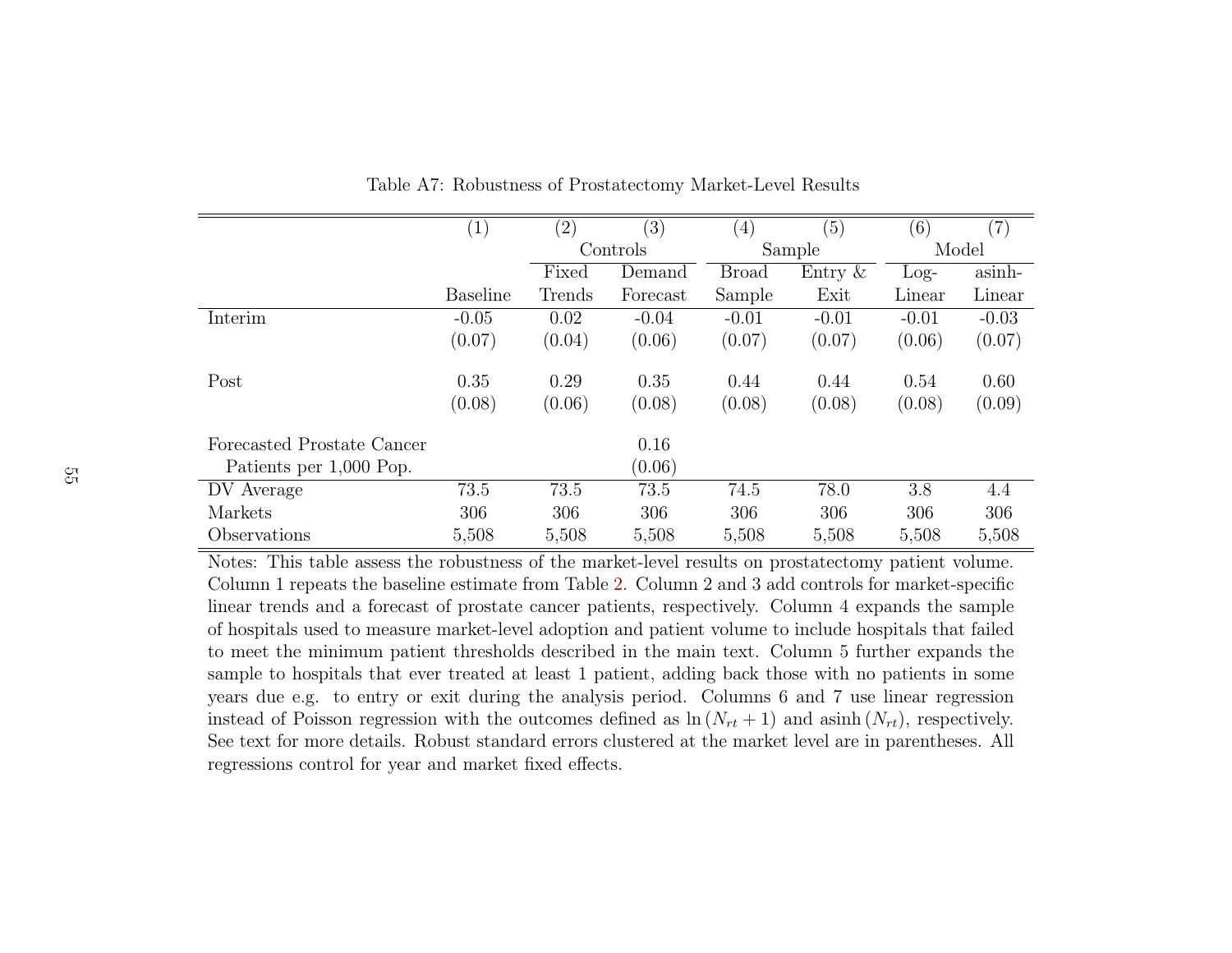|                   |                  |                |         |                  | (5)           |          |  |  |
|-------------------|------------------|----------------|---------|------------------|---------------|----------|--|--|
|                   | $\left(1\right)$ | (2)            | (3)     | $\left(4\right)$ |               | (6)      |  |  |
|                   |                  | Hospital-Level |         | Market-Level     |               |          |  |  |
| Patients:         | Prostate Cancer  | Prostatectomy  | Placebo | Prostate Cancer  | Prostatectomy | Placebo  |  |  |
| Interim           | 0.17             | 0.19           | 0.04    | $-0.04$          | $-0.05$       | 0.01     |  |  |
|                   | (0.03)           | (0.03)         | (0.01)  | (0.06)           | (0.07)        | (0.02)   |  |  |
| Post              | 0.60             | 0.70           | 0.08    | 0.29             | 0.35          | 0.04     |  |  |
|                   | (0.04)           | (0.04)         | (0.01)  | (0.07)           | (0.08)        | (0.03)   |  |  |
| DV Average        | 10.9             | 9.2            | 2,346.5 | 90.7             | 73.5          | 20,027.7 |  |  |
| Hospitals/Markets | 2,395            | 2,313          | 2,404   | 306              | 306           | 306      |  |  |
| Observations      | 43,110           | 41,634         | 43,272  | 5,508            | 5,508         | 5,508    |  |  |

Table A8: Effect of Adoption on Placebo Patient Volume

<span id="page-56-0"></span>This table compares estimates of the effect of adoption on prostate cancer and prostatectomy patient volume to estimates of the effect on the volume of <sup>a</sup> set of "placebo" patients. These patients are defined as those with <sup>a</sup> principal diagnosis code for which robotic surgery is rarely used. See text for more details. Columns 1, 2, 4,and 5 repeat the earlier patient volume estimates from Table[2.](#page-36-1) Columns 3 and 6 report the placebo patientvolume estimates. Robust standard errors clustered at market level are in parentheses.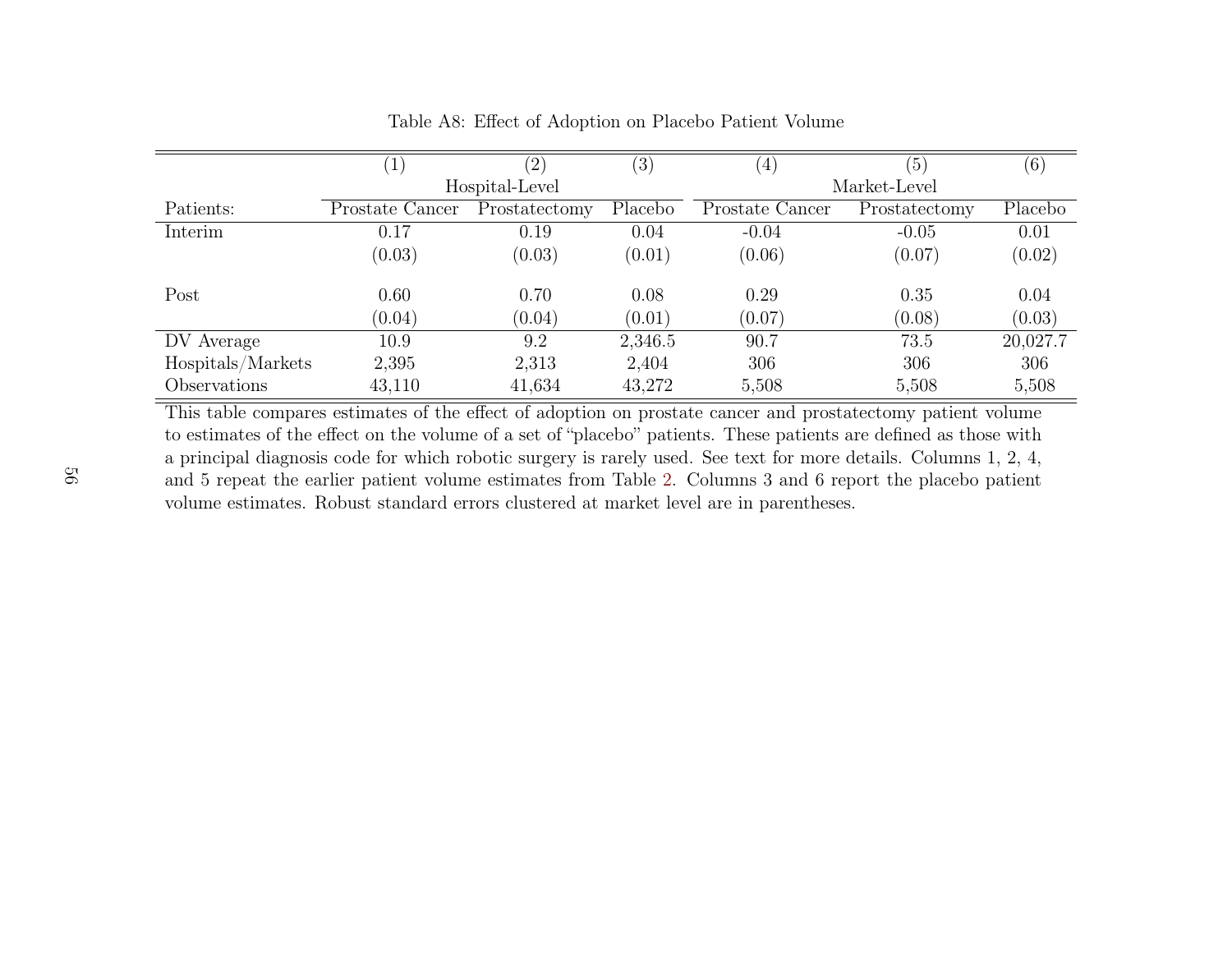<span id="page-57-1"></span>

|                                                                                                      | $\left(1\right)$ | (2)        | (3)      | $\left( 4\right)$ | (5)         | (6)        | (7)      |  |  |
|------------------------------------------------------------------------------------------------------|------------------|------------|----------|-------------------|-------------|------------|----------|--|--|
|                                                                                                      | Hospital-Level   |            |          | Market-Level      |             |            |          |  |  |
|                                                                                                      | Chronic          |            |          | Chronic           | <b>Beds</b> | Volume     | Teaching |  |  |
| Characteristic:                                                                                      | Age              | Conditions | Age      | Conditions        | (Baseline)  | (Baseline) | Hospital |  |  |
| A. First Stage: Outcome is Patient Volume                                                            |                  |            |          |                   |             |            |          |  |  |
| Post                                                                                                 | 0.501            | 0.453      | 0.282    | 0.214             | 0.282       | 0.282      | 0.282    |  |  |
|                                                                                                      | (0.033)          | (0.037)    | (0.073)  | (0.074)           | (0.073)     | (0.073)    | (0.073)  |  |  |
| B. Reduced Form: Outcome is Average Characteristic                                                   |                  |            |          |                   |             |            |          |  |  |
| Post                                                                                                 | $-0.034$         | $-0.128$   | $-0.026$ | $-0.073$          | 0.017       | 0.015      | 0.043    |  |  |
|                                                                                                      | (0.002)          | (0.013)    | (0.005)  | (0.029)           | (0.021)     | (0.022)    | (0.050)  |  |  |
| C. Ratio of Reduced Form to First Stage: Elasticity of Average Characteristic with Respect to Volume |                  |            |          |                   |             |            |          |  |  |
| Elasticity                                                                                           | $-0.068$         | $-0.282$   | $-0.091$ | $-0.342$          | 0.060       | 0.054      | 0.151    |  |  |
|                                                                                                      | (0.005)          | (0.031)    | (0.026)  | (0.171)           | (0.074)     | (0.080)    | (0.178)  |  |  |
| Average Characteristic                                                                               | 74.85            | 3.01       | 73.36    | 2.74              | 405.67      | 26.59      | 0.45     |  |  |
| Hospitals/Markets                                                                                    | 2,383            | 2,375      | 306      | 306               | 306         | 306        | 306      |  |  |
| Observations                                                                                         | 70,884           | 61,974     | 11,000   | 9,778             | 11,000      | 10,984     | 8,990    |  |  |

Table A9: Effect of Adoption on Characteristics of Prostate Cancer Patients

<span id="page-57-0"></span> Notes: This table reports results from estimating the impact of robotic adoption on the characteristics of prostate cancer patients. Panel A reports the "first stage" results from estimating equation [1](#page-11-2) and differs only from Table[2](#page-36-1) because it omits observations (hospital- or market-years) with no prostate cancer patients. Panel B reports the "reduced form" estimates of the same specification with the outcome redefined as the average characteristic of prostate cancer patients. Coefficients in Panels A and B have <sup>a</sup> log-point interpretation, e.g.<sup>a</sup> coefficient of 0.2 implies <sup>a</sup> 20 log point change in volume or the average characteristic. Panel C reports the ratio of the reduced form estimate to the first stage estimate. These coefficients have an elasticity interpretation, i.e. the elasticity of the average characteristic with respect to volume. In columns 5-7, the outcome is the average characteristic of the patients' hospitals. Columns 5 and 6 measure the hospital's beds and prostate cancer patient volume at baseline (1998) levels. See text for more details. Robust standard errors clustered at the market level are in parentheses. Regressions control for year and level (hospital ormarket) fixed effects.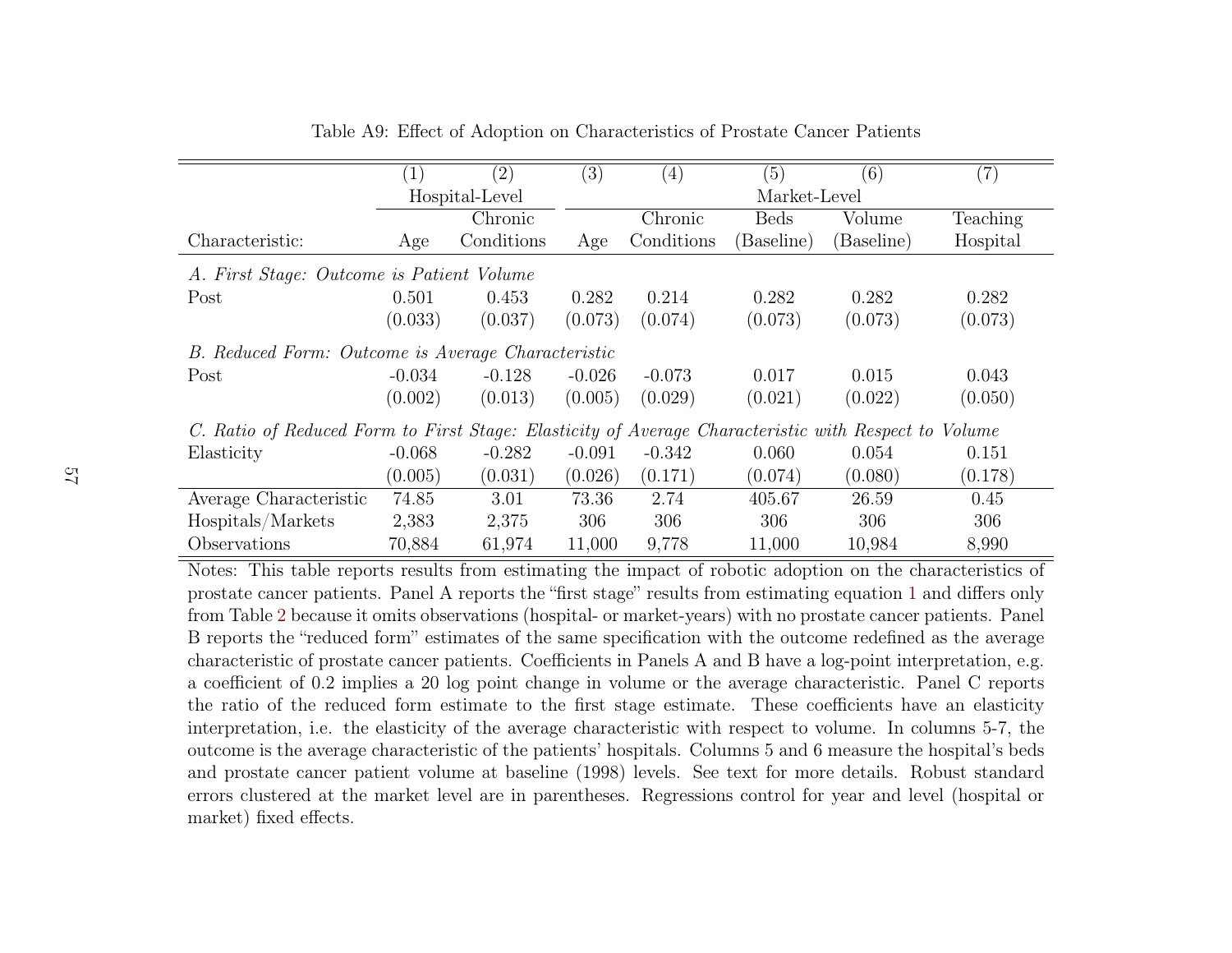|                                                                                                      | (1)             | (2)           | (3)             | (4)                | (5)             | (6)             | (7)             | (8)                |  |
|------------------------------------------------------------------------------------------------------|-----------------|---------------|-----------------|--------------------|-----------------|-----------------|-----------------|--------------------|--|
| Patients:                                                                                            |                 | Prostatectomy |                 |                    |                 | Prostate Cancer |                 |                    |  |
| Characteristic:                                                                                      |                 | Age           |                 | Chronic Conditions |                 | Age             |                 | Chronic Conditions |  |
| Specification:                                                                                       | <b>Baseline</b> | Stacked       | <b>Baseline</b> | Stacked            | <b>Baseline</b> | Stacked         | <b>Baseline</b> | Stacked            |  |
| A. First Stage: Outcome is Patient Volume                                                            |                 |               |                 |                    |                 |                 |                 |                    |  |
| Post                                                                                                 | 0.542           | 0.483         | 0.490           | 0.532              | 0.501           | 0.385           | 0.453           | 0.427              |  |
|                                                                                                      | (0.035)         | (0.045)       | (0.040)         | (0.047)            | (0.033)         | (0.046)         | (0.037)         | (0.046)            |  |
| B. Reduced Form: Outcome is Average Characteristic                                                   |                 |               |                 |                    |                 |                 |                 |                    |  |
| Post                                                                                                 | $-0.030$        | $-0.017$      | $-0.137$        | $-0.083$           | $-0.034$        | $-0.023$        | $-0.128$        | $-0.116$           |  |
|                                                                                                      | (0.002)         | (0.003)       | (0.015)         | (0.025)            | (0.002)         | (0.003)         | (0.013)         | (0.023)            |  |
| C. Ratio of Reduced Form to First Stage: Elasticity of Average Characteristic with Respect to Volume |                 |               |                 |                    |                 |                 |                 |                    |  |
| Elasticity                                                                                           | $-0.055$        | $-0.035$      | $-0.279$        | $-0.156$           | $-0.068$        | $-0.059$        | $-0.282$        | $-0.273$           |  |
|                                                                                                      | (0.004)         | (0.007)       | (0.034)         | (0.050)            | (0.005)         | (0.010)         | (0.031)         | (0.062)            |  |
| Average Characteristic                                                                               | 73.37           | 73.47         | 2.68            | 2.45               | 74.85           | 74.73           | 3.01            | 2.73               |  |
| Hospitals                                                                                            | 2,282           | 1,409         | 2,249           | 1,380              | 2,383           | 1,470           | 2,375           | 1,460              |  |
| Observations                                                                                         | 63,286          | 35,784        | 54,838          | 31,453             | 70,884          | 38,634          | 61,974          | 34,071             |  |

Table A10: Effect of Adoption on Patient Characteristics Accounting for Potential Contamination of Control Group

<span id="page-58-0"></span> This table compares estimates of the effect of adoption on patient characteristics between the baseline approach and the alternative "stacked" approach that accounts for potential contamination of the control group. The odd-numbered columns repeat the baseline estimates from Table[4](#page-38-1) and Appendix Table [A9.](#page-57-1) The even-numbered columns report estimates derived from the stacked difference-in-differences approach described in Appendix[A.](#page-40-1)See notes to Table [4](#page-38-1) for more detail on the interpretation of these estimates. Robust standard errors clustered at the market level are in parentheses. The baseline specification controls for year and hospital fixed effects. Thestacking approach specification controls for hospital-group and year-group fixed effects.